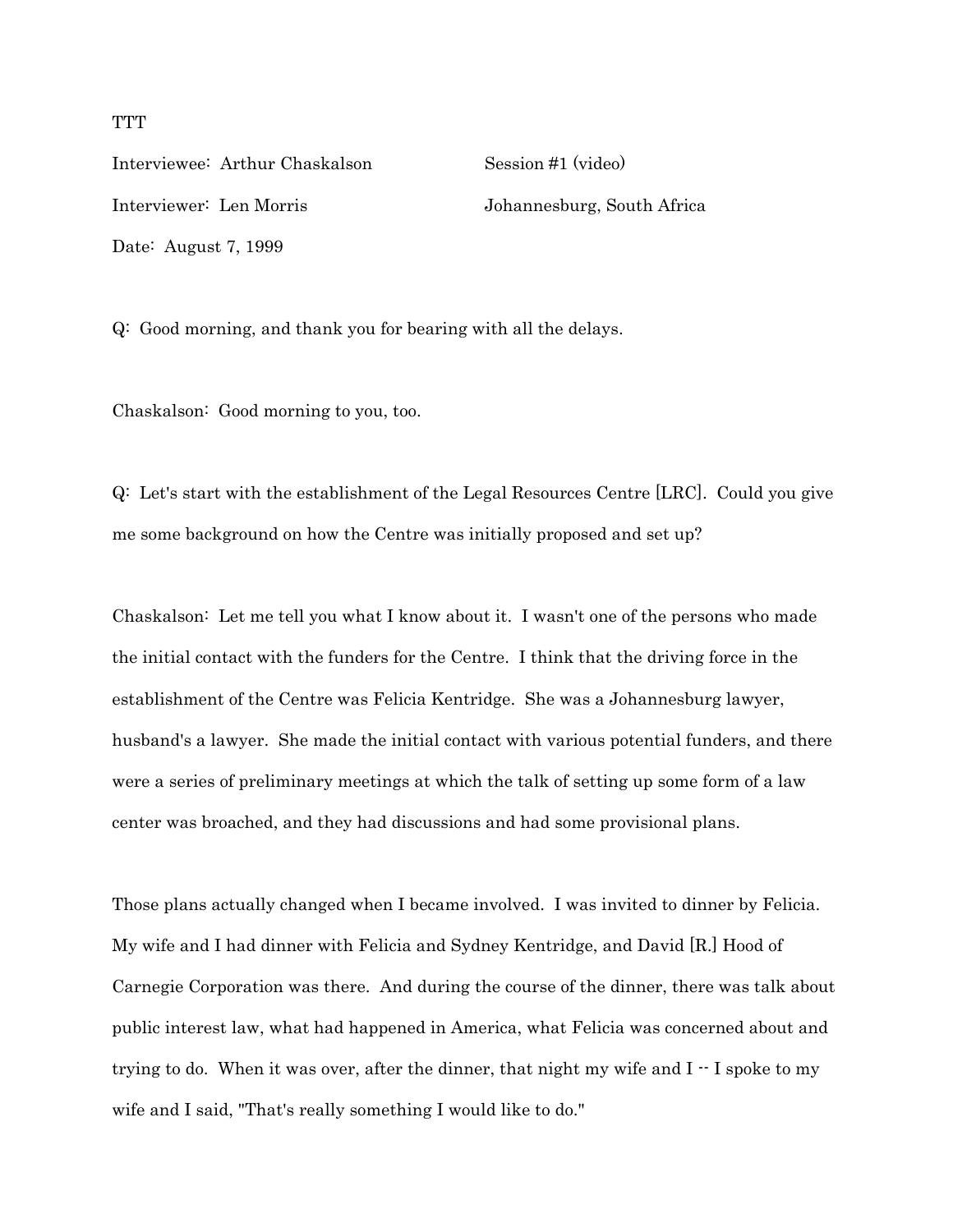And the next day I phoned Felicia, and I said, "If you're interested, if there's a place for me, that's what I would really like to do." At that time I had a fairly successful practice in South Africa. I was an advocate, a barrister, a senior barrister. I was chairman of the Johannesburg Bar Council. I had been in law for many years. My involvement came from then. Felicia was very keen that I should join.

And what happened as a result was that the project, which had originally been contemplated as a single project, changed and became two projects. What I might say the court side of the project was what I was interested in and wanted to become involved in, became an independent project to be known as the Legal Resources Centre. The research side of the project was to become a separate project and become known as the Centre for Applied Legal Studies [CALS].

They were both meant to be launched at the same time, but what happened was, I was involved in a treason trial at the time. I was defending people in Pretoria, and the judge who was presiding at the treason trial, which was a long trial, died before the case ended, so the case had to start all over again. As a result, though it was contemplated that I would be able to get out of my practice and start at the Legal Resources Centre in 1978, I could no longer do it because the case resumed. And at that stage it was decided that the Centre for Applied Legal Studies' launch would go ahead first, and that the Legal Resources Centre would then only start when I could get out of it, when the treason trial was finished that I was then engaged in.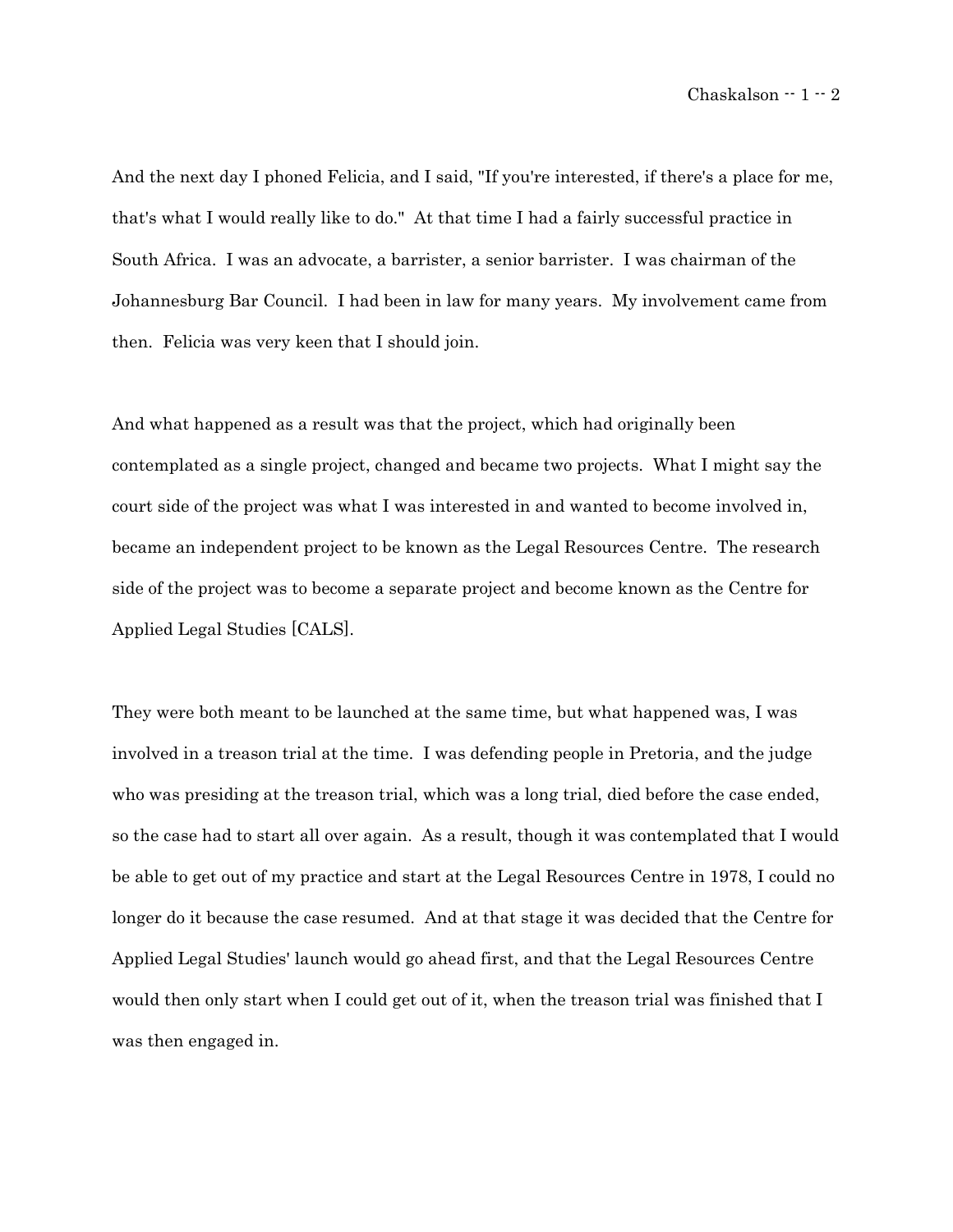So the launch of the Legal Resources Centre was put back by some six or nine months, and it was actually structured somewhat differently at that stage, that there were separate proposals made. Proposals were written for the Legal Resources Centre and for the Centre for Applied Legal Studies, and when the Legal Resources Centre was deferred, the Centre for Applied Legal Studies' proposal refers to the fact that the Legal Resources Centre will be established in due course.

There was never any direct relationship between the Legal Resources Centre and Centre for Applied Legal Studies. They were totally independent and separate projects. I was asked to sit on the board of the Centre for Applied Legal Studies, which I did, but we operated completely independently of each other, and though we worked, in a sense, supportive of each other, in the sense that if there was anything we could do to be of assistance to CALS, we would do it. If anything CALS could do of assistance, to be of assistance to us, they could do it. And we had discussions with each other and were involved with each other, as indeed we were involved with other people who were engaged in what one might call in a very broad sense human rights lawyering.

There was a community here in Johannesburg, at any rate, which became quite a vibrant community during the eighties, where lawyers who were concerned about human rights issues, anti-apartheid litigation, would meet each other and meet regularly and have discussions. So the relationship between CALS and the LRC was always a close relationship in that sense, but they were totally separate structures and they remained totally separate ever since they were established.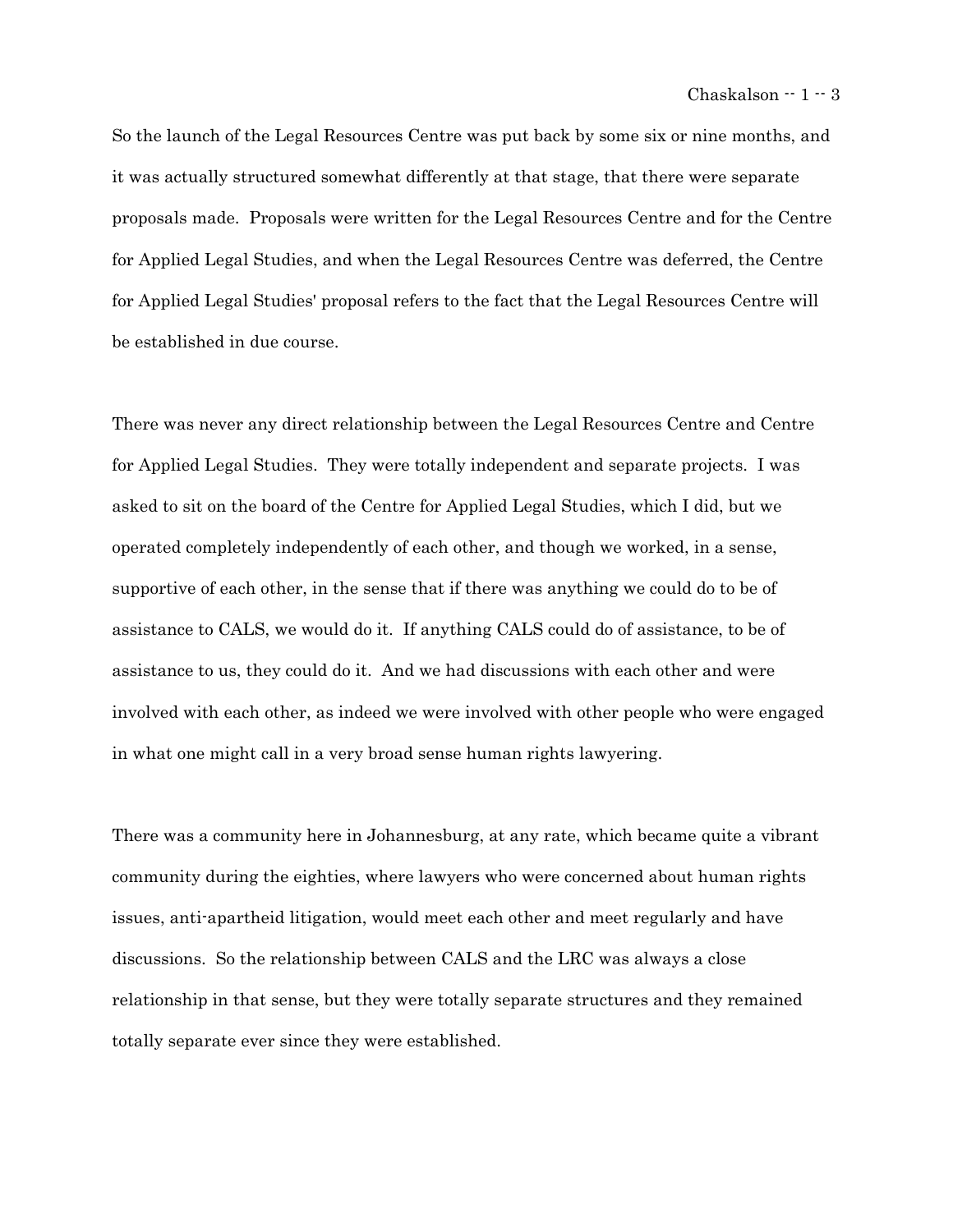Q: How would you distinguish the mandate of CALS from the work of the LRC? Could you, just in simple terms --

Chaskalson: It's difficult to talk about a mandate, because in the nature of things, projects go their own way once they get set up. They have a particular dynamic. They're related to the demand which is made upon them. The original conceptual basis was that CALS would really engage in research writing and do a little bit of litigation if necessary, whereas the Legal Resources Centre was always going to be litigation-driven. It was going to be its principal basis. There would be a little bit of writing and research and outreach in different areas which did, in fact, develop. We developed training programs which became terribly important. But one was really a litigation project and the other one was a research project.

What happened at CALS was that some of the younger people who joined CALS were very keen in engaging in litigation. They started to do litigation from within CALS, and it created a number of practical problems. In the end, they set up a firm of attorneys known as Cheadle Thompson & Haysom. [Michael] Halton Cheadle -- I don't know whether you've had an opportunity of speaking to Halton Cheadle, but he was one of the people who was very anxious to be involved in litigation. Fink Haysom, I don't know whether you've seen him, he was the legal advisor to President [Nelson] Mandela. He was one of the partners in that, and he was part of the Centre for Applied Legal Studies. Halton Cheadle was originally the assistant director. I can't remember his name. He was John Dugard's deputy. Later, Fink Haysom took on that position.

They were always interested in litigation, and so they established what was in fact a firm of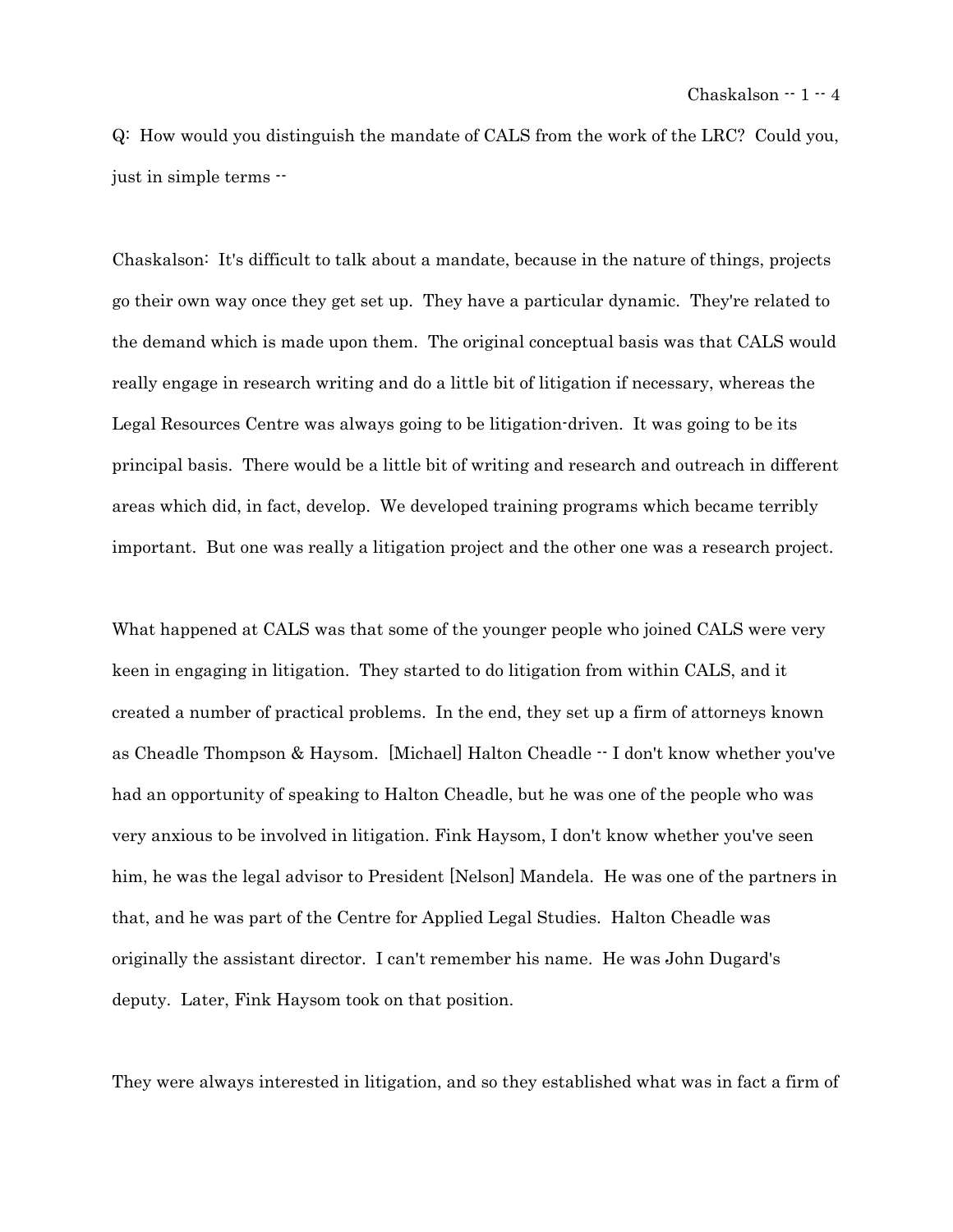attorneys, and took on paying clients. They did a lot of work for nothing, but I mean they handled work on the basis of a fee basis, fee charging. They would act for unions and for other bodies who were engaged in struggles against apartheid. They would defend people charged with treason and other matters, and they would be paid, whereas our work was always done on the basis that we would not charge for it. Our services were rendered without charge.

In the end, it was really a question of funding, too. I mean, the clients who went to Cheadle Thompson & Haysom would invariably receive their funding from abroad, from various institutions who were willing to put up money to defend people who were charged with offenses against apartheid, or to provide legal assistance to unions and others who needed it, not necessarily in cases which involved criminal prosecutions, but in civil litigation which might be of importance to them. So they were, in a sense, funded cases as well, and the people concerned would not necessarily pay for it. But the structure was different. They were a practicing firm of attorneys charging fees and rendering accounts. We were a public interest law center undertaking a variety and range of work for which we didn't charge, and our status within the profession became somewhat different.

Q: One of the stated purposes of the Centre in the initial proposal was to provide free legal services to poor black people.

Chaskalson: The Legal Resources Centre, yes.

Q: The Legal Resources Centre. Yes. What kinds of barriers would present themselves to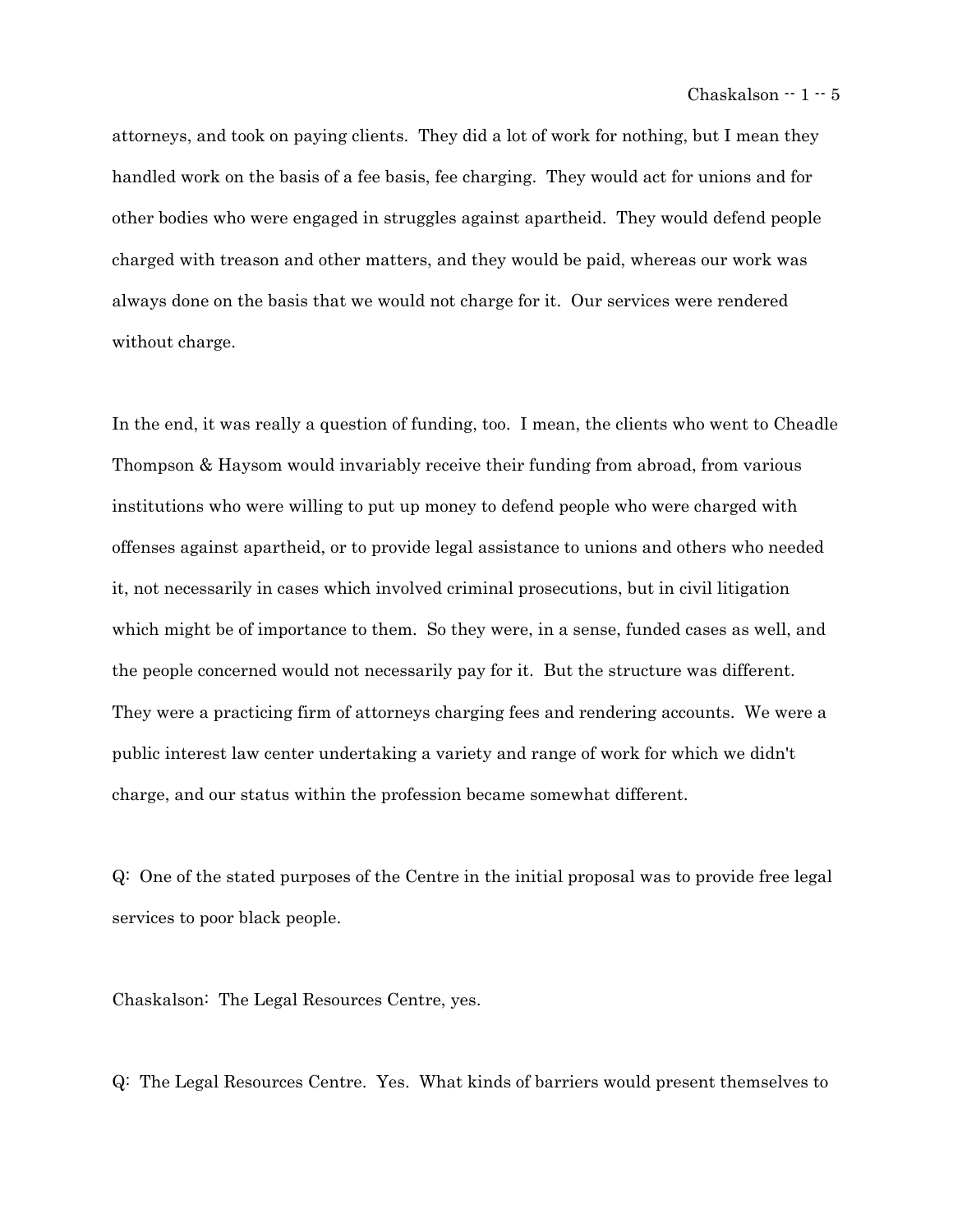the poor with regard to the law at the time that you were just getting started?

Chaskalson: There were enormous barriers because, I would say if one wants to try to simplify it, first of all there's ignorance. Secondly, there's money. Lawyers cost money and it's very difficult to get access to a lawyer if you've got no money. Ignorance in the sense that if you don't know what law can do for you and you are ignorant of your rights then you're quite helpless in the sense that you are subjected to a power structure which you can't meet on your own, you need to know that there are people to assist you. In the nature of things, most poor people don't turn to lawyers. Rich people have lawyers. They know about lawyers and they go to lawyers for advice, but poor people don't.

And I think in South Africa, if you look at the extraordinary network of oppressive legislation which existed, if you look at the impact that apartheid had on life within South Africa, it was extraordinary. When you're talking about poor people in South Africa  $-$  a euphemism largely for black people, of course  $\cdot \cdot$  the overwhelming proportion of the poor in South Africa were black, and there's absolutely no doubt that as far as the Legal Resources Centre was concerned, over ninety-nine percent of our clients were black. We always contemplated that that would be so. We always understood that that would be so. In fact, one of our purposes was to start bringing services to people within that community, to enable them to assert rights which they did have, really to resist what was being done to them.

Q: And you'd have to find a way to get those services to them, because transport would, again, translate as cost, wouldn't it, I mean a cost that they couldn't meet?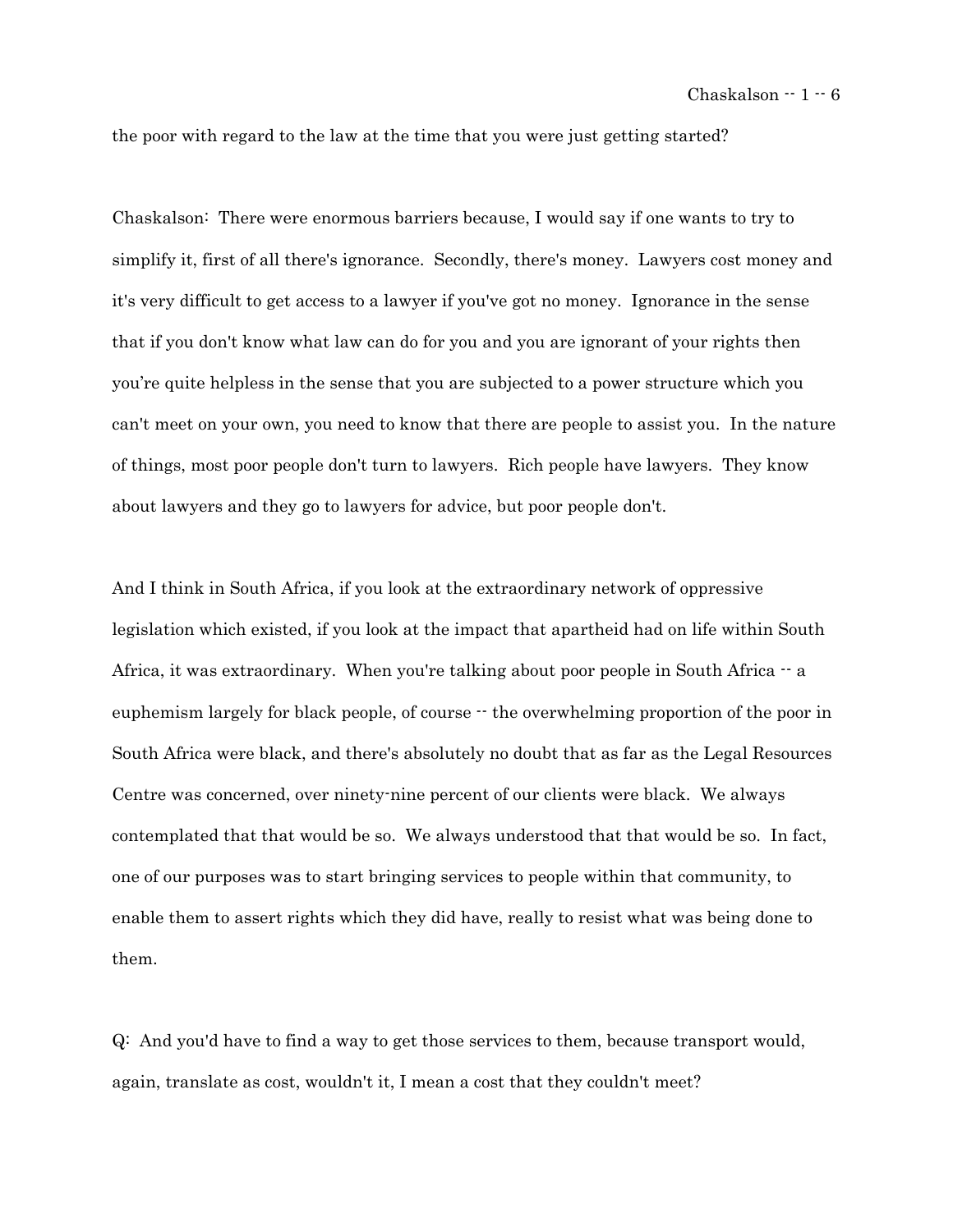Chaskalson: Yes, in a sense, but, you know, when we started, when we started we were in Johannesburg. Johannesburg is a very big city. People come into Johannesburg to work. There was a huge community within Johannesburg itself who would need access to lawyers and who would turn to us. And so I don't think that transport at that particular level was a major issue. It became much more complicated later when we started doing work in rural areas and different parts of the country. But I think initially transport was important. We wanted to be able to place ourselves at a location where people could easily reach us, but I don't think that transport was a major hurdle.

In those days, you know, there were very few shops in black living areas. Part of the regulation, part of the apartheid regulation was to prevent people establishing businesses in black living areas. Places like Soweto didn't have anything, so people came into town to shop. In the nature of things, people came to town to work, to do their shopping, and certainly all the unions, all the community organizations, the political organizations which were coming up, the organizations of civil society all had their offices in Johannesburg. We sort of related to them in Johannesburg. In that way we were part of a network.

Q: Whose support did you seek for this notion in order -- not notion, but this undertaking in order to insulate it, if you will? How did you go about setting it up? Who did you want to be certain to involve and get on your side, essentially?

Chaskalson: There was a very deliberate policy started out at the beginning that the venture was going to be very vulnerable. What it was going to do was going to, in a sense,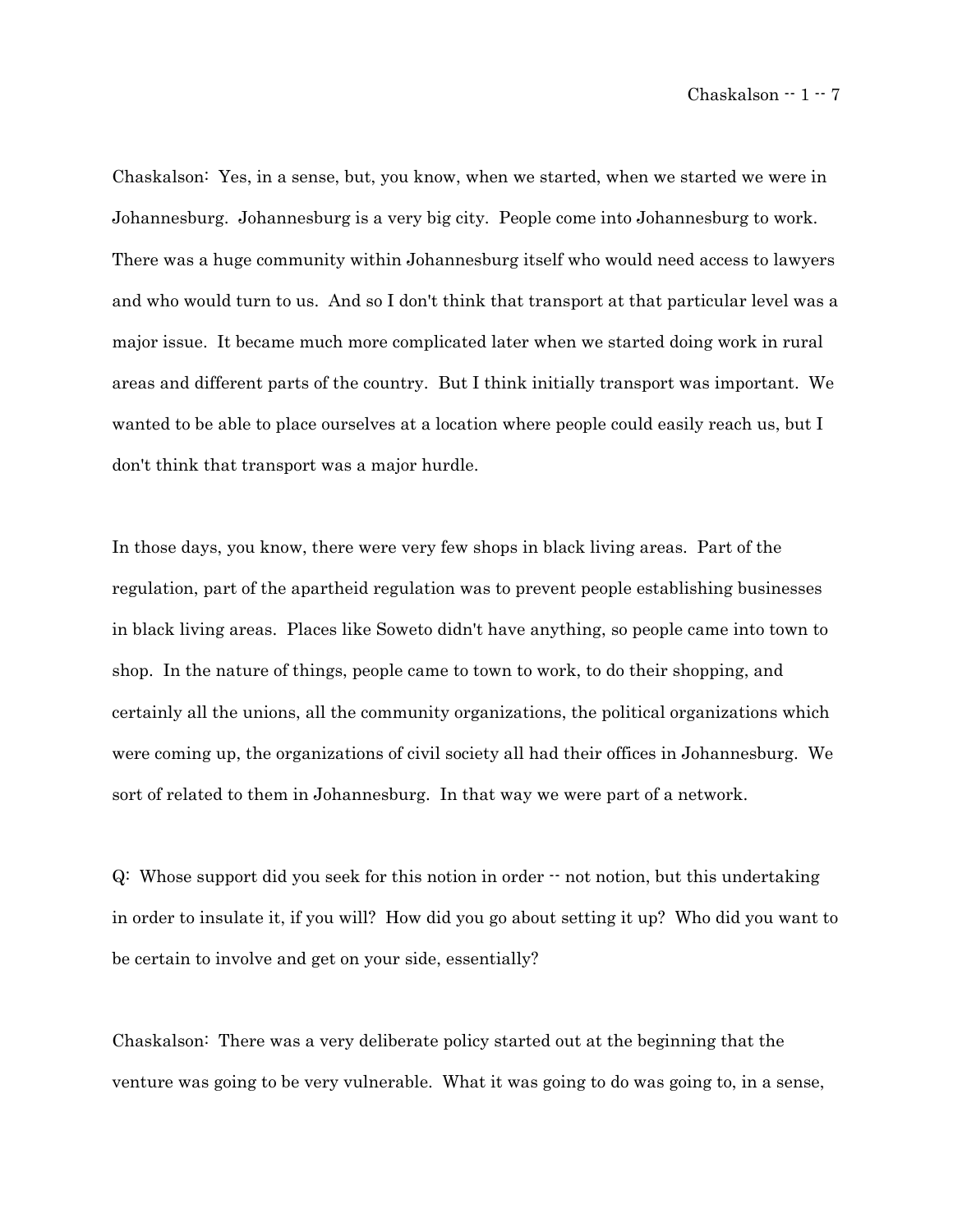be threatening to the power structure. How it was managed would influence how it would survive. It had to place itself within the situation as it existed in South Africa in a way in which there could be a long term future for it and it could be viable to do exactly what it needed to do. On the other hand, it had to do it in a way which would make it difficult for the authorities to stop it.

And we decided that there were two things which we would do. The first is that we would  $\cdot$ the Centre itself would do only law. In other words, that we would handle cases, and the cases would obviously have a very strong political overtone, but we would handle only law. We would not, as the Centre, get involved in anything else. Individuals working at the Centre could join any organization they liked, but if they wished to engage in particular community activities, they should go through the organizations, political organizations, not through the Centre. We didn't make the Centre a political organization.

Secondly, we actually adopted quite a low profile. We didn't rush to the newspapers to tell them what we were doing. The newspapers came to us after a while, but we adopted a fairly low profile. We just simply got on with what we were doing, building our structures and doing work which we thought was very valuable work.

Thirdly, at the very beginning I really  $\cdot\cdot$  those initial approaches were approaches that I made personally. I went to leading members of the profession and asked them to serve as trustees of the Legal Resources Trust. We decided on a structure, that we would have a trust, which would be the funding instrument. The trust would appoint the director of the Centre. From then on, the Centre would function autonomously. So the trustees would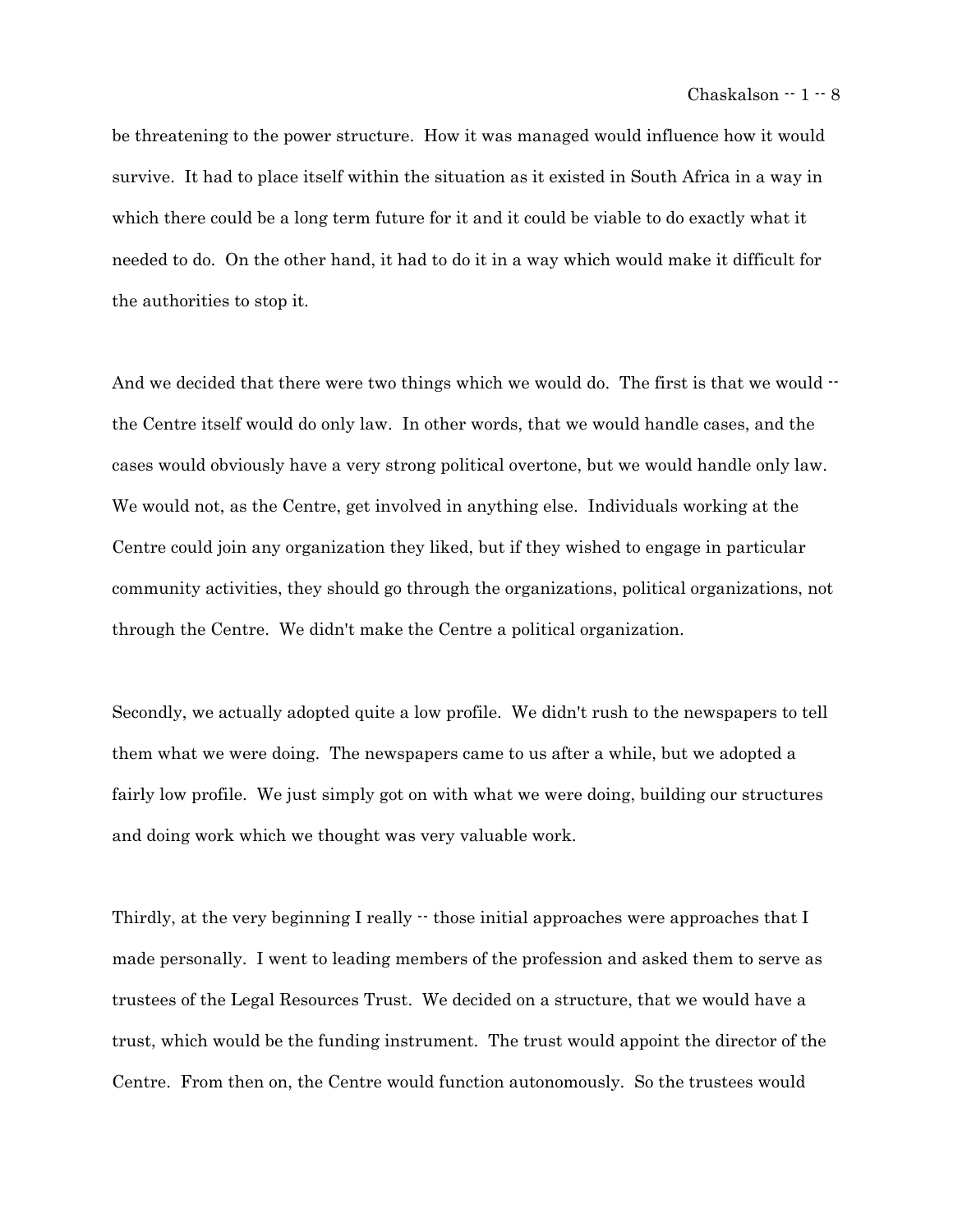have a control over the funding in the sense that the money would be located in the trust, and they would have a say as to who the director was, but they wouldn't be engaged in the day-to-day activities or the running of the trust. That seemed to me to be a way which, in a sense, would offer some protection for the trustees if we ran into trouble, and if the government banned the Legal Resources Centre, it wouldn't affect necessarily the trustees, it would only affect the people who were working in the Centre. It also gave the Centre the independence to function on its own as it wanted.

The initial trustees, there were six trustees. The six who were approached  $-$  we have a divided profession in South Africa, legal profession, like the British do. We distinguish between barristers and solicitors. Here we call them advocates and attorneys. I approached three leading advocates and three leading attorneys from Johannesburg, because we were going to function in Johannesburg.

I don't think we ever contemplated that the Centre would grow as it did. It started with three or four of us. If you look at our first proposal, we were talking about something like 200 and -- I can't remember the figure. I think it was just over 200,000 rand, and I think our expenses for our first year were about 180,000 rand. When I left, we had over 100 employees, over fifty lawyers, a budget of around about fifteen million rand. I mean, nobody ever thought it would develop quite the way it did.

We focused on Johannesburg, and I approached three leading members of the bar. One was Ismail Mahomed, who is now chief justice of South Africa. The other, second, was Johann [C.] Kriegler, who sits with me on the Constitutional Court. He's a Constitutional Court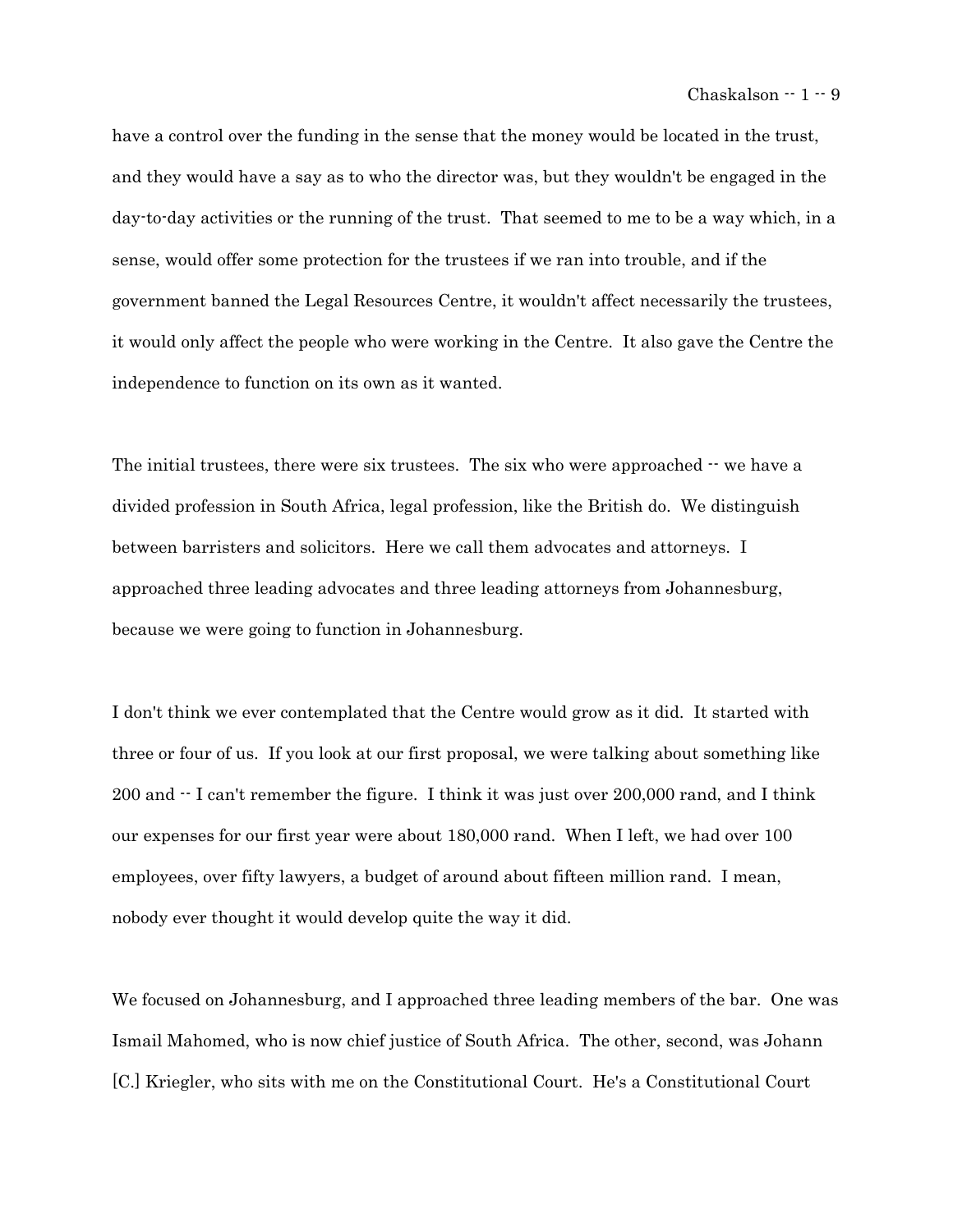judge. Third one is Sydney Kentridge, who was a leading barrister, who subsequently -- he was Felicia Kentridge's husband. They've subsequently left South Africa. He's established a practice in the United Kingdom. He has recently been knighted for his services to the law in the United Kingdom, and the English bar is honoring him at a dinner as one of the two great advocates of our generation.

Amongst the attorneys, I approached Charles Solier, who was a senior partner in one of the biggest firms of attorneys in Johannesburg. I approached senior partners in the three biggest firms in Johannesburg. Charles Solier was senior partner. Carveth [H.] Geach wasn't then the senior partner, but he was a very senior man in a firm known as Webber Wentzel [Webber Wentzel Bowens], which were, in fact, Anglo-American attorneys, a very big firm. And the third one was Basil Wunsh, who is now a judge of the High Court, and who was a practitioner, a partner at a firm known Edward Nathan [&] Friedland. They're probably three of the biggest firms in Johannesburg.

Those six people became the first trustees, and I was also a trustee, because I was to be the director of the Centre. And the idea then was that we would report to them as to what we did, and we did. We were absolutely meticulous in our reporting. If one went to the archives at the Legal Resources Centre, you will find regular reports to trustees saying exactly what we were doing and how we were managing the money. The trustees would meet from time to time. Initially when the trust was fairly small and we were setting up, we would meet three, four, five times a year. As it got bigger, the meetings started getting less, and we had to change our structure to have an executive committee of trustees. The trustees, as a board, would meet only once a year. By then there were large numbers of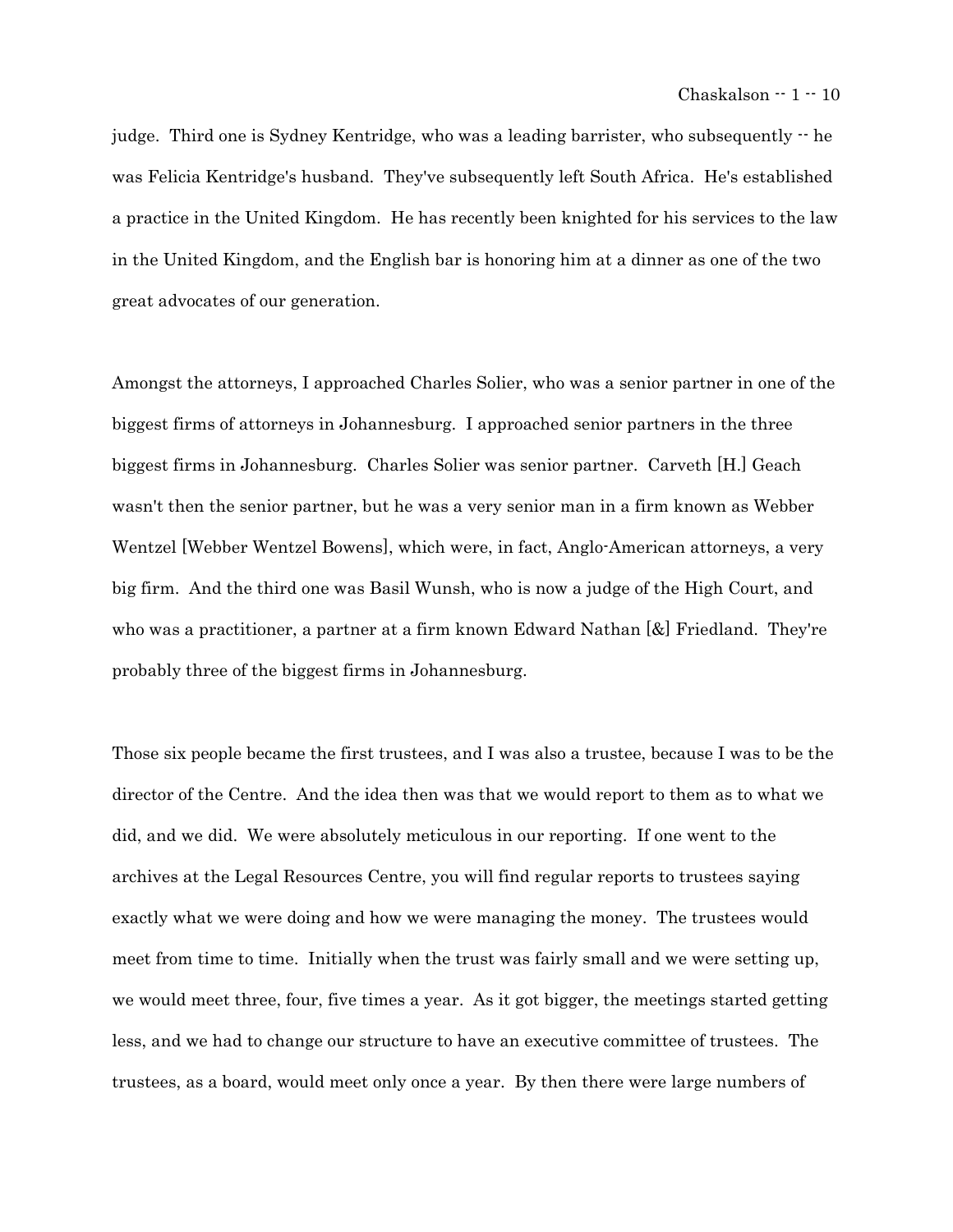trustees, twenty to thirty.

The purpose  $\cdot$  one of the purposes was to get the support of people who were sympathetic to what we were doing, who were people of great standing within the legal community, and really who it would be difficult for the government to interfere with. And they were very willing to do it. They were all good people.

Q: I was wondering if any of them looked at you over tea and said, "Arthur, you've lost, you've lost your mind here."

Chaskalson: Yes. A lot of people said that to me at the time. They said to me, "What are you doing? You're wasting your time." I think people  $-$  not the trustees. I think they also were  $\cdot$ - I think we were all amazed at the growth of the Legal Resources Centre and what happened. None of us anticipated it would be  $-$  it would grow and become, in effect, as successful and effective as it turned out to be. We were all taken a little bit by surprise as far as that was concerned. But certainly within the profession, a lot of people said precisely what you say, "What are you doing? You're wasting your time. You're mad. Why don't you do real law?" They don't know what real law is.

Q: Your friends probably would also be concerned for your well-being. It seems to me that you're moving from a comfortable practice and putting yourself in some jeopardy.

Chaskalson: I don't think so. You know, first of all, this was all done  $-$  as I said, after that dinner my wife and I spoke, and our children were still quite young in those days. Gosh, I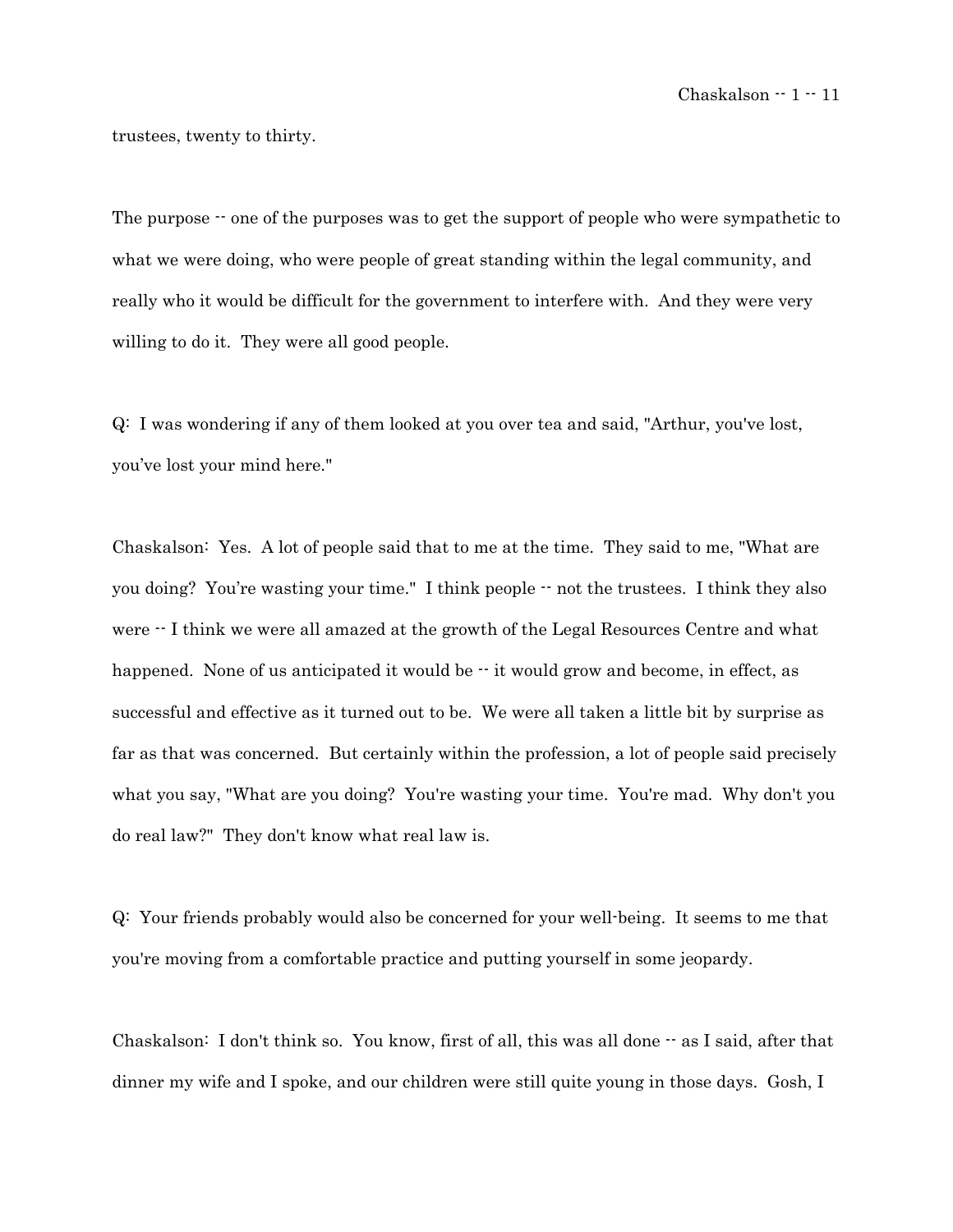can't  $\cdot$  they would have been  $\cdot$  the older boy would have been about fourteen or fifteen. The younger boy would have been about ten or eleven. But we spoke together, and it didn't take long, because that's what I thought I wanted to do. Lorraine thought that's what I should do. So as far as the family, the immediate family, nobody  $\cdot$  there was no problems.

I'd had a very successful legal practice, so I had a home. I didn't owe any money on a bond. We had what we needed. It wasn't as if I was paying off debts. I was able to take a substantial reduction in income because we were able to live perfectly comfortably without having to earn a lot of money.

Q: But it's a very different practice of law.

Chaskalson: The subject matter is different. Law is the same. Subject matter is entirely different, and I had to learn parts of that law all over again, because I really didn't know it, because I had acted for corporations. My practice had been one of defending people on political cases and representing large corporations. I would sort of veer between the two.

All it really meant was giving up the corporation side, which had been the lucrative side of the practice, and concentrating now on social issues. I mean, as I said, the irony of it was that the whole thing was set back because of the treason trial. It was a terrorism trial, as was called. It was before they were charging people with treason. They initially started off with treason. Treason became too difficult to get convictions, because under the common law treason is difficult to prove. You've got to have two lines of evidence, and there are all sorts of practical problems in proving treason. So instead of having treason, there are  $\cdot$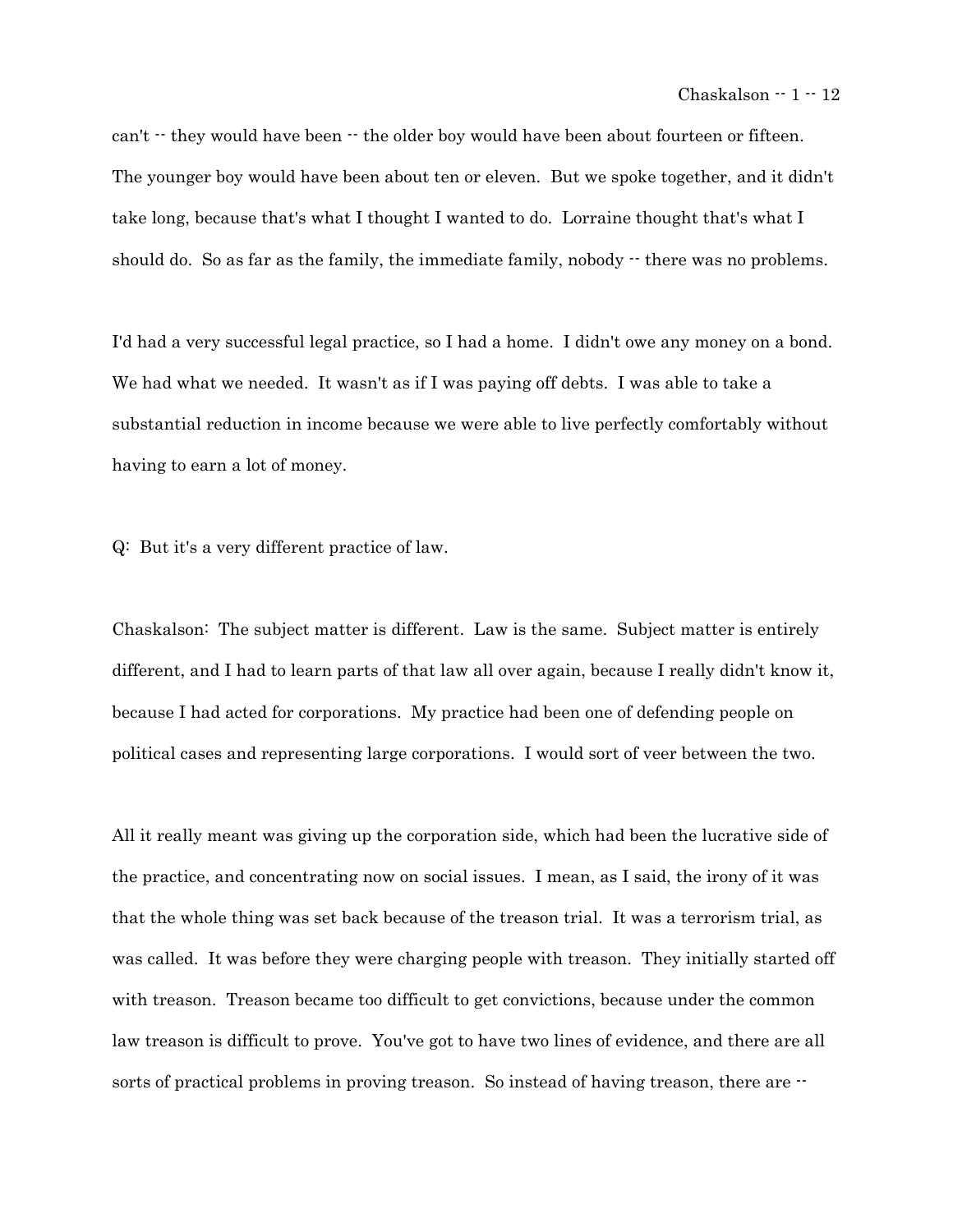statutes were passed called terrorism, and the law was then changed to make it much easier. There were all various presumptions and the onuses of proof, which became different in different instances, became much easier to get a conviction.

The trial I was engaged in at the time  $-$  yes, the man I was defending at that time was Mr. Sexwale [Mosima Gabriel "Tokyo" Sexwale] who subsequently became known, the first premier of the Gauteng province. He and others were on trial there, and that was when the judge died. So being engaged in what you might call political cases had been part of my life at the bar. The friends which we had were friends who felt the same way about the society as we did, so within our own circle of friends, there was nobody -- nobody ever -- I never had any suggestion that what I was doing was wrong or that I should be ostracized in any way for it, because that was the community in which we lived.

Q: In your experience at that time, was the government banning attorneys doing this type of work?

Chaskalson: No, not really. There were some attorneys who had been banned.

# Q: Black attorneys?

Chaskalson: White attorneys as well. At that particular time in the sixties, there were very few black attorneys who were engaged in this. There were very few black attorneys. Very, very few. Even today, if you look at the profile of the legal profession in South Africa, I think that the legal profession in South Africa -- gosh, I think it's still about ninety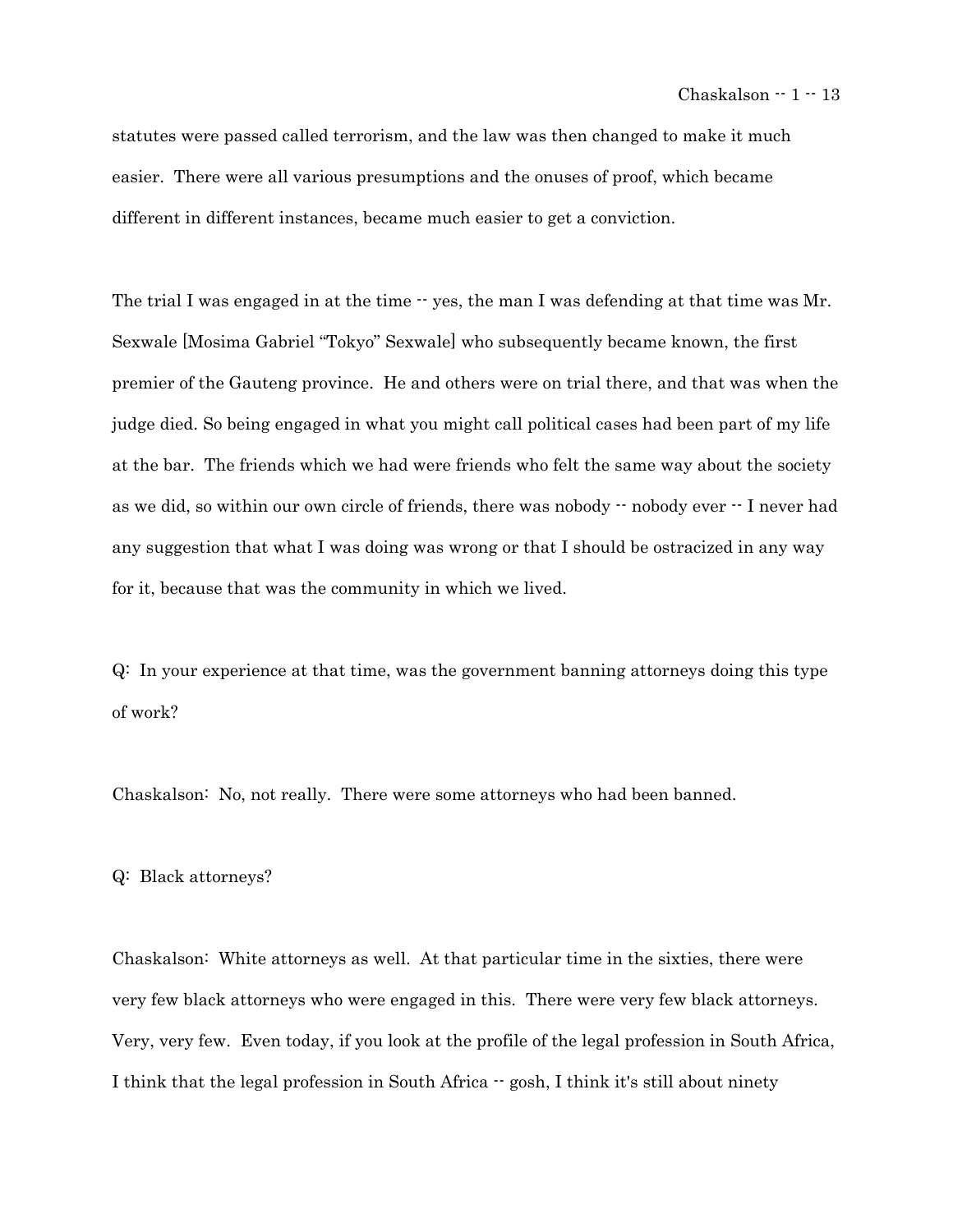percent white today. Maybe the figures -- I haven't got the latest figures. A lot of younger people are coming into the profession now, younger black people, and coming out of the law schools there are lots of young black people. You look at the top of the legal profession, you'll see a very distorted picture heavily dominated by white men.

Q: Certainly [Oliver] Tambo and Mandela were banned.

Chaskalson: Yes, but they were banned  $\cdot$  they were certainly banned, but they were very active politically in the African National Congress [ANC]. You know, the banning only came in in the -- we only had banning from about the mid sixties, legislation which came in in the middle sixties for banning. But you take someone like Bram Fischer, who ultimately died in prison, he was never banned. He was a listed Communist, which restricted him in certain activities, but he wasn't banned. And a great deal of his work had always been in  $\cdot$ he was the leading counsel in Mr. Mandela's trial in 1963. He had been a member of the South African Communist party, been actively involved in politics. He wasn't banned.

Banning started to increase much more during the eighties. I don't know what the numbers were in the sixties and seventies. But there were different sorts of risks. Organizations were stopped and were banned, and the risk was much more for the survival of the organization. Of course, if you were part and parcel of that, you could run into trouble yourself. You could be prosecuted. You could be put under certain civil restrictions. But in the sixties and the seventies, the bans were much more of organizations than individuals.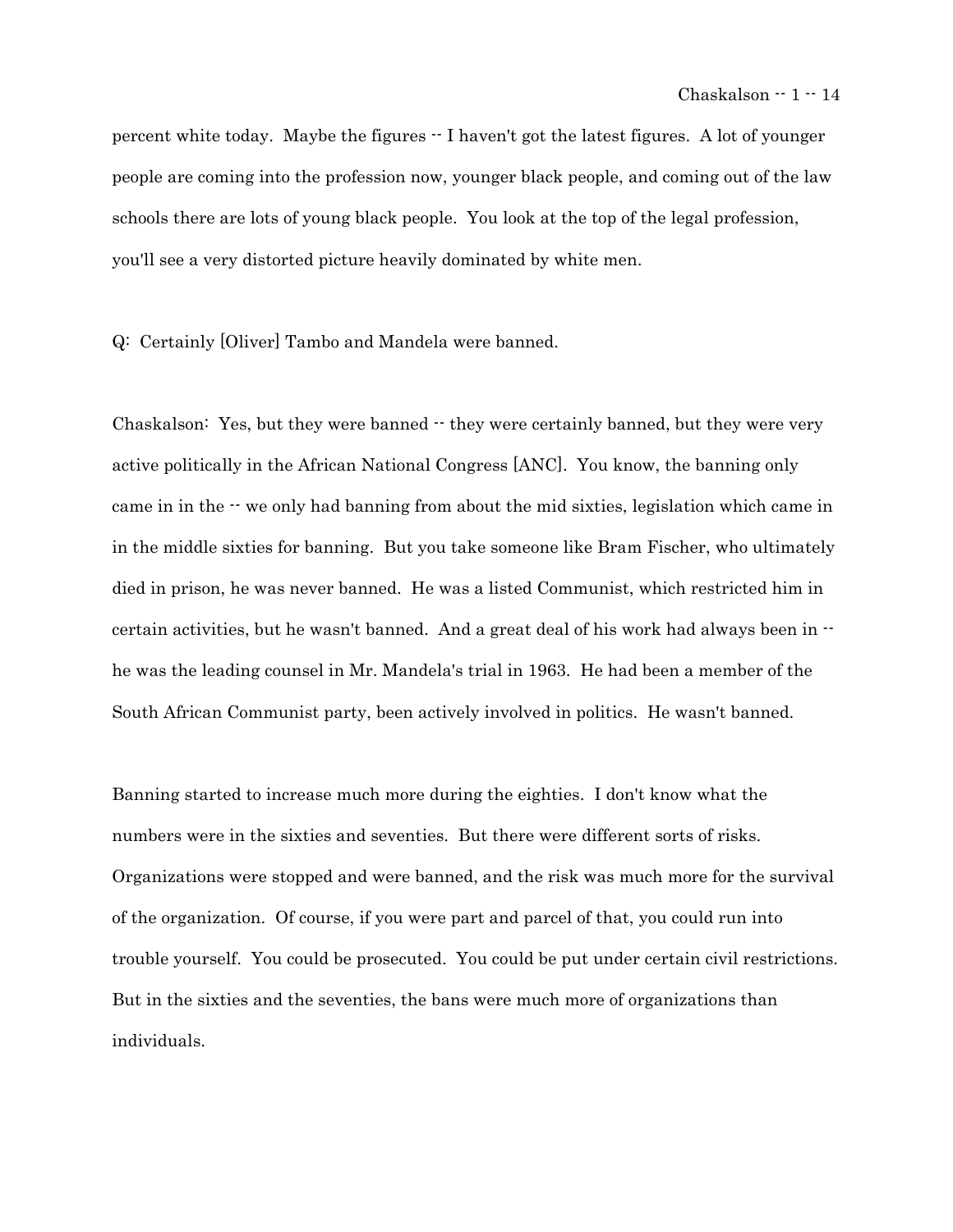# [END TAPE ONE, SIDE ONE; BEGIN TAPE ONE, SIDE TWO]

Q: In terms, again, of insulating and protecting the organization, was Carnegie helpful in that regard, the fact that they had done the Poor White Study? Their history, their name, any of that of any use, practical use, in your opinion?

Chaskalson: I don't think so. I didn't see it that way at all. I suppose the source of funding must have had some importance, but in those days, you know, Ford Foundation was regarded as a subversive organization by the South African government. At one stage some of the people from Ford had difficulty in getting into the country, and they were one of the initial funders of the organization. I think the fact that funding came from the United States of America and not Eastern Europe might have been of some moment, in the sense that it wasn't seen as a direct Communist plot; it was seen as an indirect Communist plot, using left-leaning people in the United States, who were really either surrogates or fellow travelers of the Communists to do their dirty work for them. But I don't think it was very important.

 $Q:$  But Carnegie had this history going back to the turn of the century. It had the  $\cdot$ 

Chaskalson: I really don't think that it mattered at all.

Q: Could we take a look at the goals of the Centre as it was envisioned? I'd like to ask you to comment about what was done in each of at least the three primary areas that I'm aware of. You may have others. But the first  $\cdot$  and this is not necessarily in order of import  $\cdot$  is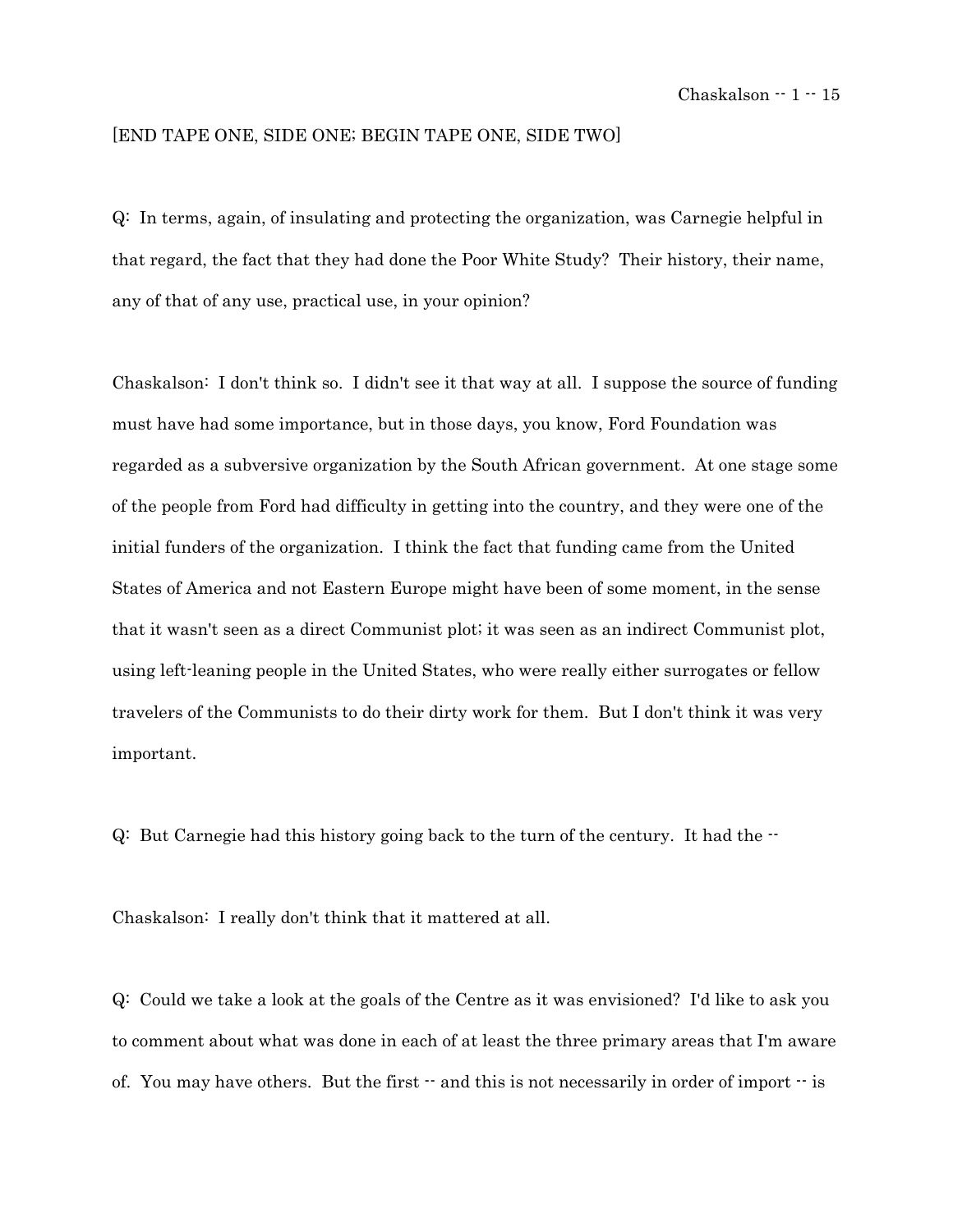providing the free legal services to poor blacks. What steps did you take?

Chaskalson: Well, we always  $\cdot\cdot$  when we started, one of the things which we had in mind was that we should look for what I might in very broad terms describe as being impact work. In other words, that we would try to look to manage issues which would have an impact upon people beyond the particular clients that we were representing, so there was an attempt to identify issues of importance within the communities and to deal with them.

We also realized that there would be a large number of people who would need legal services, and it was important to get people to  $\cdot \cdot$  you know, as soon as people start asserting themselves and demanding rights at any level, it has a very important impact upon their own psyche, upon their own living, if they can do something. Nothing is worse than feeling absolutely helpless in a situation. And we realized that there were very many people who were being exploited commercially, who were being exploited at the workplace, and it was important to start generating, as it were, a culture of asserting yourself against powerful institutions.

So we, at the beginning, decided we would set up a clinic to which people could come off the street, and I think within six months we'd established that clinic at a small building near the Johannesburg railway station, called the Hope Street Law Clinic. We brought in students from the universities to work there, under the supervision of  $-$  ultimately it was run by a man called Morris Zimmerman, who was the most remarkable man. He had formerly played rugby for South Africa. He was a man nearing retirement from his profession. He was in his sixties, seventies, and he was a remarkable man. And he ran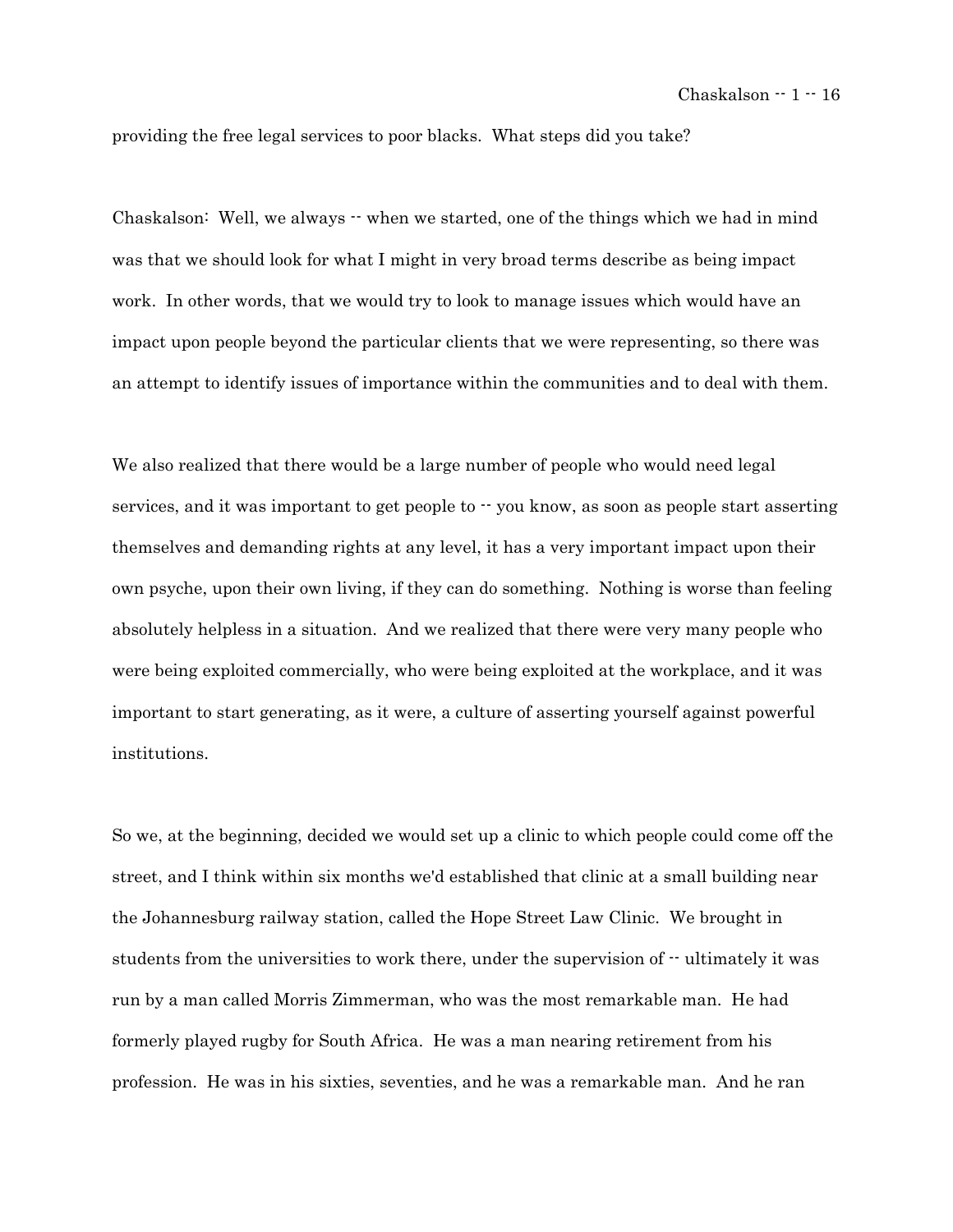that clinic for some years before the clinic closed and we consolidated in one building. He then came across to the building when it was consolidated.

We also started looking for what I might call impact cases. One of the first areas of our work was the pass laws, which had the somewhat euphemistic name of influx control. Shortly after we had been established  $-$  in fact, I hadn't yet moved out of my chambers  $$ we set up our offices. Geoff [Geoffrey] Budlender and Felicia were in the small offices which we had in a building close to where my chambers were, and I remember Geoff coming up to show me some papers he'd got from the Black Sash in Cape Town, dealing with the question of whether a wife got  $\cdot$  I think it was the wife had been prosecuted for living with her husband in Cape Town.

Q: Is this the Komani --

Chaskalson: Komani case. He showed me the papers and I read the judgment of the Cape court, and I looked at it, and they had argued in the Cape court that on a construction of the particular regulation, person only referred to a male person, not to a female person. I thought that argument was hopeless. I looked at it and I said, "Well, I don't think we've got any chance, but let's take the case on, because it will give us an idea of what room there is." And there were certain arguments which might possibly be advanced. I can't remember them now. I'd have to look at the papers again. I remember seeing that there were certain areas which we might try and get a feel of the appeal court and see where it was going.

We took it on, and then we started working on the case, and then we realized actually that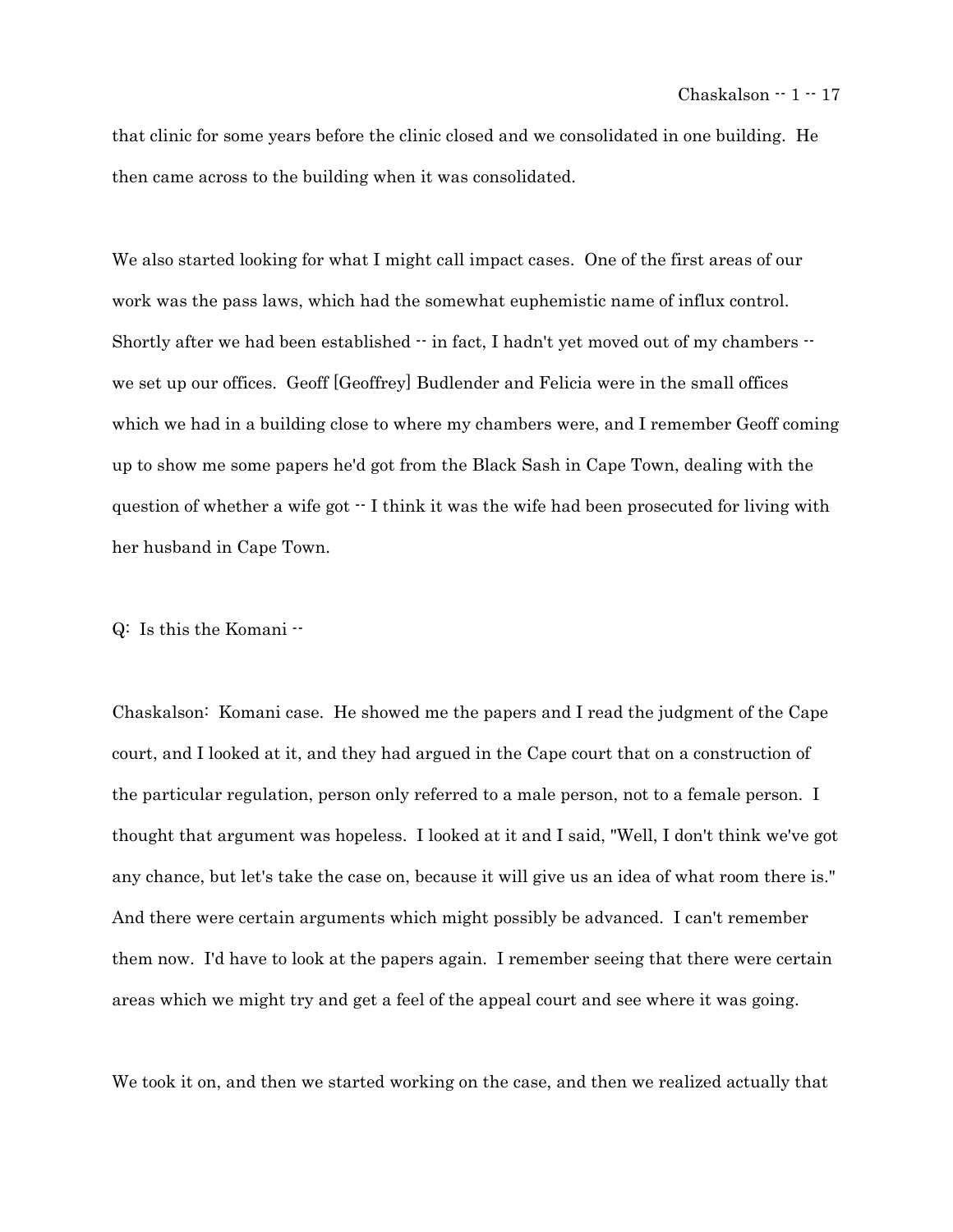there was a totally different argument which hadn't been advanced in the Cape court at all, and that was that the regulation itself was invalid. So when we went on appeal, we challenged the validity of the regulation, not the interpretation of the regulation. And we won. It was really quite a remarkable case, I remember.

What I remember about it was that going into court for the first hour and a quarter, the then-Chief Justice Rumpff, he didn't keep quiet for the first hour and a quarter. He was asking a series of hostile and angry -- not completely angry, but very hostile questions. What was so remarkable about the case was that when our opponent stood up to argue, he asked them a question which was at the heart of our argument, which they couldn't answer, and he just turned on them. Really, he then dealt with them almost as he had dealt with me. When we left court, I thought we were going to win, which we did. We won the case, and that had a profound impact upon the Legal Resources Centre and led to a series of other cases.

We also  $\cdot$  it was very interesting at that time. Benjamin Pogrund, who was then the deputy editor of the Rand Daily Mail, was a good friend of ours. He knew about the case and we talked about it. He planned ahead. He started running articles about the case. He studied the case. When the judgment came out, the Rand Daily Mail gave tremendous publicity to the decision, its implications, and what it meant. There was a whole series of  $\cdot$ you know, it made a very, very big impact.

What happened following that was that the administration boards, which were really terrible institutions  $\cdot \cdot$  you're seeing Geoff Budlender later today. You should speak to Geoff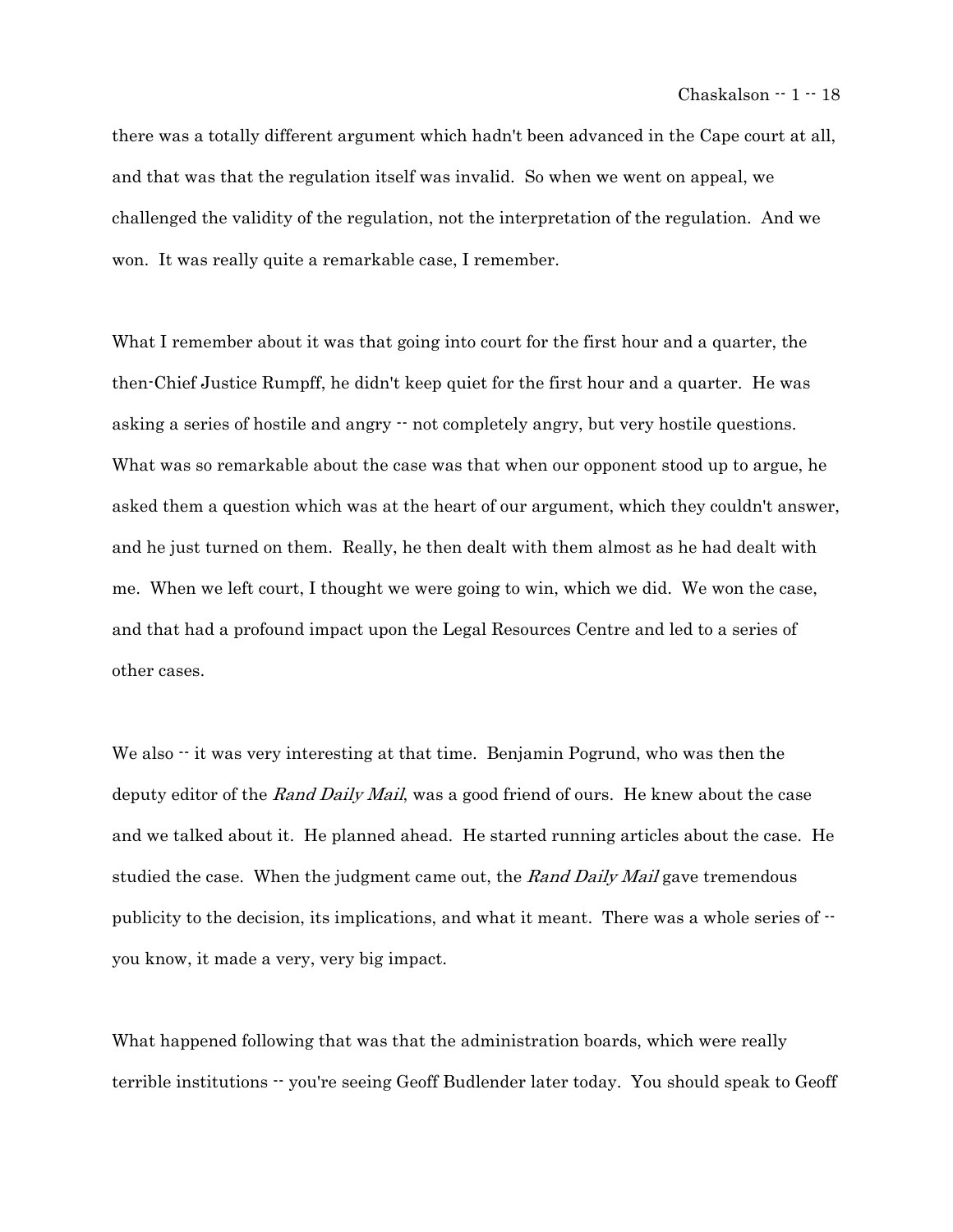about it. He did a lot of that work around that. Really terrible. They were at the heart of apartheid. They were run by people who were ideologues committed to keeping South Africa white, which is a ridiculous statement if you think of it, because ninety percent or eighty percent of the people in South Africa are black. But they didn't uphold the judgment, and we had to go to court. A series of applications were being brought to court on behalf of people who were entitled to protection under the judgment, who weren't getting it.

Then we moved from there into the next stage of what was really a litigation campaign, because we realized that the second stage of it  $\cdot\cdot$  the implication of it, the government didn't interfere with the law, and I think the only reason it didn't was that it had launched  $\cdot \cdot$  it was one of the reasons why there was actually a little bit of space at that time for the Legal Resources Centre  $\cdot \cdot$  is that it had launched a campaign to try and cast itself as a reformist government in the late seventies. P.W. [Pieter W.] Botha was the President, but he was trying to suggest that the government was going to change some of its labor laws, it was going to change some of its policies, it was not going to be as harsh as it had been in the past.

I think, actually, to go back and to, as it were, strengthen the past laws, make them harsher than they had been, was contrary to the image which it was producing. It also would have had quite serious social consequences which they were reluctant to encounter, and they didn't interfere with the law, which was one of the first times that that had happened. Usually when you won a case dealing with a matter like that, in the next session of Parliament the law would be changed.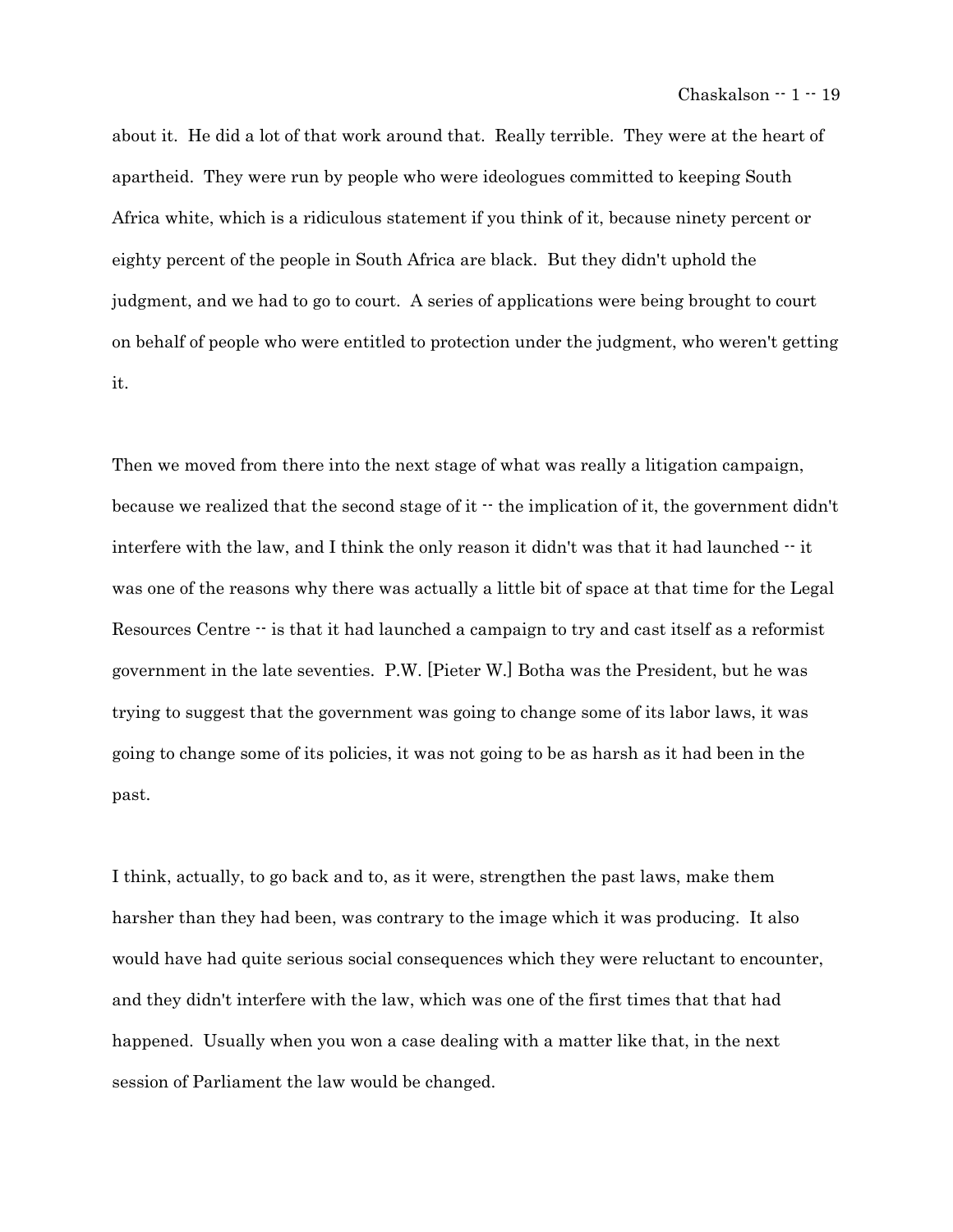And as there was no constitution then, there was no way of challenging the law. You could challenge regulations, because there was subordinate legislation that had to be made in terms of a statute. There were certain controls over regulations which you could challenge. But a statute of Parliament couldn't be challenged. And so when everyone found spaces in the law, the response of government had been to change the law by statute. But this time they didn't do it.

We then embarked upon a campaign with the Black Sash to deal with another aspect of the pass laws, and that was the question of permanent residence. The laws, as they stood at that time, allowed people who were born in the city and who had lived in the city continuously to remain in the city, but if you weren't born in the city and you were born in a rural area, you could only enter the city for the purposes of work and for the purposes of being there for more than forty-eight hours if you had a job.

So, basically, black people living in rural areas  $-$  and at that time I would say probably sixty to seventy percent of the black people lived in rural areas  $-$  had to function as migrant laborers and leave  $\cdot$  only men were allowed into the city, and women and children were left in the homelands. And the men were only allowed legally into the city if they had a work permit. And if they were found in the city without a work permit, they would be prosecuted, sent to work on farms for two or three months as convicted prisoners, and then sent back to the homelands.

There were continual pass raids going on, looking for people without permits. Police would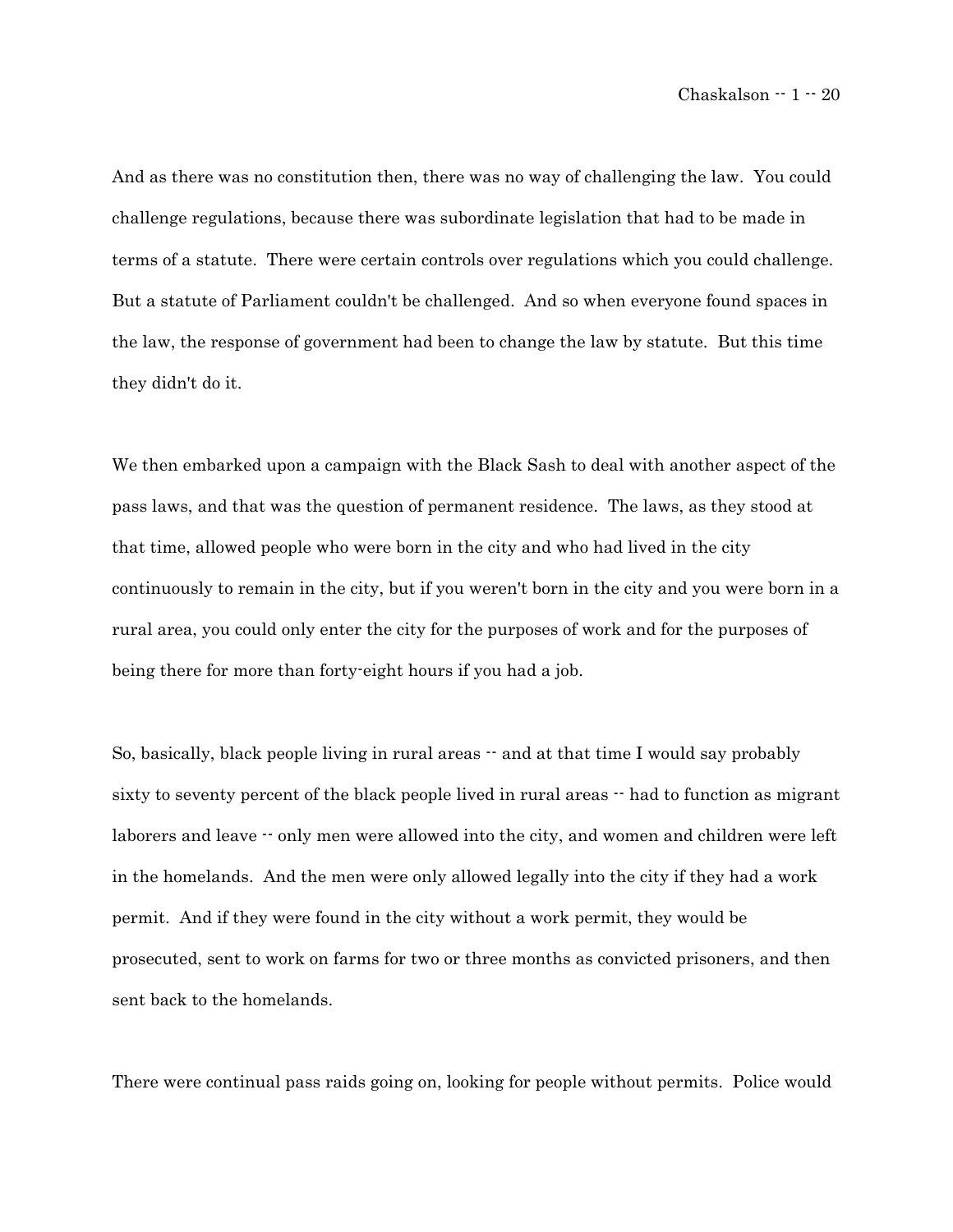just arrive, stop people in the street, say, "Where is your pass?" Look at it. If it didn't have the endorsement showing that you had a job, you would be arrested and taken to jail, sent off for a couple of months. They would raid homes. They'd go into the domestic quarters of people's homes, looking to see who was in the domestic quarters. If you didn't have the right documentation, you'd be arrested. Very often you'd be arrested even if you did have the right documentation. But leave that aside for a moment.

One of the bases upon which you were entitled to get what would amount to permanent residence rights is if you had worked continuously for one employer in the city. So if you'd worked ten years continuously for one employer, you then got what amounted to residence rights. What the administration boards did  $\cdot$  I can't remember when they started the policy, but I think it must have been sometime in the sixties or the early seventies  $-$  they would only allow people to come into the cities on a one-year contract. And you would work for one year, and at the end of the one year, you had to go back to the homeland. And you would then have to enter into a new contract for another year. And so it was a series of separate contracts.

But commerce and industry found that very disturbing to them because they would train people, they wanted the same person back, because you couldn't train a person for a job and then only have that person for about a year, so they had a system whereby the employer could indicate that the employer wished to reemploy the person. And the person would then go back to their homeland, would have to stay there for a certain period of time, usually during the annual leave, three to four weeks, and then with the certificate from the employer to say that the employer wished to reemploy, a new twelve-month contract would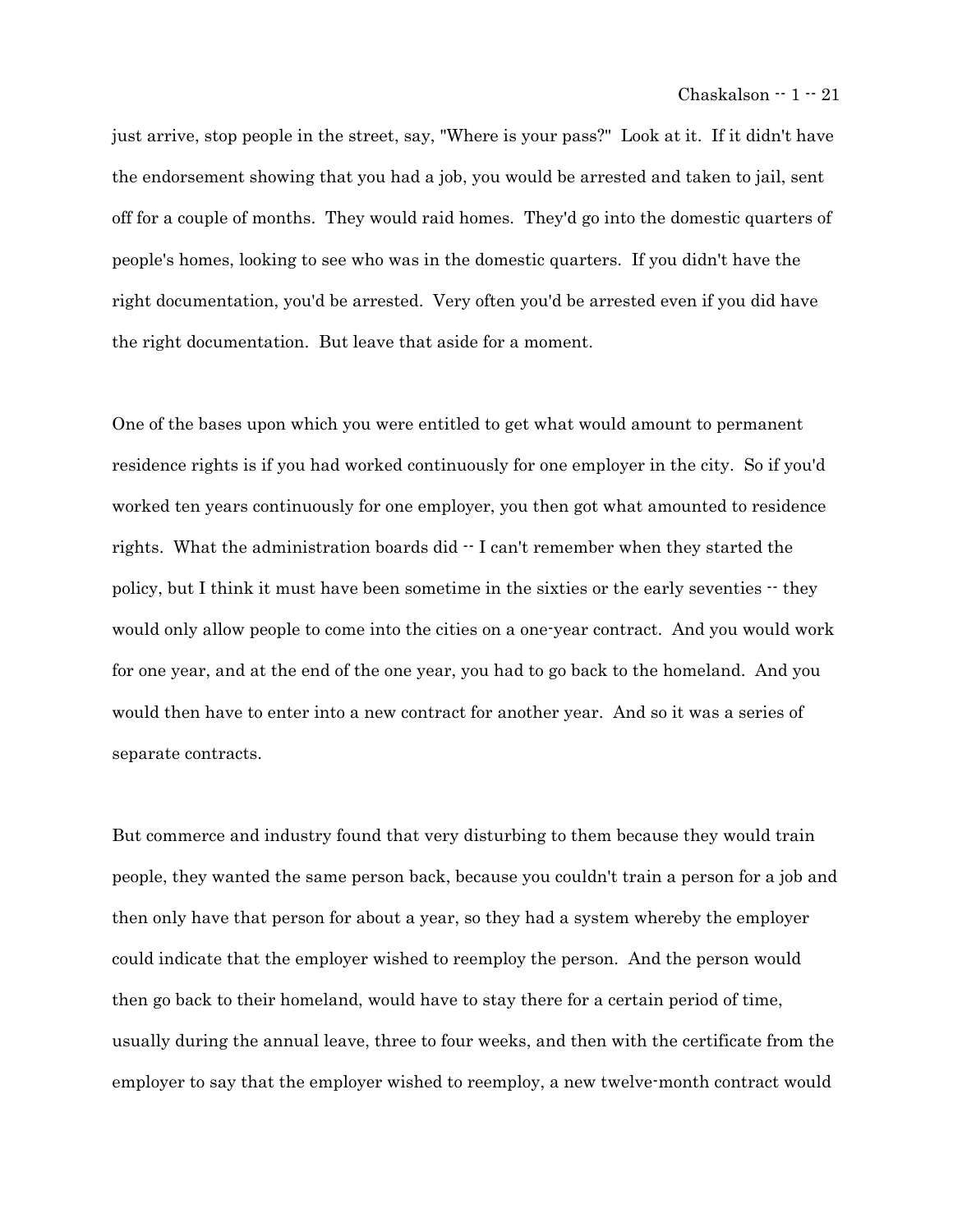be entered into, and the employee would come back again.

And because the labor market was so rigid, because people really had no freedom to seek employment, and because the jobs were very valuable, people stayed in the same job for very long periods of time, even if the employment conditions were deplorable, because they couldn't really move into another job. They had no residence rights in the town, no legal right to be in the town. They were tied to the particular employer, and if they lost that job, they lost their living. So they had to stay with the employer.

What we decided to do was to challenge the proposition that ten separate contracts didn't give you residence rights, and that was our next case. We spent some time looking for the correct facts. We wouldn't take on the case until we had the best set of facts that we could possibly have. I remember Charles Nupen, who was working at the Legal Resources Centre, kept bringing cases to me, and I'd say, "No, we'll wait. You'll find a better case."

Ultimately we found what we thought was a really good set of facts, and we went ahead with that case and we won it in the High Court, which was then in Johannesburg, on the basis that in substance there had been continuous employment and the breaks were totally artificial. We won it again in the appeal court in Bloemfontein. We won five-null there. We won Komani five-null on the appeal. And this one we won in all the courts.

Now, this had actually a profound effect on the whole influx control system, because people have  $\cdot$  they now have residence rights. And having done that, they are now free to look for another job. And they were no longer  $\cdot$  slavery is an illusive concept, an emotional concept,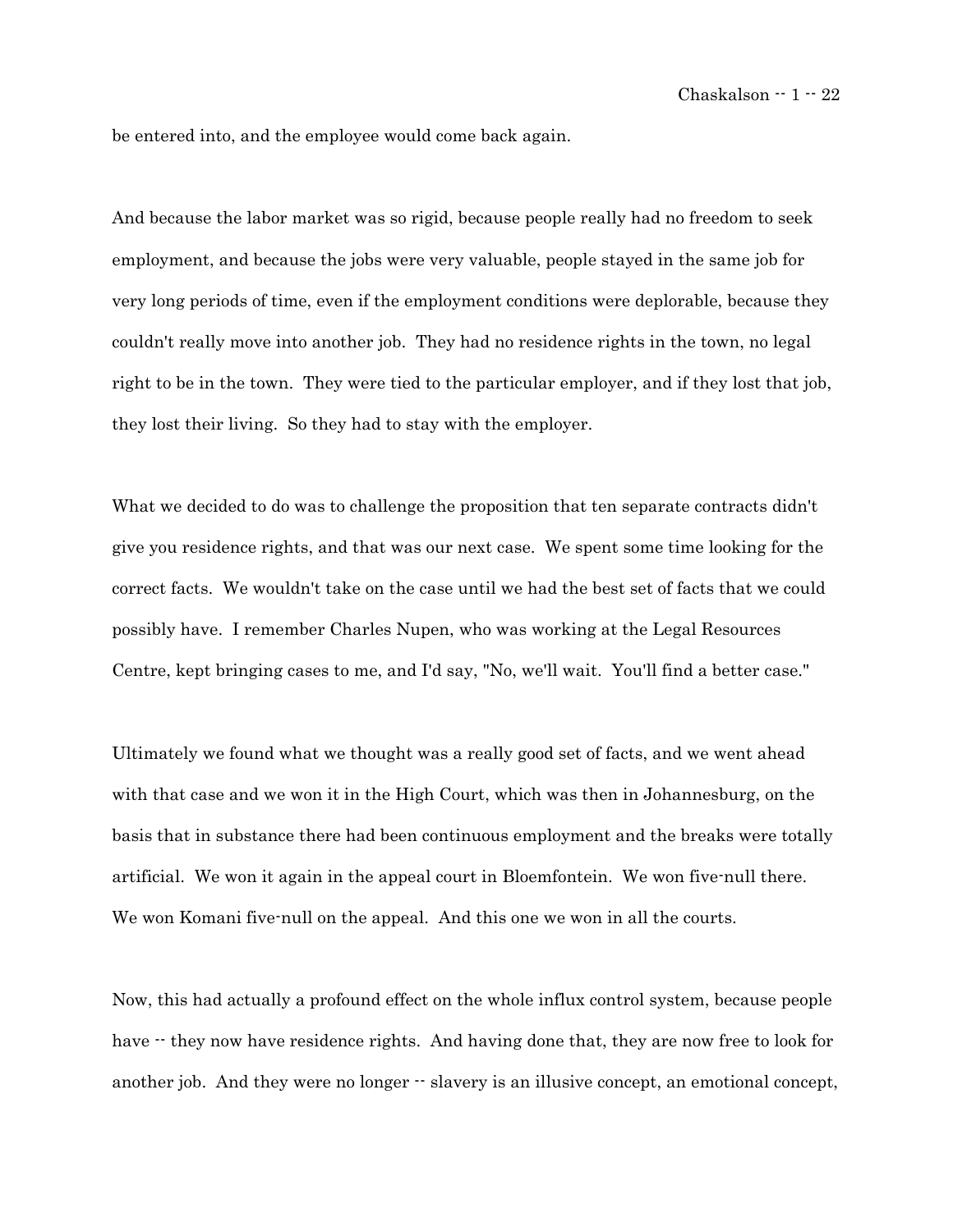but, in fact, the workers were really tied to a particular employer.

Q: Could the government then use the Group Areas Act in some way to still maintain the racial barrier in the urban areas?

Chaskalson: Group Areas Act was something quite different. Group Areas Act was to do with where you lived. You were allowed to  $\cdot$  Group Areas Act always had exemptions in favor of employees. If the business was in a white area, designed for white under the Group Areas Act, a bona fide employee could go and work in the white area. Otherwise, the white businesses couldn't function. But what this now meant was that whereas previously the idea was that everybody who lived in the  $\cdot$  all blacks in the cities were temporary sojourners who could be moved at any time, and what now happened was a huge class of persons were now getting what amounted to permanent residence rights, and that really did trouble the government enormously.

And there were huge debates going on and a suggestion that the law was going to be changed. They did modify it very slightly at that stage, but they didn't do anything to undermine the case, which was a case of Rikhoto, and that had a profound impact.

And in the following year, we took a case where people had had long breaks. Somebody had gone back to the homelands and stayed away for more than a month, had had interruptions of three months, two months, seven weeks, eight weeks, all for good reasons. And we won that one, too. And once that had happened, the whole influx control system became very, very difficult to administer, because if you looked at it historically, people who got jobs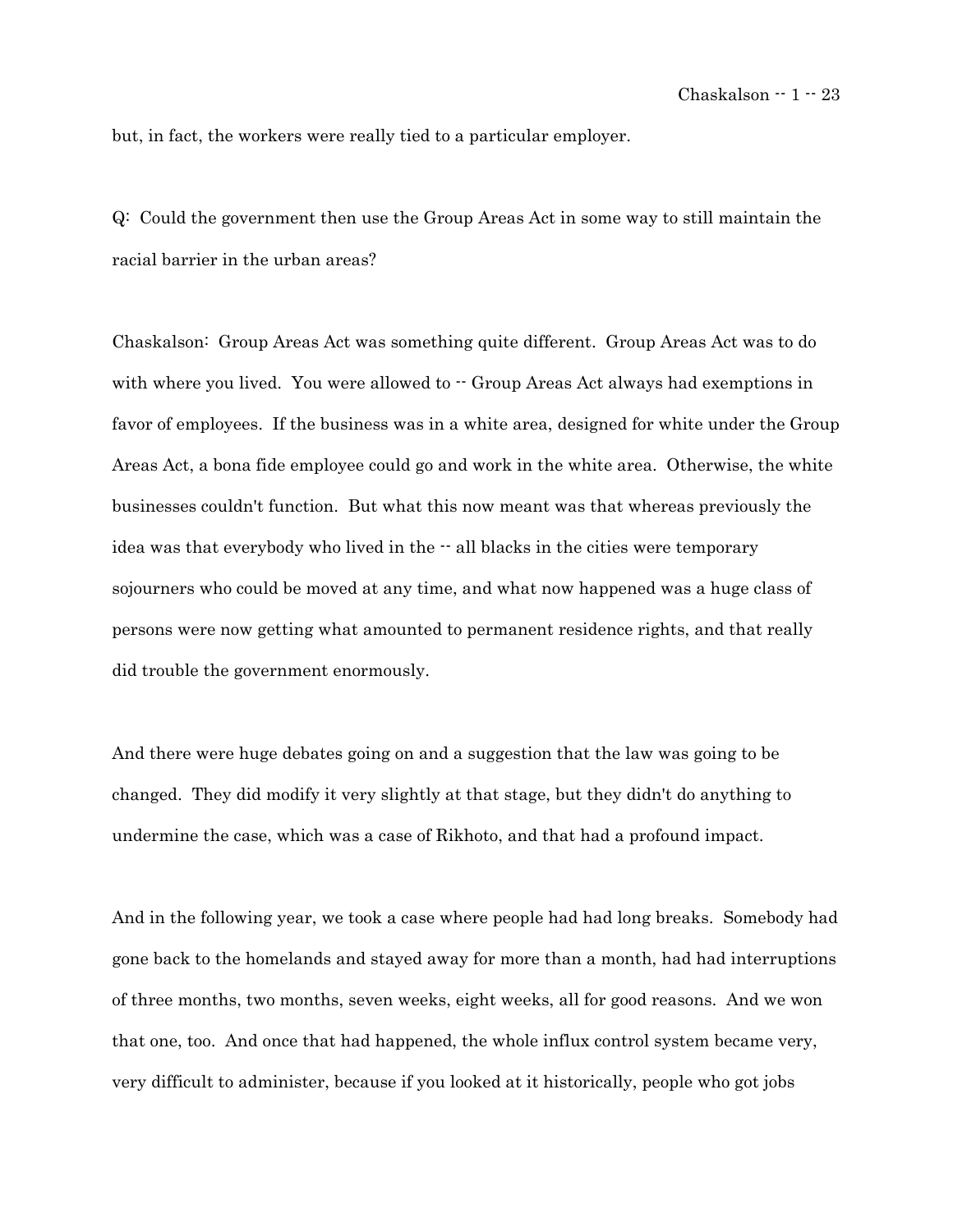remained in jobs for the reasons that I've said, and because the period of time had now gone from ten  $\cdot$  large  $\cdot$  there were hundreds of thousands, if not millions of people who had been in the same job for more than ten years.

And I think that that was certainly one of the reasons which led to the whole collapse of the influx control system, the pass law system. It would be quite wrong to say that it was the only reason. It certainly wasn't. There were all sorts of different pressures at work at the time. But the fact that the law now had become very unworkable and then the government had then to face it, a situation of devising a totally new system at a time of what was considerable public disturbance going on. There was the rise of the United Democratic Front, the rise of resistance within South Africa. The eighties were very crucial. The collapse of the system, at that stage, would have been  $-$  the consequences, the social consequences of attempting to put in place a new law would have been profound, and they didn't and, ultimately, their appeal to pass laws.

So that whole litigation strategy which lasted for some years and there were other aspects of which we were part of groups. All the human rights lawyers had met, decided one day that we must now defend all the cases that were going on in the magistrate's court. They had commissioner's court. People used to come in on pass charges, and they would be given -- like a sausage machine. They'd walk in, and the charge would be read, and the mayor would say, "Guilty or not guilty?" And the interpreter would usually tell them to plead guilty. Of course, everything was usually done in Afrikaans, actually, in those courts, and it was all interpreted. And the people would be sentenced.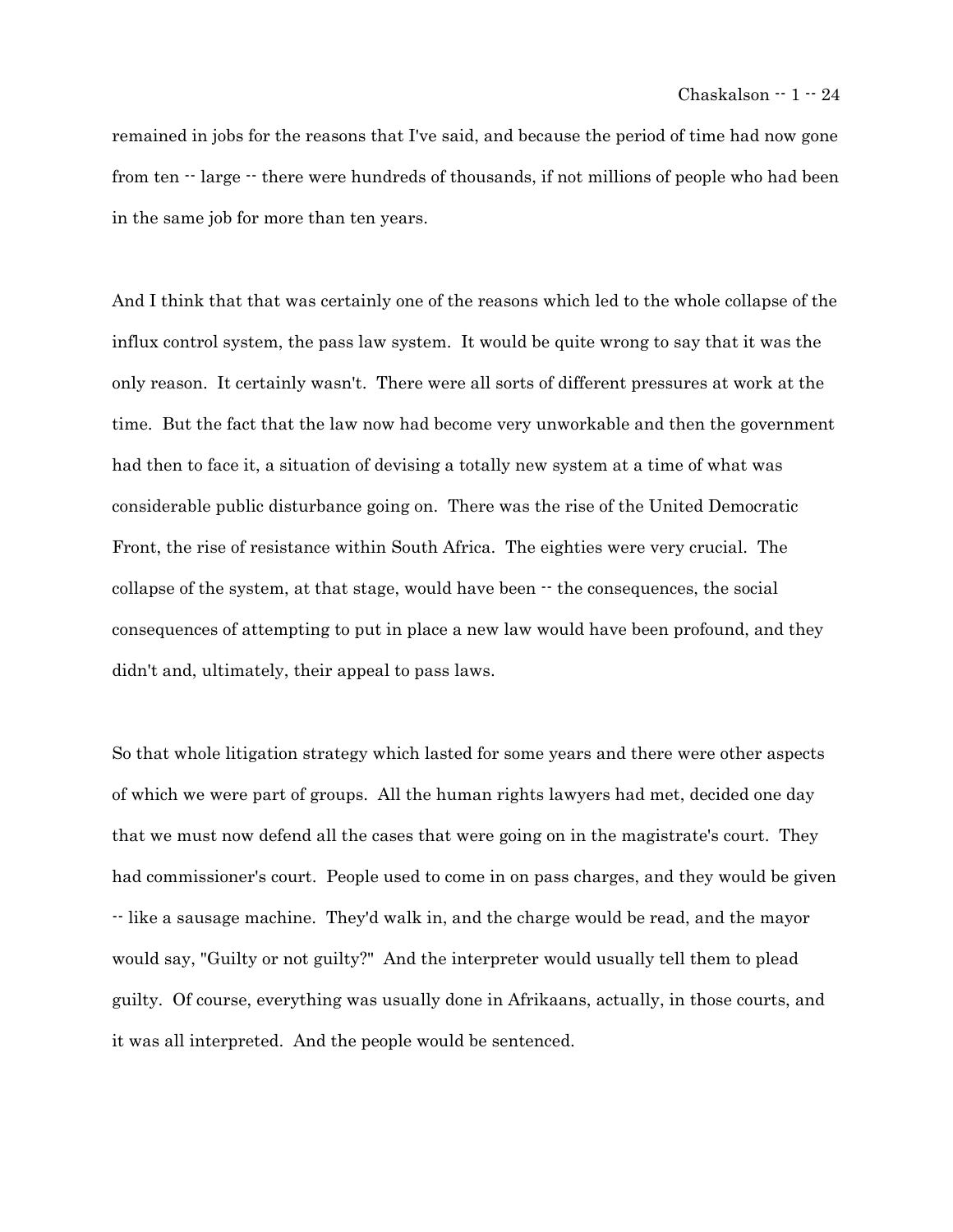Then teams of lawyers started going in, saying, "We're appearing for this person," and the whole system stopped, because you couldn't run a proper trial. You'd have to call a witness. They didn't have the witness, usually. The witness would have to be cross-examined. You'd have to prove certain things which they couldn't prove. Instead of being able to process hundreds of people in a day, they could do four or five. Started disrupting the courts. And there were different strategies which were being pursued. Also the union movement was growing much stronger at that time. And I think that there were lots of pressures from various regions which were putting pressure on the government to let the pass laws go, and ultimately they went. But I have no doubt that the litigation played a very important role. How you would evaluate that in retrospect, it's difficult to say. You really need to get into government, get government people, people who are inside of government to find out what they see as being the important factors there.

Q: Two quick points of clarification while the Air Force passes over us. You mentioned the Black Sash, and I'm not certain that the audience for this tape would know who you're referring to.

Chaskalson: The Black Sash was a community organization consisting then largely of white women who had established themselves at the time of a constitutional dispute which, when the  $\cdot$  it's quite a complicated story, but it was really at the time of a constitutional dispute when the validity of certain legislation was being challenged in the courts in the 1950s, where there were certain people who were the so-called colored people of the Cape had limited franchise rights, and those were taken away, and it was said to be contrary to the constitution, of an entrenched clause in the South Africa Act, which said that that could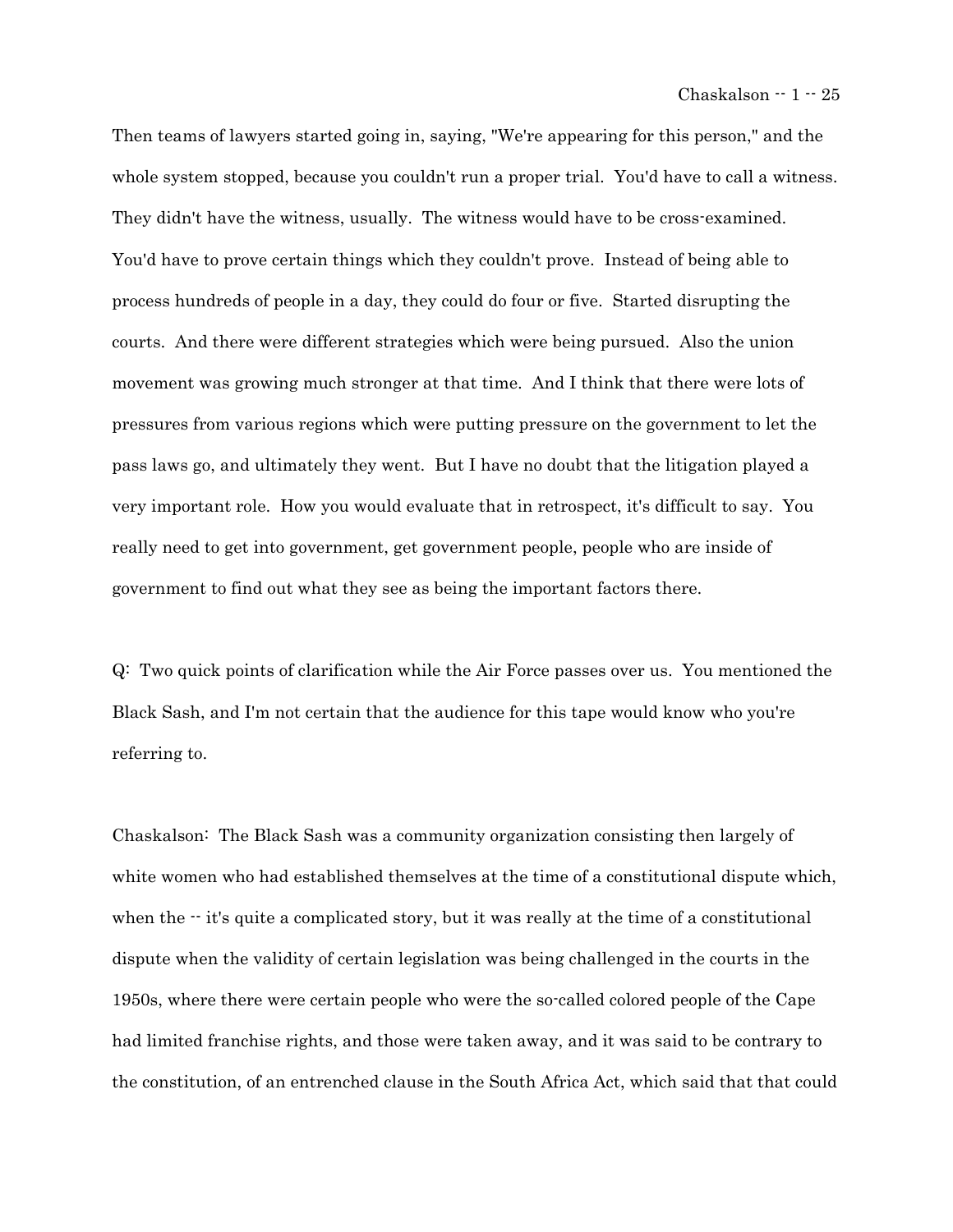only be done with a majority of two-thirds of the Parliament, of both houses of Parliament, and that hadn't been achieved.

The Black Sash were formed as a protest against that, and they remained in existence for many years, becoming more and more radical and taking up positions, actively involved in being of assistance to victims of apartheid, particularly poor people amongst the black community. They did an enormous amount of work with black communities, particularly people who were affected by the pass laws. And so they were a source from which we derived work, and they were the people who provided some of the cases which we dealt with.

Q: The other thing I wanted to ask, when you were first describing the Komani case, I think I actually spoke over you. Could you name the case again without my interrupting, and explain what was at the heart of the matter again? The black worker who  $\cdot\cdot$  there was a suit because  $\cdot$  he brought suit because the law barred his wife from living with him, wasn't that it?

Chaskalson: Yes.

Q: So if you could just set the stage for the discussion that followed again, because I think I interrupted you.

Chaskalson: Well, the Komani case was one which concerned the validity of what was known as a location regulation, which made provision for a wife to visit her husband for a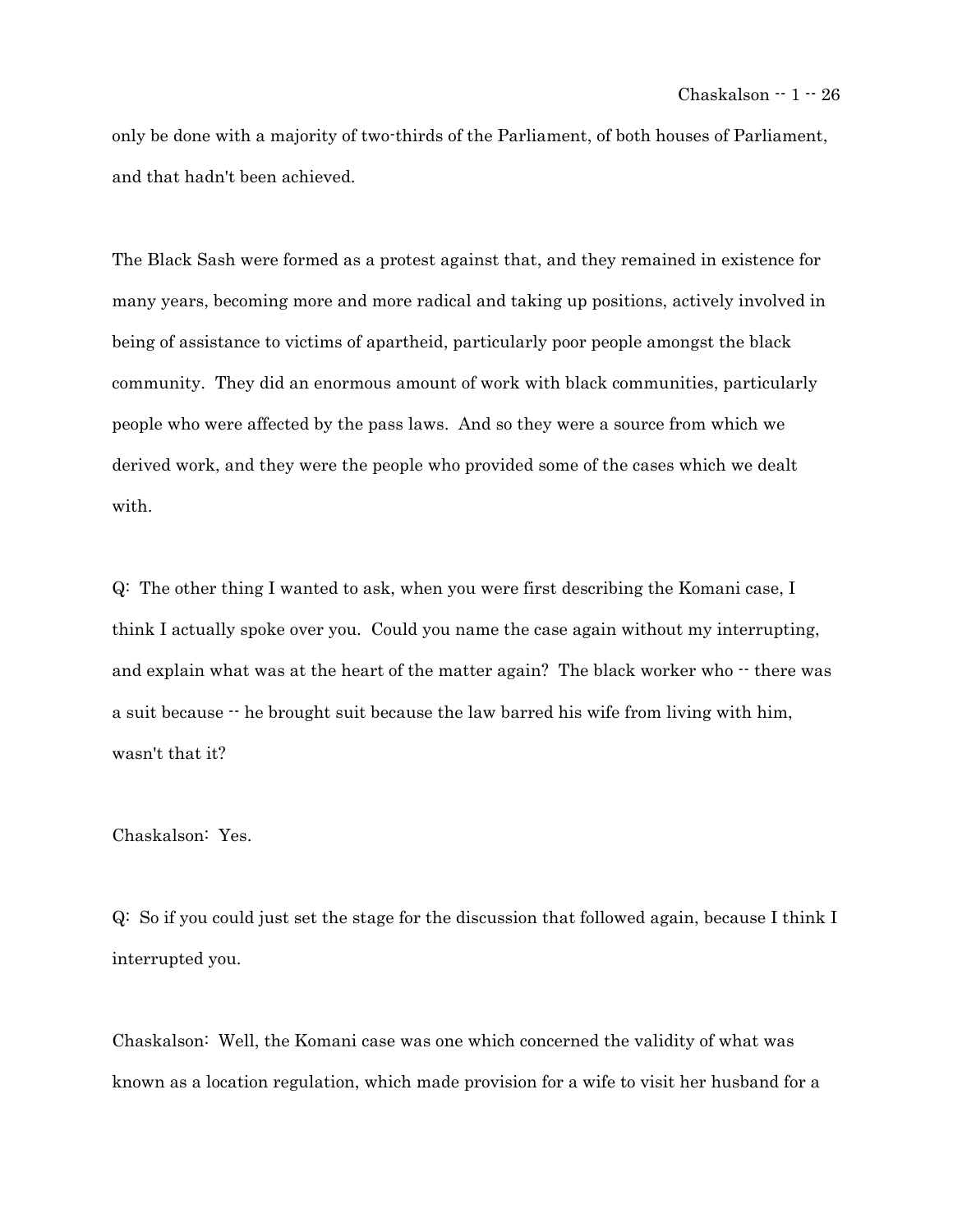limited period of time, and you needed to have a location regulation permit to get in, into the location. And if a wife stayed longer than the proscribed period, that became a criminal offense.

The question at issue was whether that regulation which was applied against wives  $\cdot$  it was a regulation dealing with visitors generally  $\cdot$  but whether that regulation which was used to prevent families establishing themselves. You had to be a visitor, and you were a visitor for a certain period of time. You couldn't live together longer than that period of time, and you needed the permit, and a location superintendent was the only person who could give you the permit. That was the issue. Prosecution was really -- it became a civil case because the validity of the permit was challenged and of the action of the location superintendent was put in issue. And it ended, finally, with a challenge to the validity of the regulation.

Q: So initially you challenged the fairness of its application?

Chaskalson: No. In the Cape court, we didn't appear; a private attorney had appeared. And they had challenged the interpretation of the legislation, and they failed because the regulation, certainly I thought when I looked at the papers, applied to Mrs. Komani. You couldn't really interpret it in a way that it didn't. What we did was we challenged the validity of the regulation, which we were entitled to do because it was a piece of subordinate legislation, which has to comply with certain requirements.

Q: I see. It sounds like you took particular satisfaction in helping to derail the pass laws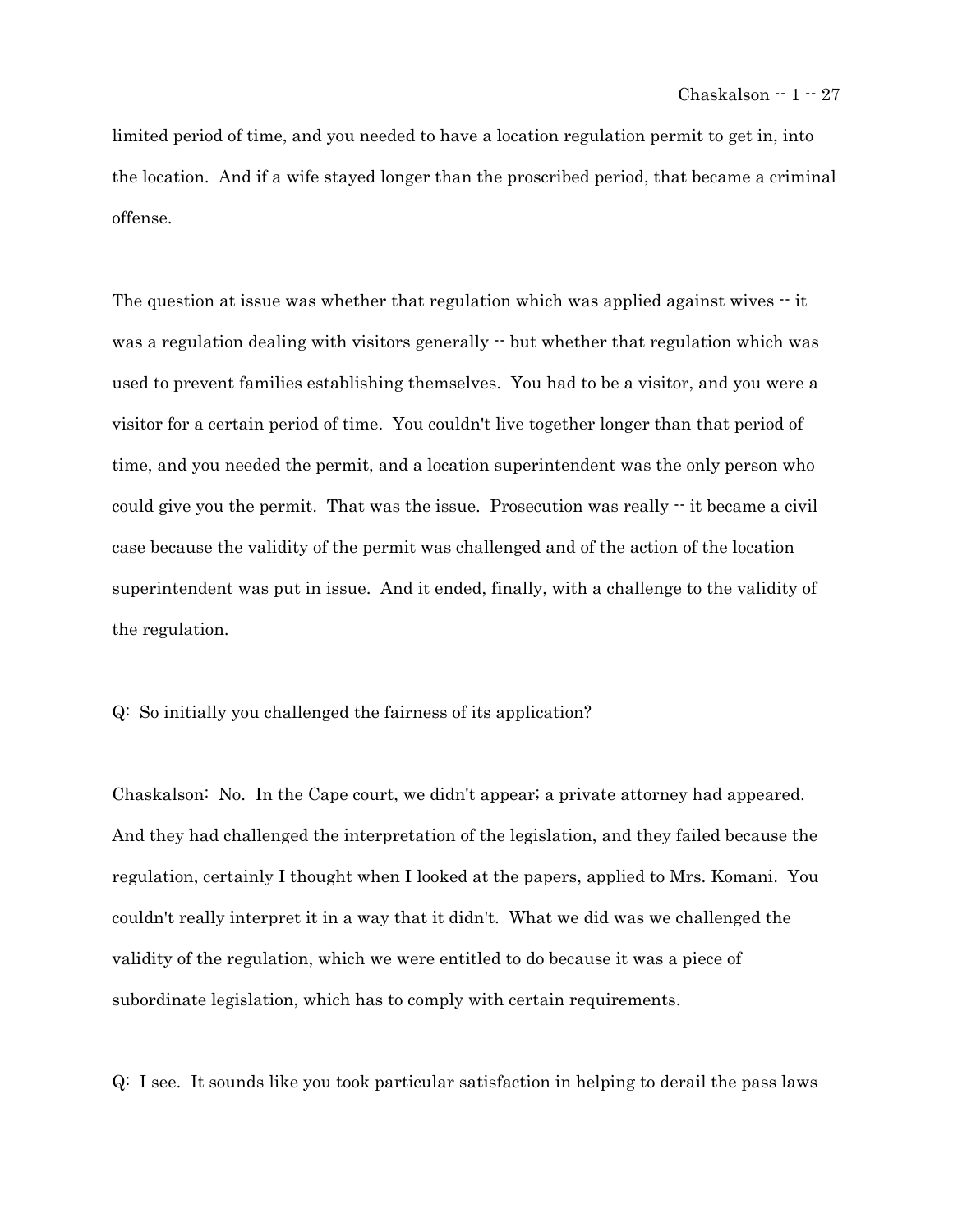and the influx control, but were there other cases that you remember, other work in which you took particular satisfaction?

Chaskalson: Oh, yes. You know, what happened was that as we worked with community organizations, we always related to organizations, because it seemed to us that once a decision were given or a litigation strategy were devised, it was important that it would go back into the community where people would be able to take advantage of what the outcome was, if it was a favorable outcome. So we always had links with community organizations.

If one were to read the reports, the annual reports of the Legal Resources Centre over the period it was started -- we started functioning in January of 1979. If you look at the annual reports each year from then on, you'll see a shift in the work as issues become of more and more importance to the community.

We were engaged  $\cdot$  we were one of the groups who went in and did a lot of work in the labor courts in the early stages of the labor law, developing fair labor practices, and helped in a way to set the law. We did the first big strike case where the mine workers struck against the  $-$  they had a national mine workers' strike, and the question was whether the workers who had taken part in the strike would be dismissed or not. And we won that case, and we won it in the Labor Court and then we won it again when they went on appeal.

We were involved in campaigns dealing with the Group Areas Act. John Dugard will speak to you about one particular case which he took to the appeal court, without success in the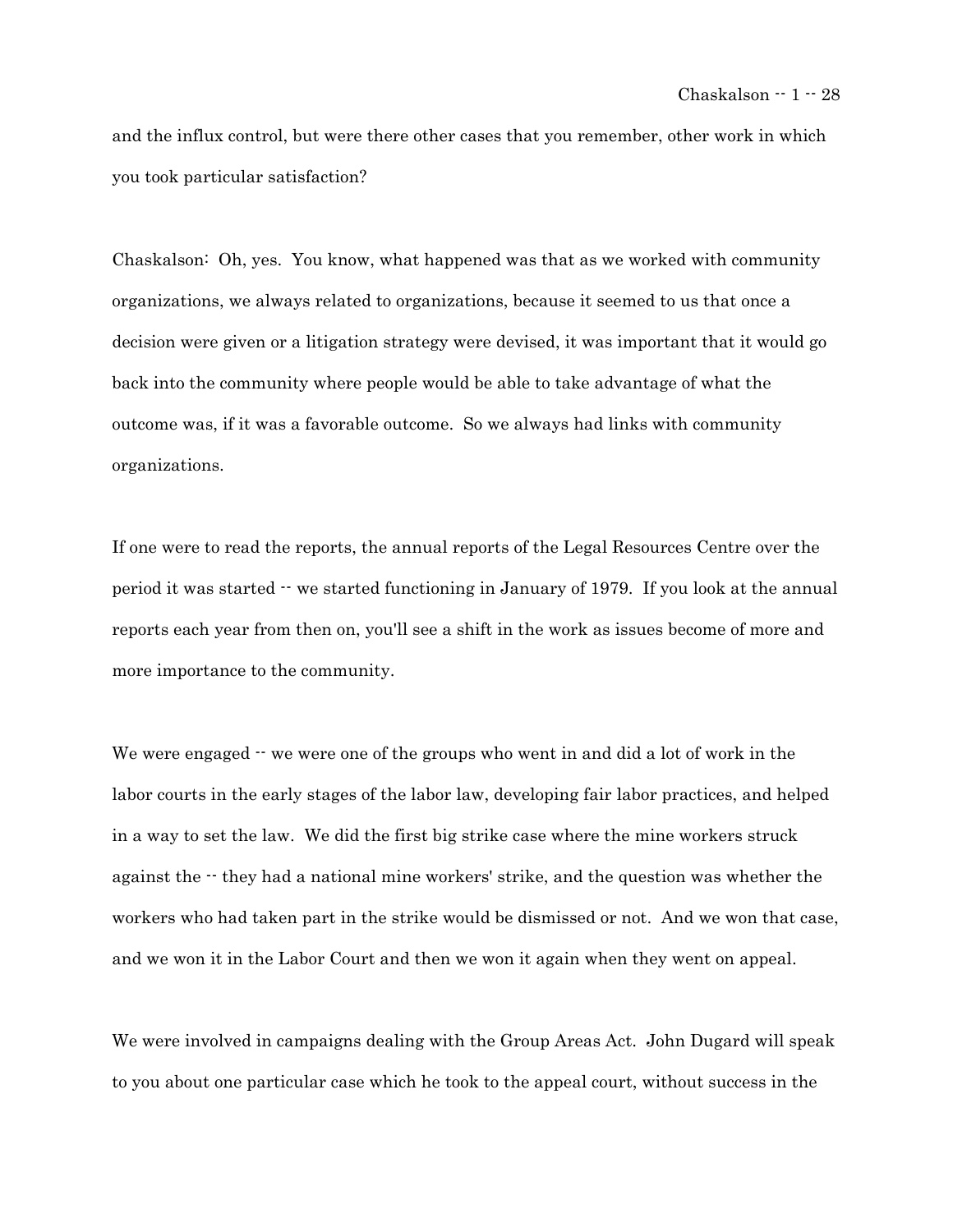appeal court, but which attracted a great deal of public attention. But again it was part of a group which had been set up, a community group had been set up known as Act Stop, and we had played a part, the Legal Resources Centre, actually helping to set up Act Stop, because there was no purpose in doing individual Group Areas Act unless there was a cohesive organization behind it.

And then there was a campaign to start running defenses to stop Group Areas Act prosecutions, and again a team of lawyers went into court. What the prosecution authorities thought they would dispose of very quickly in a short space of time turned out to be absolutely impossible. Of course, they'd set down about ten or fifteen cases for one day, and they were going to do them one day after another. On the very first day they discovered that there were lawyers in each one of the courts, and the witnesses wanted in court one couldn't go to court two because it was a Group Areas Act inspector. The lawyers were taking points. Ultimately somebody took a point challenging the validity of some regulation. That stopped all the prosecutions.

And then finally, Judge [Richard] Goldstone, who actually sits with us on the Constitutional Court now, gave a judgment in which he said that an order of eviction in a Group Areas case should not be made without an inquiry as to whether there was alternative accommodation for the persons concerned. That had a huge impact, because, in fact, there was no alternative accommodation. The reason the Group Areas Act was breaking down was because the living areas -- you know the segregation of black, colored, Indian, white. The Group Areas Act mainly implicated coloreds and Indians, whose living conditions were controlled. Whites, you know, had all the best areas. The coloreds and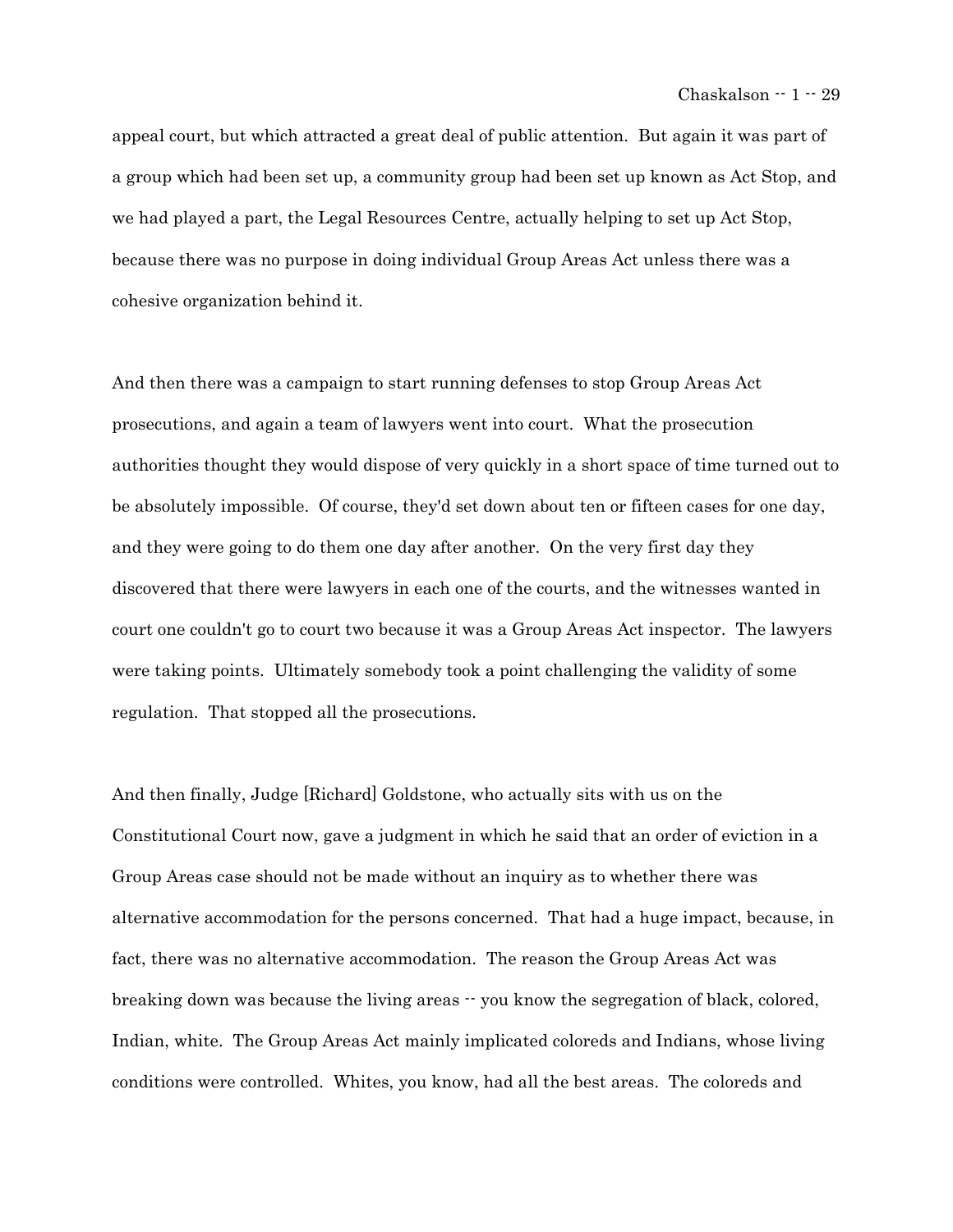Indians were kept in colored and Indian  $-$  I forgot  $-$  townships, they were called. And they were grossly overcrowded. People simply couldn't live there. I mean, families  $\cdot \cdot$  people with enough money to pay for rents in houses didn't have the land or the accommodation to live.

So just through sheer pressure, they burst out of these areas and started living in parts of Johannesburg. Hillbrow was the first place they went. And by the time that this campaign started, about half of Hillbrow had become colored and Indian simply because people had moved there. There was just  $\cdot$  they had no choice. When they couldn't actually get the eviction orders, more and more people were moving in. And when Judge Goldstone gave the order saying you can't get an eviction order without an inquiry into alternative accommodation, that also collapsed, and, de facto, Hillbrow became a colored and Indian area.

### [END TAPE ONE, SIDE TWO; BEGIN TAPE TWO, SIDE ONE]

Q: I wanted to ask you about empowerment in terms of training black lawyers or giving them an opportunity through the clinics to gain experience, basically, that would have been difficult under normal circumstances.

Chaskalson: Yes. Well, one of the early projects which we established was something we called a fellowship program. I'm not sure why we used the word fellowship. But it started on the basis that we would look for people coming out of law schools to spend a year working at the Legal Resources Centre. Now, at that time, to become an attorney, as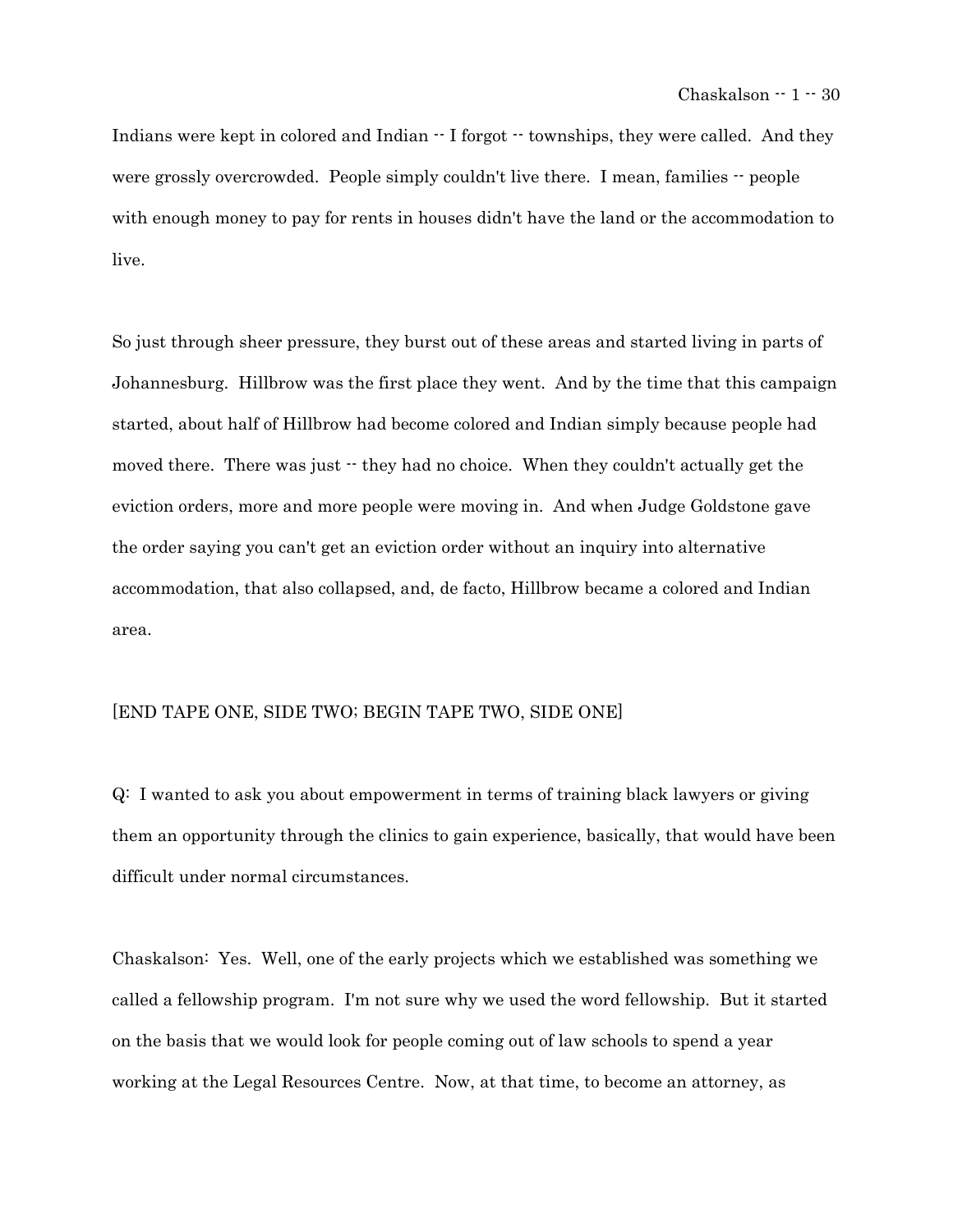opposed to becoming an advocate, to become an attorney you had to serve articles of clerkship, which is really a form of apprenticeship, with a practicing attorney for two years.

For a series of complicated reasons, the attorneys who worked at the Legal Resources Centre didn't qualify as principals for taking on article clerks. It was a very complicated issue. I don't want to go into it. But it's one of the ways the Legal Resources Centre was able to establish itself and to have advocates and attorneys working together, which was  $$ had never happened in South Africa before and still doesn't happen, was because of a series of structural -- structures which we put in place and a funny meaning to be given to the word practice in the legal -- in the attorney's act. We said, "Practice means practice for award. We're not going to practice for award. Therefore, the attorneys who work here are not practicing attorneys. Since they're not practicing attorneys, there's no obstacle to them working with advocates. And as long as you, at the Law Society, and you, the Bar Council, agree to this, there's no legal obstacle to it." And they agreed.

And so  $\cdot$  but that meant that the attorneys that worked for the Legal Resources Centre weren't practicing attorneys. Since they weren't practicing attorneys, they couldn't take on article clerks. So we couldn't article people. But what we did do is we started a training program which was to try and perform a bridge from -- a lot of black law students were coming out of universities with very bad education. To try and provide a bridge from the background of education into what would be a much more demanding task in legal practice, and at the same time to offer training and interest in what we were doing at the Legal Resources Centre, show younger people what law could do to change society, and also use our influence within certain firms to try and find people positions as article clerks. And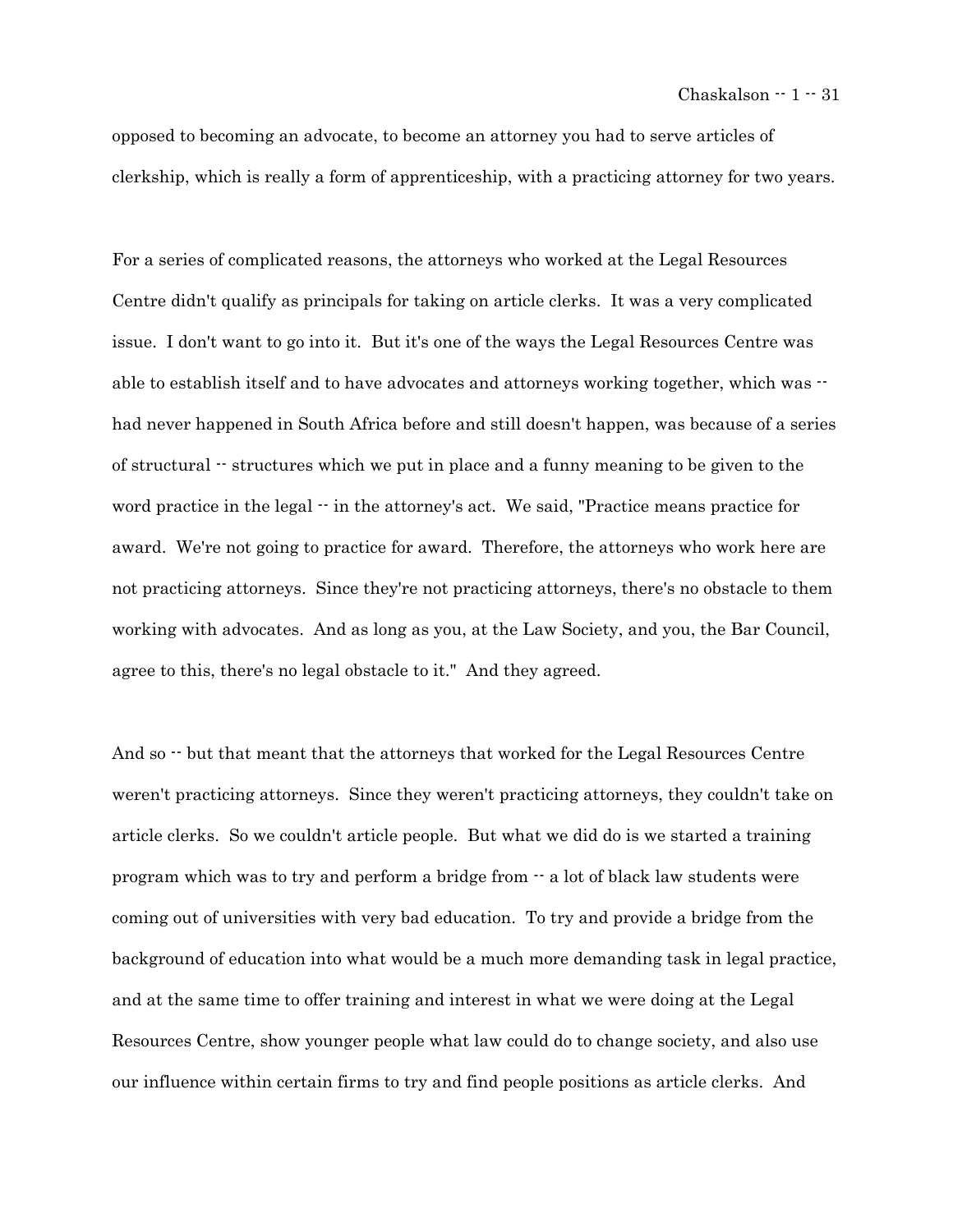that's how the program started.

And over a period of time it grew, as our offices grew, where we started with one office in Johannesburg, we then moved to a second office in Durban. And by the mid eighties, we had six offices. We had started with, as I told you, originally with about four people. By the mid eighties, we had fifty staff attorneys and over a hundred employees, six officers. It had become actually quite an important legal organization and had quite a bit impact on law in the country.

And at each office we started taking on fellows. By the mid eighties, the law society changed its regulations and allowed us to take on article clerks, so the Centre could then take on article clerks and give people articles, either to spend the entire two years with the Legal Resources Centre, but more preferably to spend a year and then to move on to another firm.

Now I think over the period of time that  $\cdot$  gosh, I'm sure between two and three hundred young lawyers have passed through the Legal Resources Centre since it was established in 1978. The overwhelming majority of the people in that program have been black. It's run as a nonracial program, but simply because the goal was a nonracial society and it was felt that there should always be some whites in the fellowship program. But if you look at it, I would say about eighty to ninety percent of the people who've been through the fellowship program have been black.

And it's also been a gender-balanced program as well. We're sensitive to try to bring in as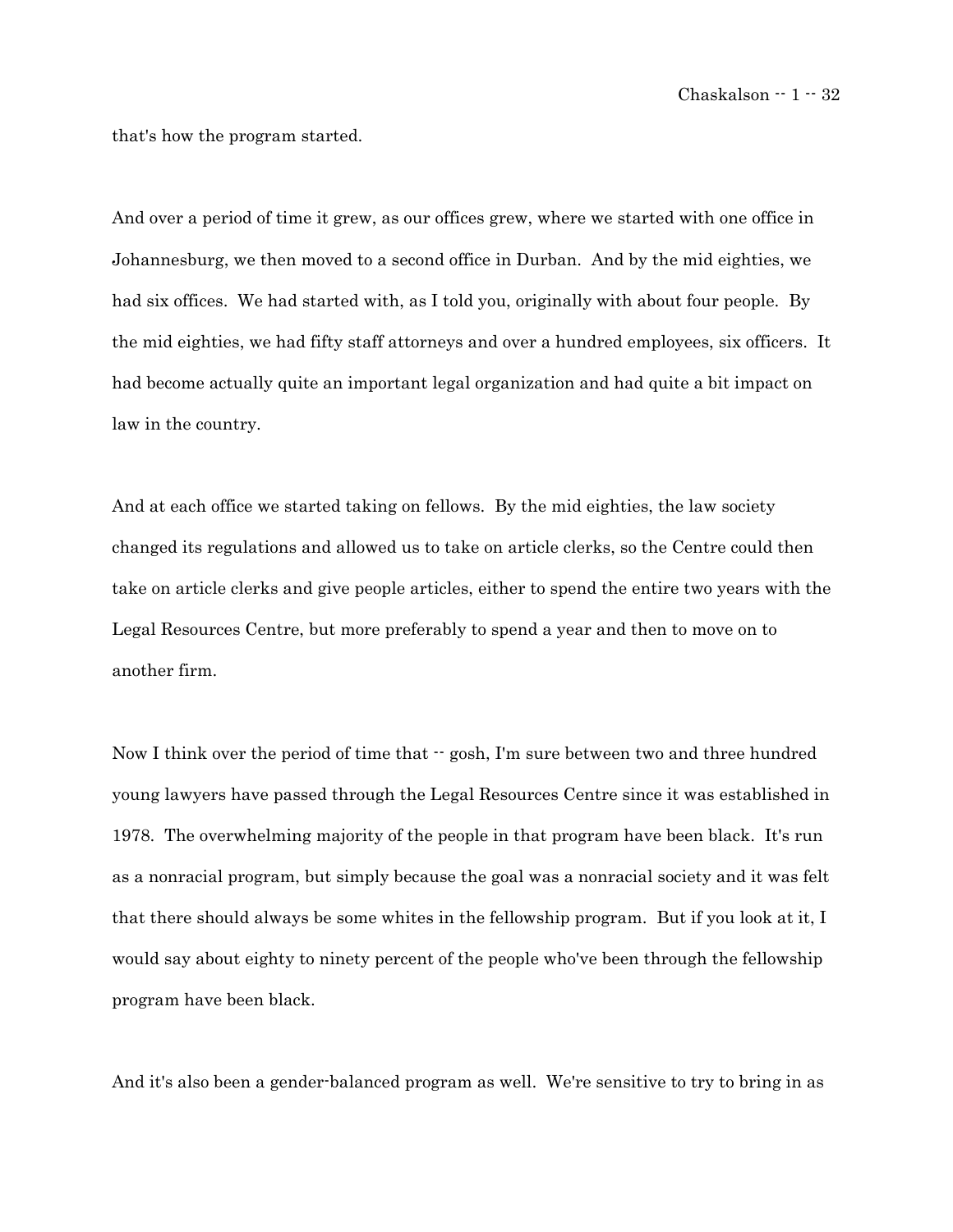many women as possible, because, again, women were disadvantaged within the legal community, which was heavily dominated by white men. That program has been tremendously successful. I don't have the exact figures, but it would be terribly interesting to see where the people who have gone through the fellowship program are today. I know that a large number of them are now judges. Certainly as far as the Legal Resources Centre itself is concerned, people who've either been staff lawyers of the Legal Resources Centre or have been in the fellowship program, there are today sixteen, seventeen people who have been judges or acting judges, who were either LRC staff lawyers or LRC fellows.

Two LRC lawyers sit on the Constitutional Court, which is the highest court in the country. The president of the Land Claims Court, Fikile Bam, was an LRC lawyer. The past president of the Labor Court, Sandile Ngcobo, was an LRC lawyer. He's now on the Constitutional Court. He's been succeeded now by an acting judge president as head of that court, Ray Zondo, who was an LRC fellow.

They are all over the place and they have done extraordinarily well. I think it's been one of the great successes of the LRC, introducing people, bringing them into an environment at that stage which was hostile. Things have changed quite extraordinarily in this country. You can't imagine what it was like ten years ago and longer, coming here now.

Q: Did you find yourself imagining that at times, or were you just too engaged in the work? Did you think you'd see this measure of change in your lifetime?

Chaskalson: Well, you know, you've got to ask at different times, because this has been a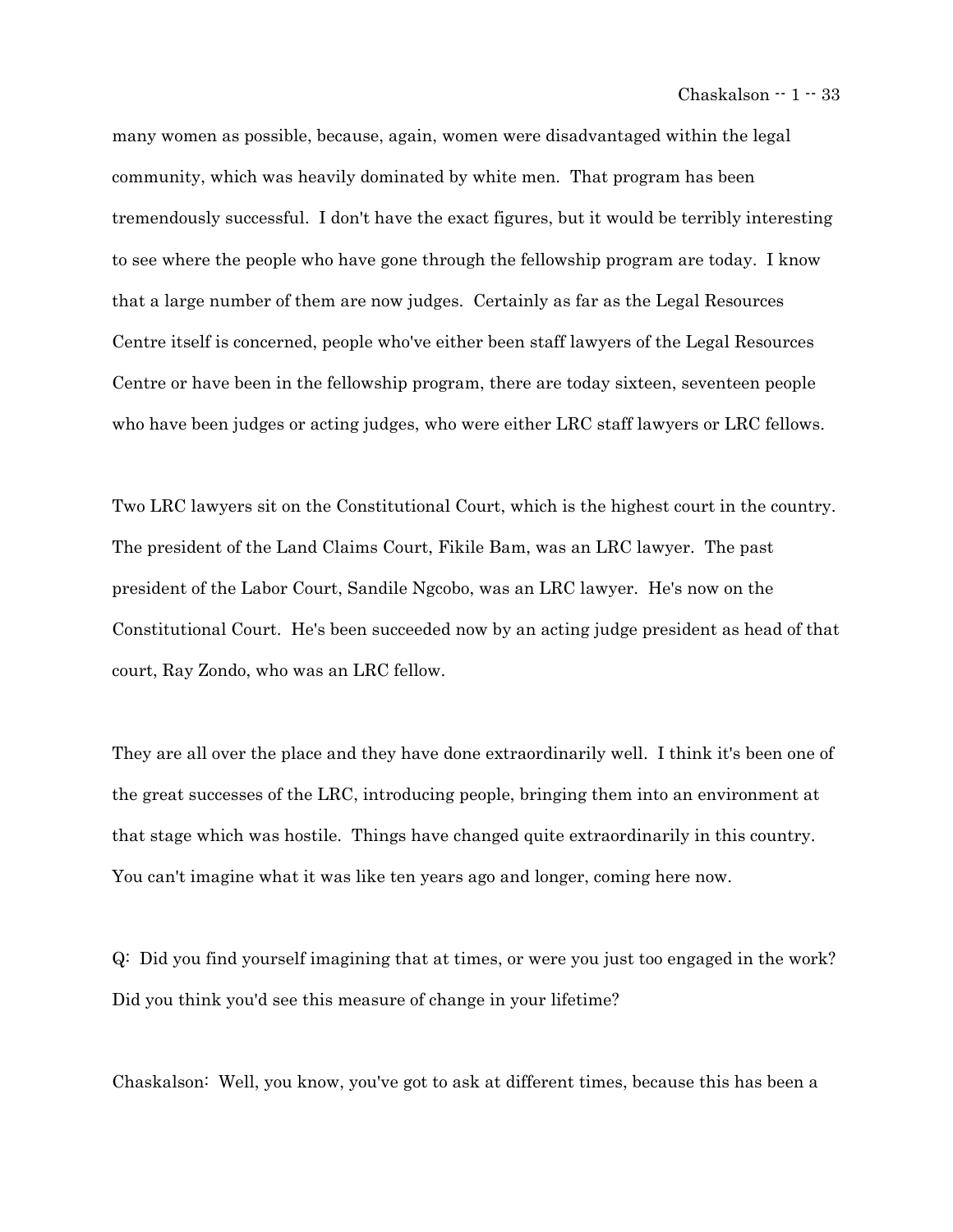society which has been subjected to such profound political changes over periods of time. I certainly -- I always thought that apartheid would collapse, because it seemed to me, just looking at it, it was quite impossible for ten percent of the people to impose their will on the rest of the community, and that if you had to rule by force, you'd get more and more repressive, as they did, until ultimately the thing would just fall apart. That it would end the way it did end, I think surprised most people.

I'll give you an example of myself. In 1989, I was at a conference in Europe, and I was speaking and I described apartheid. The emergency was still in force, but there were signs of the whole structure collapsing at that stage because of the internal contradictions within it and because of the pressures under which it was functioning. And after I'd finished describing exactly how it worked, what the legal structures were, what methods were used to keep it in place, the repression, the emergency, and everything, I said, "But it's not going to last, and change is going to come, and it will come much sooner than some of us think." That was in June 1989. And afterwards a lot of people came up to me and said, "It's hopeless. You know, that's that. It's not going to change." I said, "No, it can't continue like this for very much longer."

But the day that [F.W.] de Klerk made the speech, I was at the LRC office and somebody said to me, "De Klerk has said that he's going to unband the ANC."

I said, "No, that's nonsense." And I looked out and said, "Nobody's dancing in the streets. Everything's quiet. It can't possibly be correct. It's a rumor." And that reflected my mind. You know, it came as a very big surprise to me that it happened in February of 1990. That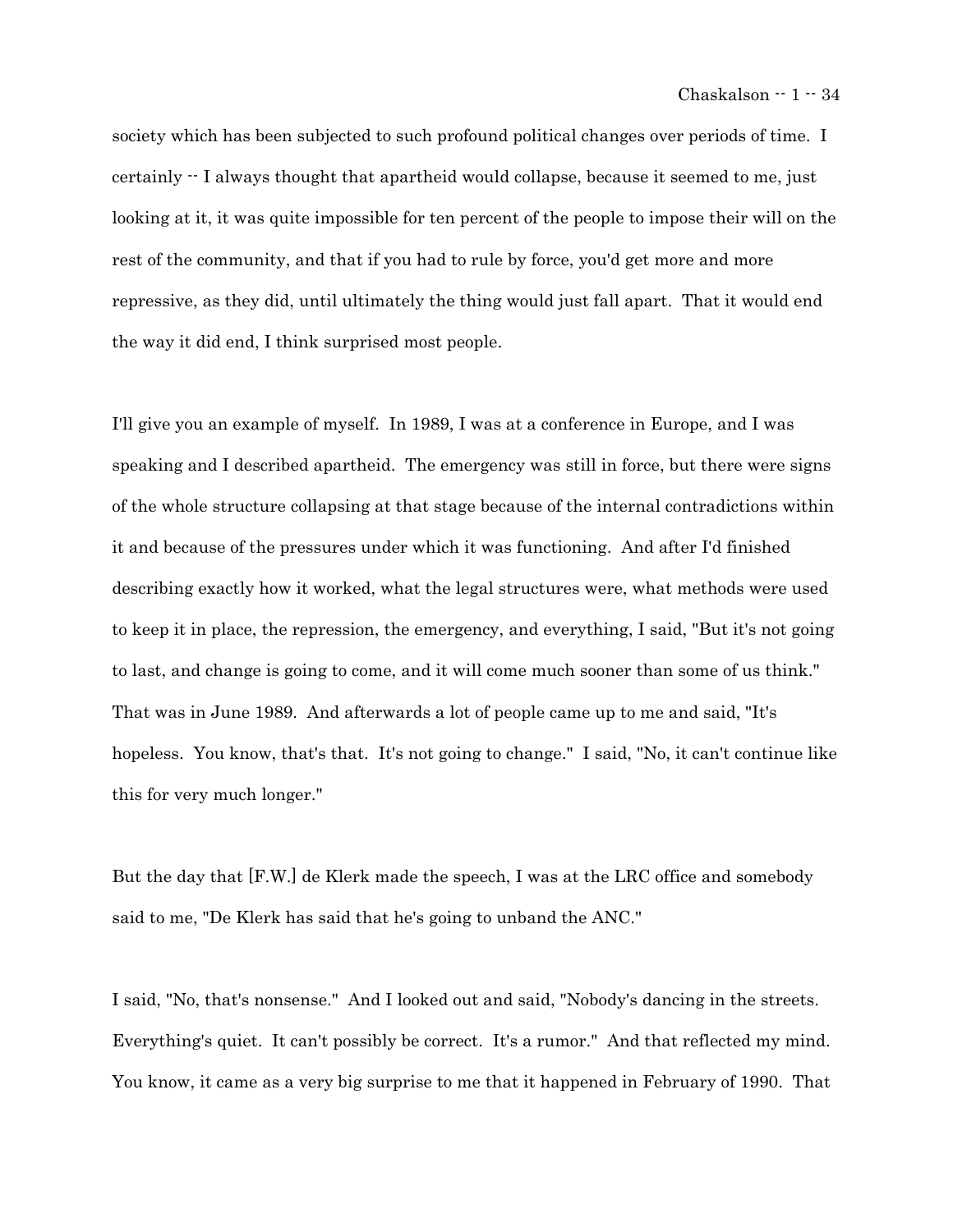it was going to collapse, it was inevitable, but I thought it would be a much more drawn-out -- it was a violent process. The emergency years were quite terrible, and there was an enormous amount of police violence and counterviolence during that time. It was a dreadful period in the history of the country. But I thought that it would come much more with the society running down slowly, with the infrastructure going slowly, with everything eroding until there was really very little left, and the thing would then fall apart and would have to be built from nothing. I was very surprised when the change came the way it did.

Q: In fact, when you were at that conference suggesting that it wouldn't last, the negotiations with Mandela were well under way.

Chaskalson: Yes.

Q: The back door.

Chaskalson: Yes.

 $Q:$  So let's get our funding  $\cdot \cdot$  our question about funders out of the way. But who funded your work and did they work together or did they work separately?

Chaskalson: Let's go back to the beginning. The initial core funding was provided by three foundations: it was the Carnegie Corporation, New York; Ford Foundation, and the Rockefeller Brothers Fund. My recollection is that Ford and Carnegie put in the same amount of money, which was the major part that Rockefeller Brothers, which is a smaller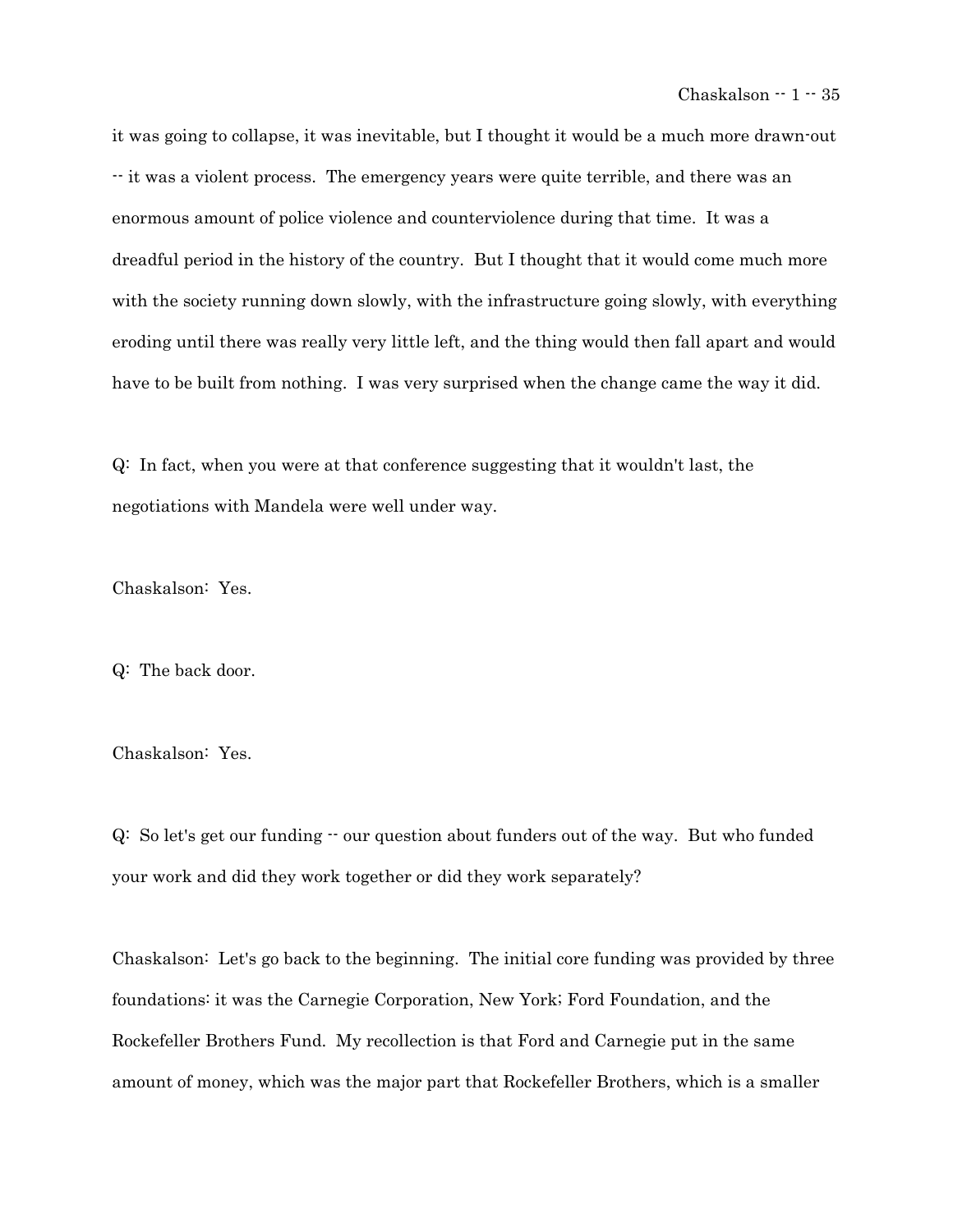foundation, put in less. They said that they wanted us to get some funding from South Africa, and we started off by approaching Anglo American [plc]. Went to see Mr. [Nicholas "Nicky" F.] Oppenheimer and we got together about  $\cdot$  you know, I bet you it was very small. I think our first year's operation expense was something like 180,000 rand. I think we had about 20,000 rand from South Africa. The balance came from the United States.

What happened was that the initial approaches  $-$  Geoff Budlender was actually involved before me. He'll be able to tell you a bit more than I know. The first person I met was David Hood, at the dinner. The subsequent meetings I had with, very often  $\cdot$  certainly we had meetings with the funders together, with representatives of Ford, Carnegie, and Rockefeller Brothers together in South Africa, and subsequently we had meetings with them separately.

But the funding grew because the LRC grew, and as we started growing, we started going to look for more money. So, as I say, by 1990 I bet you it was over fifteen million rand, and we had large numbers of funders from different parts of the world. We had funding from America, funding from England, funding from the Scandinavian countries, funding from Germany, from different parts of Europe and from within South Africa itself.

So what I would say as far as Carnegie as a corporation was concerned, its great contribution towards what happened at the Legal Resources Centre was really the seed money that it put in and its early commitment to the Legal Resources Centre.

Alan [J.] Pifer, who became president of the Carnegie Corporation, always had an interest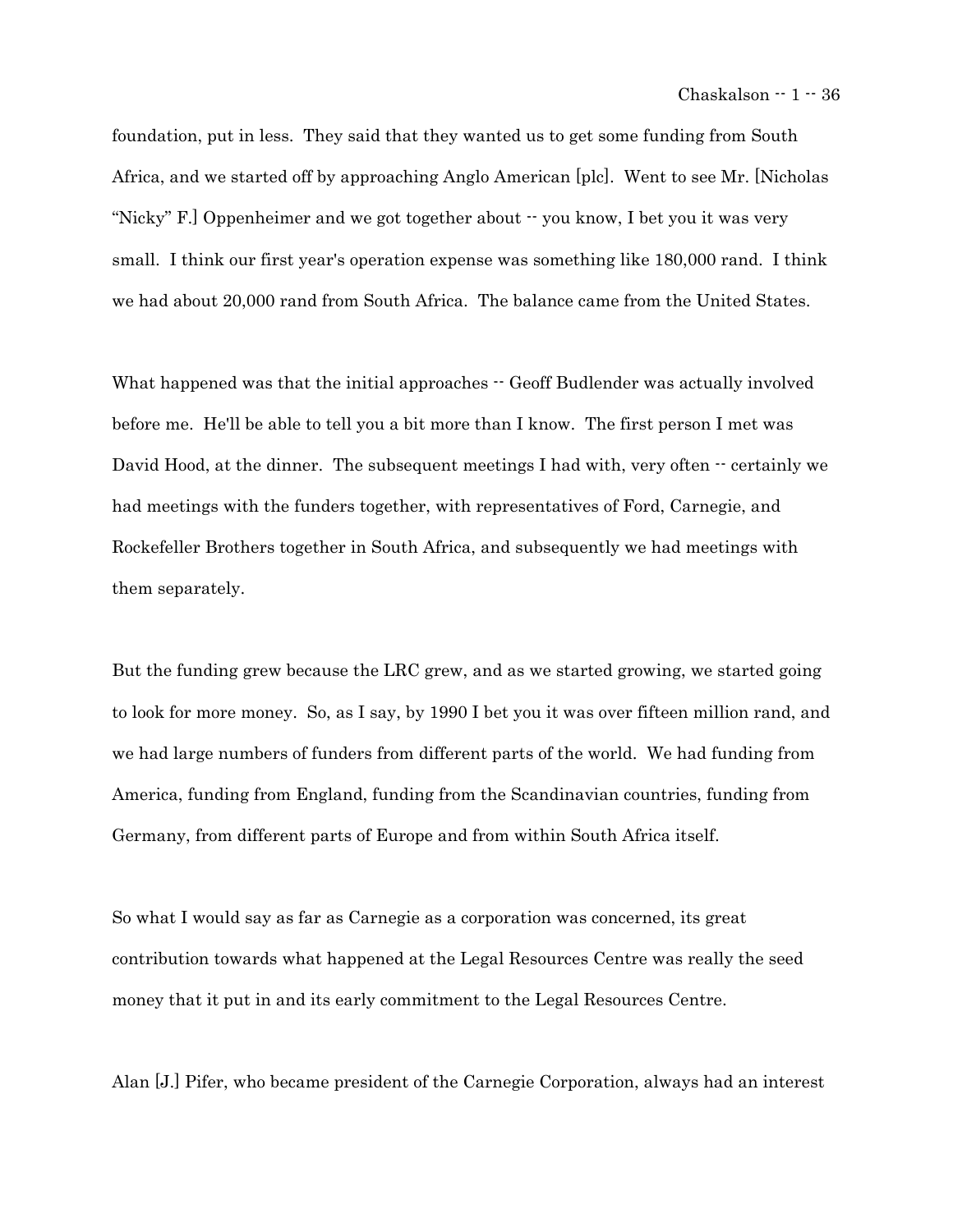in the Legal Resources Centre. He took a keen interest in it. David Hood, who was a project manager, left after a few years, and other people took his place. But Alan was the person who was very interested in the Legal Resources Centre, but Carnegie didn't remain funders for a very long period of time. I can't remember when they stopped being core funders. Ford carried on much longer than Carnegie Corporation did. I think Rockefeller Brothers Fund was probably the first to stop. Carnegie subsequently stopped being a core funder. Ford really carried on right the way through, and our funding base just grew. We just went out and looked for money.

Q: Did you deal with David [A.] Hamburg?

Chaskalson: Yes, I did deal with David Hamburg, but even at that stage, I think that Carnegie was starting to shift its interest much more into the scientific medical field and away from legal projects. But David Hamburg was always a very decent man, very supportive, and, I think, very interested.

But if you look at the annual reports of the Legal Resources Centre, you will see that over a period of time, whereas Carnegie's contribution towards our first budget must have been of the order of about thirty percent of the total budget, perhaps more, thirty to forty percent of the total budget. By the time it stopped being a core funder, its percentage had dropped to five percent, four percent.

I think one of the great things of the Legal Resources Centre was its ability to attract funders, and the fact that it could get such a huge and diverse funding base made it not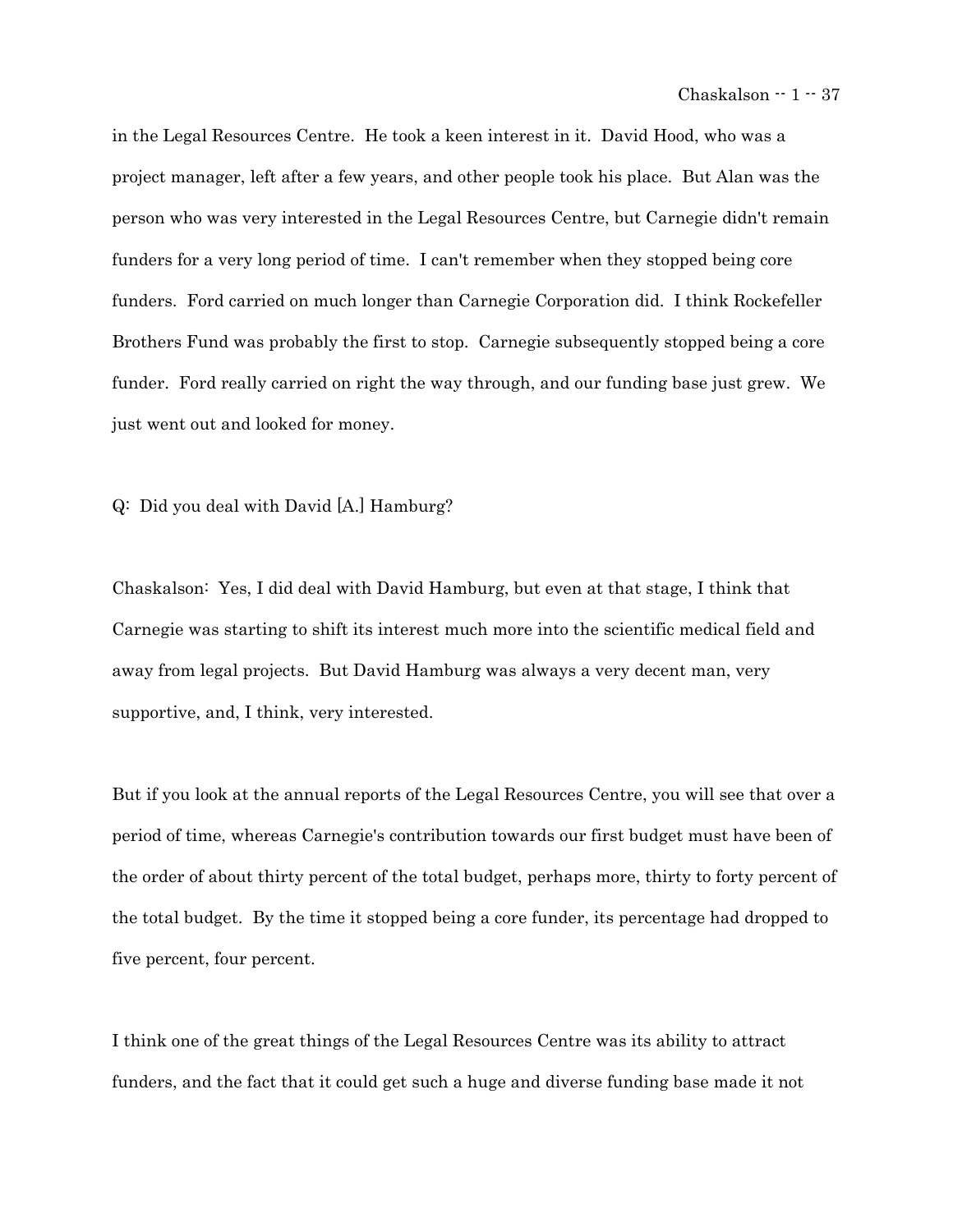dependent upon one individual corporation. As I know, all foundations say theoretically what they should do is they should provide the seed money for a project, then move on to something else, which creates lots of problems for the project, because the project doesn't  $$ you get a good project going and if the funder says, "Well, now you've had the seed money. You must become self-sustaining," what might be a very good project might collapse for want of support.

But I think that the LRC, as far as Carnegie is concerned, would have probably made all its ideal requirements, that it helped start a new project, it was a major contributor towards it, it provided the seed money. The project took off and grew to be a very powerful project with, I think, a profound impact upon the society in which we function, and it gradually withdrew from it until the stage when it left there was this very viable and strong organization in place.

Q: Do you think that it moved away at the proper time?

Chaskalson: I can't answer that. As far as I was concerned at that time, any funder who left us was not the proper time for any funding to leave, from my point of view. [Laughter] The more money we had, the more work we could do. So I didn't enjoy seeing funders saying, "We're not going to continue."

Q: Perhaps we could get back now to some of the, again, work of the LRC, some of the areas that you raised, where important work was done, forced removals being the first.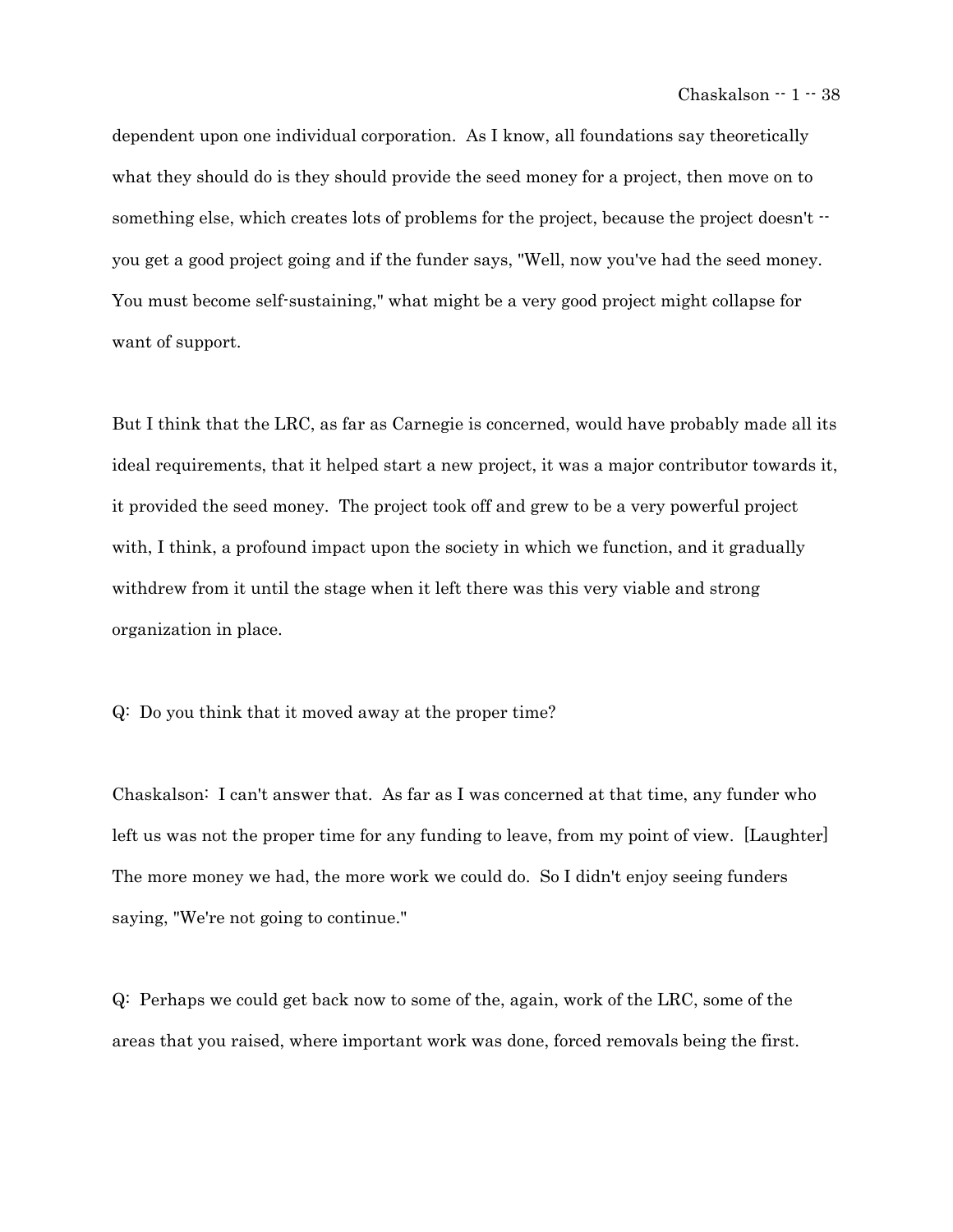Chaskalson: Yes. That was, I think, a very important area, because that was also at the heart of apartheid, was the relocation, was the moving of people away from the so-called white areas into homelands. And though it had been going on, it had always been the source of a great struggle. The process took time. It was done bit by bit. It wasn't done, as it were, that on one day every black person living in a white area had to be out of that area. It took time, and there were communities who resisted, some who resisted more than others, stayed longer. In the early eighties, we started working with communities who were facing forced removal. That's something you should speak to Geoff Budlender about.

One of the interesting things about the LRC is that there were certain areas of specialization, I might say human rights; land, which is terribly important in human rights; and labor. If you look where the young LRC lawyers are finished now, a lot of them are in very important structures in the present dispensation in land, labor, human rights, constitutionalism. And Geoff spent a great deal of time working on land. He's now Director General of Lands in the government, a senior civil servant in that position.

We started to devise strategies to help keep people on the land and to resist forced removal, and it involved an enormous amount of work, because one of the ways of getting people to move was to harass them, so that the move could be voluntary and there wouldn't be pictures of troops coming in at gun point to move people off the land. And so leaders were continually harassed in rural areas.

The farmers would  $\cdot$  the whole situation in rural areas was quite deplorable, and still in South Africa is bad. There are still parts of the rural areas, despite five years into a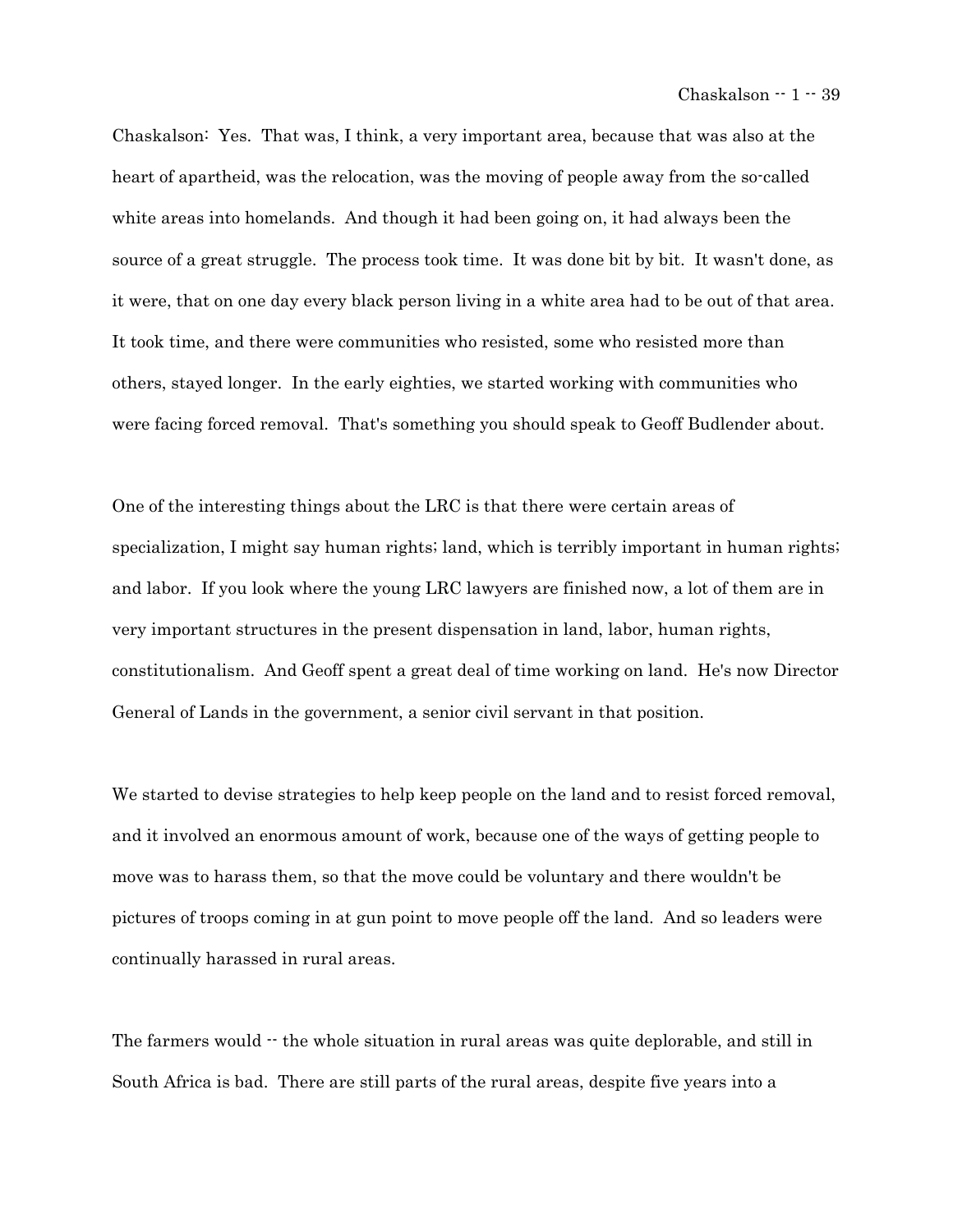democratic government, where whites are still effectively keeping blacks on their farms in the most appalling conditions and subjecting them to the most appalling treatment. But ten or twenty years ago, it was just unimaginably different. A lot of the work would be to support community leaders in those areas, to resist oppression, to start negotiating with structures in regard to keeping people on the land. And a very, very substantial part of our resources went into that, and again with quite remarkable success, because I don't think that any one of the communities to whose assistance we came or ultimately moved, they're now all on the land where they were at the time. I don't think any one of the communities whom we worked with over that period was ultimately moved off the land. Geoff will be able to give you some of the examples and some of the instances.

There was one particular case in Brits [in North West Province] where there was a case of attempting to get a community who were living in what was a black location which was very close to the white city, and that was not under the Group Areas Act, it was under the Urban Areas Act. And they wanted to move the black community away, because the white community was expanding and they didn't want blacks living next to them. And the community was expanding in the direction of the black township.

They tried to move the people. Now, the first thing that they did was they built another  $\cdot$ they built a new township about twenty or thirty kilometers away from the city, and they said, "This is going to be a marvelous township. It's going to have nice houses; it's going to have nice roads. Why don't you go and live there rather than this old place where you're living?"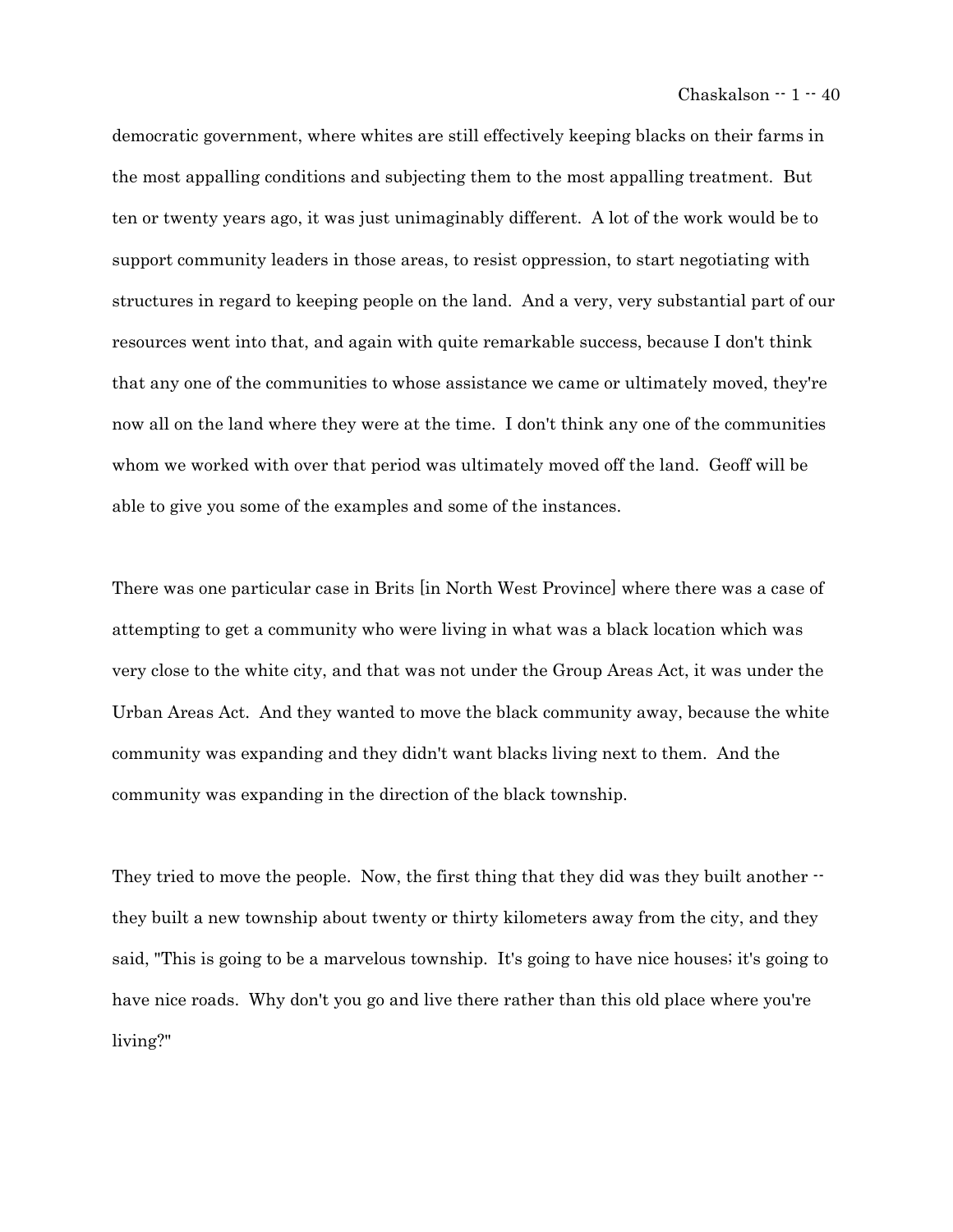And the people said, "No, we don't want to move. We've lived here all our lives." But more importantly, Brits was an industrial city. There was a great deal of unemployment, and people there, a motor trade had established itself there and there'd been a rundown on the motor trade, it was in recession. People said, "There are factories here. We can walk to the factory gate to see if there's employment. We don't want to travel twenty to thirty kilometers every day to try and find out if we can get a day's work."

"Don't worry," they said. "We will have very cheap transport. We won't charge you, you can go."

They said, "No, we're not moving. Once you've got us there, then you'll put up the bus fares and we won't be able to move. We've lived here. The rents are low. This is where we're going to stay." So they then started harassing the leaders. Geoff -- you should speak to Geoff. You have to defend a lot of people and get involved. It's the Oukasie. It's called Oukasie at Brits. They then devised a scheme whereby as soon as a house became vacant, they would knock it down. If a house became vacant because they had persuaded someone to go to the new township, they would demolish the house.

So I think our first of our court actions there was an order that the demolition was invalid, that the person next on the waiting list for a house should have got the house, that there should be an order to stop all demolitions and to start putting people on waiting lists into the house. And we won that case.

Then the next part of the  $\cdot\cdot$  what they then did was, following that  $\cdot\cdot$  and there were always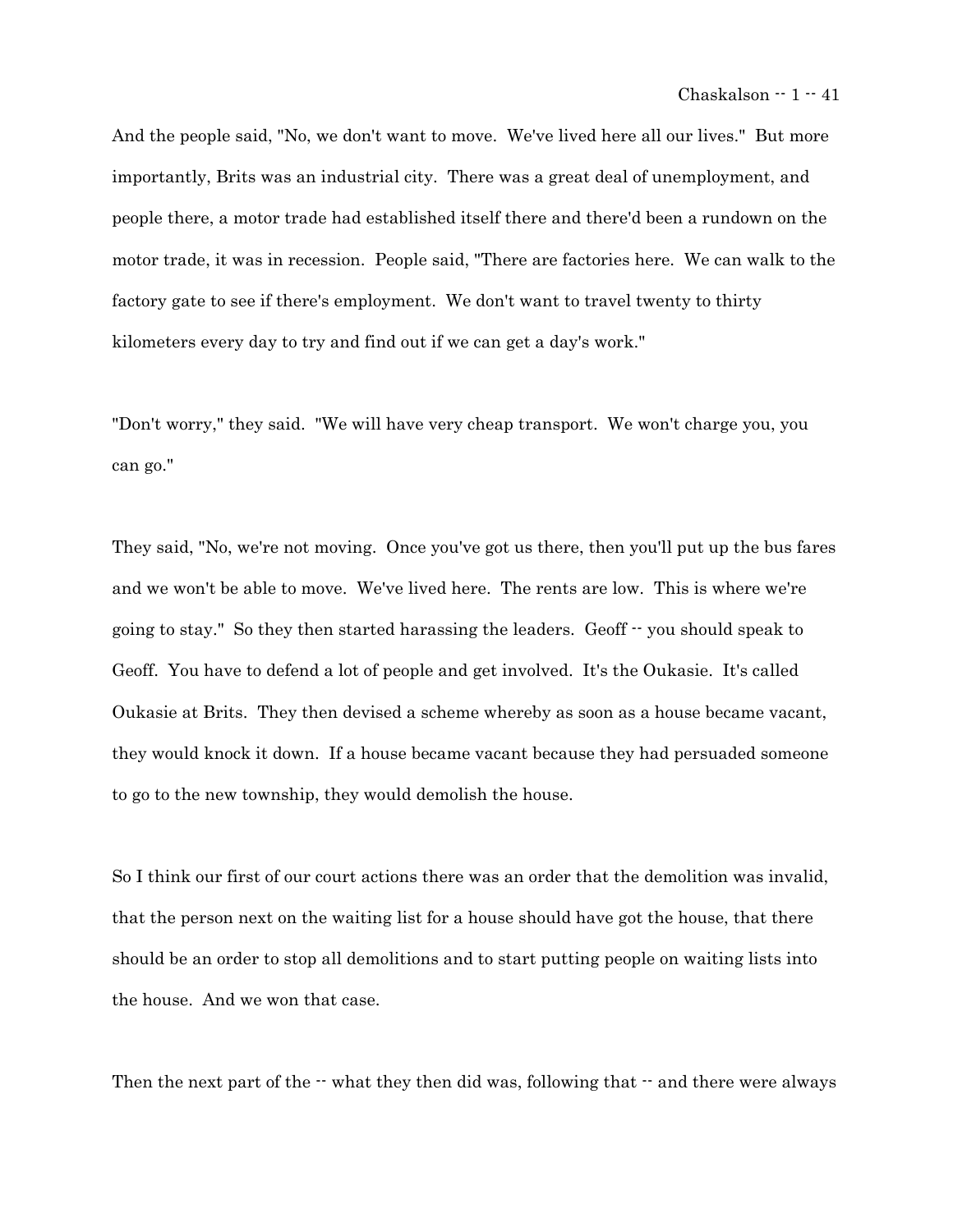community groups to see that their people on waiting lists were moving into the houses, doing what was necessary. Then they said, "Well, we're going to stop providing services in the townships. There's going to be no water," going to be no this. Did that, and then they declared it an emergency camp under some very strange regulations, and they said, "Now that it's an emergency camp, we proclaim regulations," and they proclaimed regulations that actually would have made life actually unlivable. No visitors. Just about everything imaginable which would make it almost a prison camp.

So we went to court and we said, "Those regulations are invalid. It's not an emergency camp." And we won that one, too. Of course, they then said that  $\cdot$  the judge, who was a very conservative judge, in fact, said that wasn't an emergency camp. That's where people have lived all their lives and that that was their homes, and there was nothing emergency about it. That was their permanent place, and emergency legislation had nothing whatever to do with it. So that was knocked down.

The third thing that they did, ultimately they said, "We're now going to deproclaim the township so it no longer gives rise to these obligations." We then challenged the deproclamation, and this time we decided we'd do it by way of a court action, not by way of an application, which is a much quicker proceeding, and we alleged bad faith on the part of the minister, and a very complicated summons went out, which would take two or three years to get through the courts.

And ultimately I think that the case never really  $\cdot\cdot$  we engaged in correspondence. I can't remember whether we got to the stage of issuing the summons. Whatever happened is we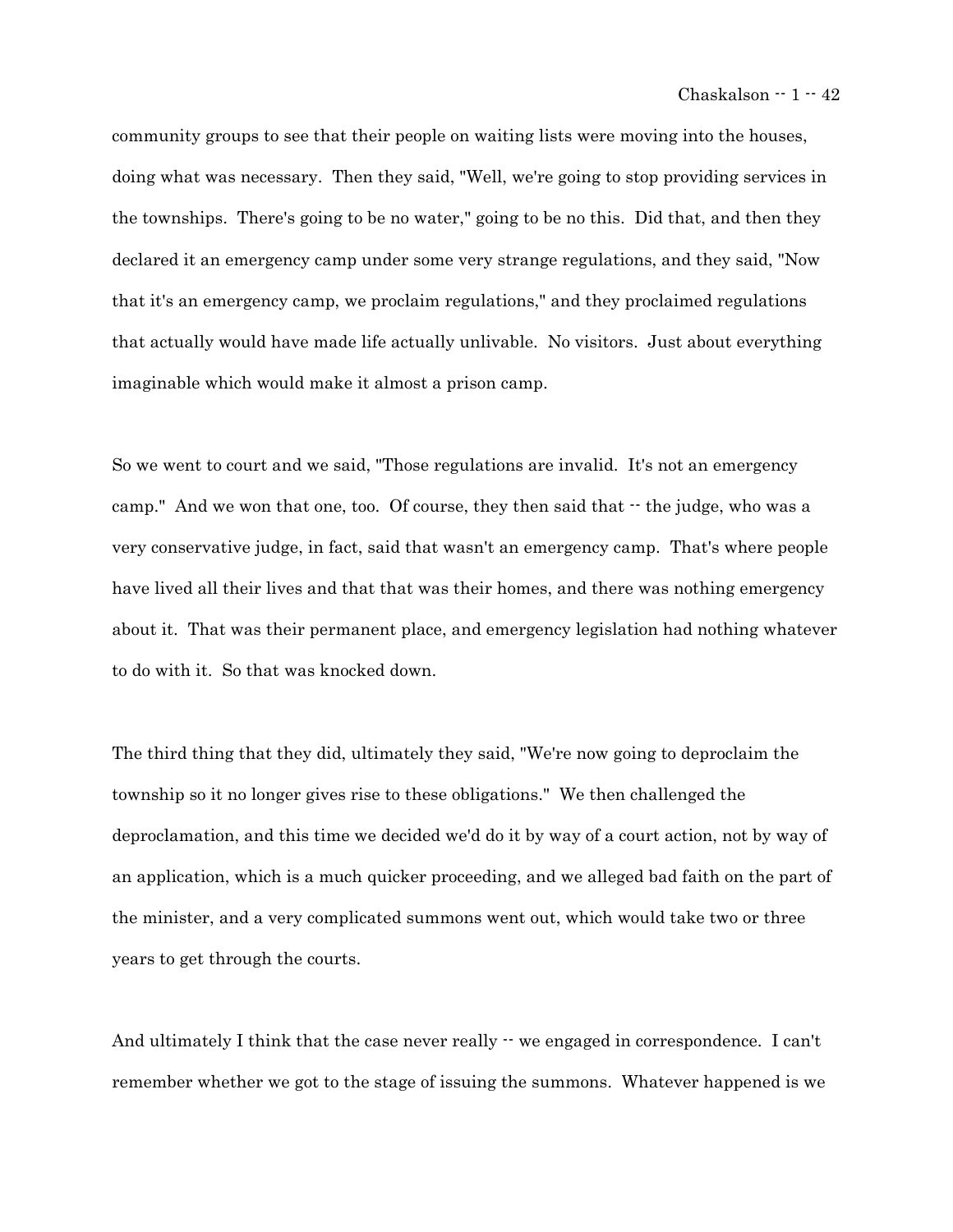challenged the proclamation formally, and people just kept on living, and ultimately by 1990 they were still there and the whole thing fell away, and they're still living in Oukasie, which has now been upgraded.

There's tremendous support from communities, you see, not only from the community there, which was cohesive, but we also got a lot of support from foreign governments and from foreign institutions who started putting money in and establishing trusts and helping to upgrade Oukasie and doing things. And again, a lot of the work that we did we tied in with other funders, not funding the law, but funding the follow-through of the case, what happens after. Because once you've won a case, you've got to take advantage of that. Now, that's now the lawyer's job in the end. Other people must come in and do it.

But we had very good contacts with all the  $\cdot$  with many foreign governments. At that stage, foreign governments were starting to take a lot of interest in South Africa  $-$  the European community, the United States government, USAID [United States Agency for International Development], a whole host of people with money to spend were willing to do things. They came in and they helped back up secondary projects and matters like that.

# [END TAPE TWO, SIDE ONE; BEGIN TAPE TWO, SIDE TWO]

 $Q:$  It sounds like you sent the minister, in the case of that township, in your  $\cdot$  it sounds like you essentially sent him notice of how much work it was going to be, if he was going to pursue that to its ultimate --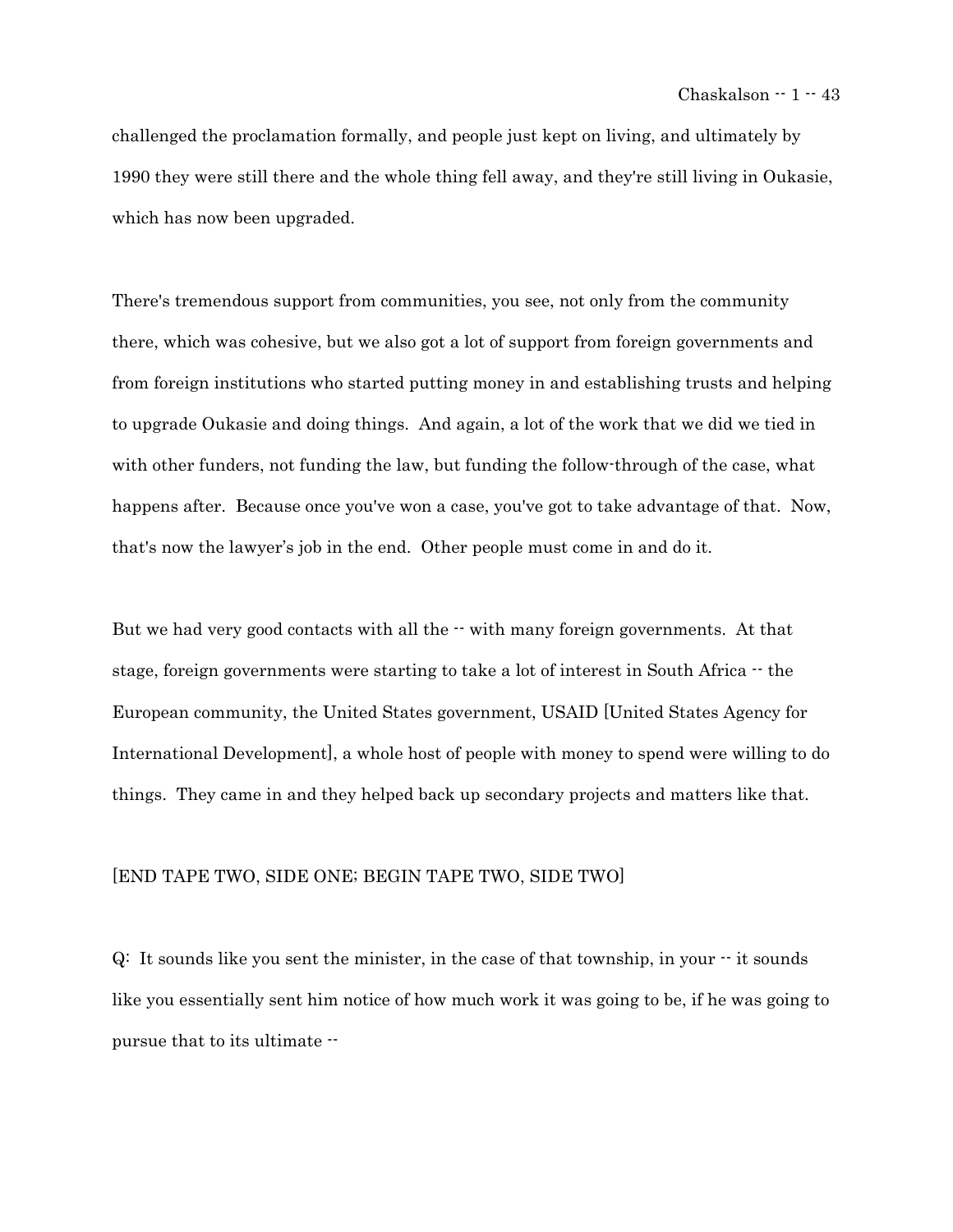Chaskalson: You have to come to court.

Q: When you say you have to come to court, and you say two years, he probably looked at that and just said -- I mean, that's another way of doing it.

Chaskalson: I don't think they understood people's -- you've got no idea of the -- when there was a political world to dominate, those sort of things didn't stand in their way. It was their political dynamic at the time. It was during the state of emergency.

Q: They had much more --

Chaskalson: Oh, the pressures on the government at that time were enormous, as were the pressures on individuals within our society. It was a terrible time. [Interruption]

Q: There really were several additional areas that you wanted to talk about, emergency being one of them. Should we do that next?

Chaskalson: Sure.

 $Q: I can't recall how you - what was the point? I just have a note here - emergency.$ 

Chaskalson: All right. Well, round about the middle eighties, round about middle eighties, a state of emergency was declared in South Africa, and the effect of the state of emergency was that there could be, in effect, rule by decree. The police were given enormous powers.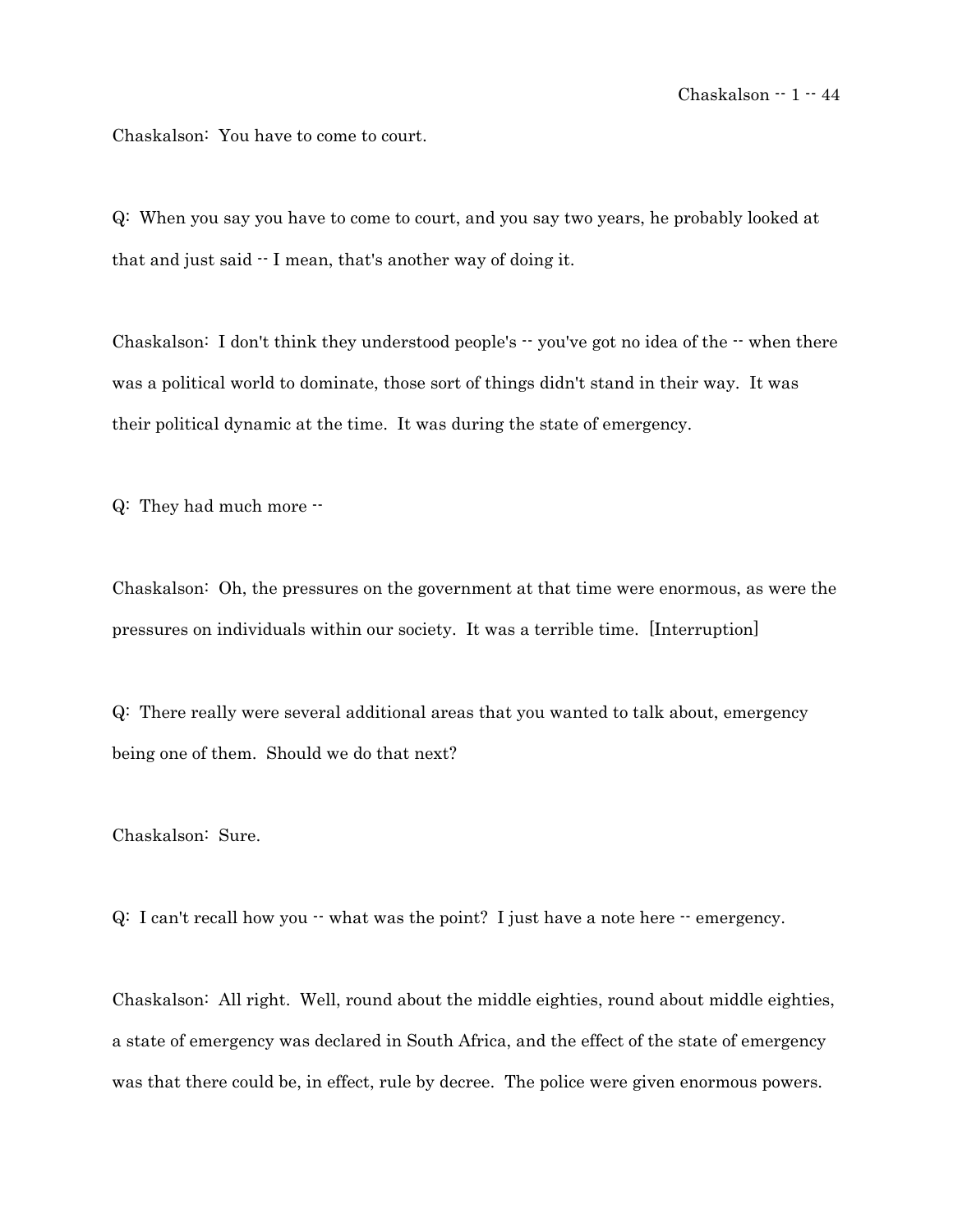The emergency regulations contained an indemnity clause which said that no act done by the police in good faith in the discharge of their duties could give rise to civil or criminal liability, and the onus of proving that the police had not acted in good faith was on anybody seeking to hold the police responsible.

And from then onwards, right up until the  $\cdot$  really right up until the speech of February 1990, we lived under a state of emergency where the police were a law unto themselves. People were arrested, they were held in detention, they were beaten. Police went wild through the black townships, throwing tear gas about. At any sign of dissent, people were beaten, tear gassed, arbitrarily taken off the streets and put into jails and held there without trial, because there were no trials under the emergency regulation. It was just detention.

There were a group of lawyers in Johannesburg, and subsequently this was replicated elsewhere, we would meet regularly at the Legal Resources Centre to discuss what could be done in the emergency. Some of the early tactics were to apply to court for the release of people who were being held as detainees on the grounds that their detention was illegal because the police didn't actually have grounds under the regulations. The regulations were continually tightened. We didn't have a great deal of success. We did get some people released.

Q: Was the group that you're referring to the Lawyers for Human Rights?

Chaskalson: No.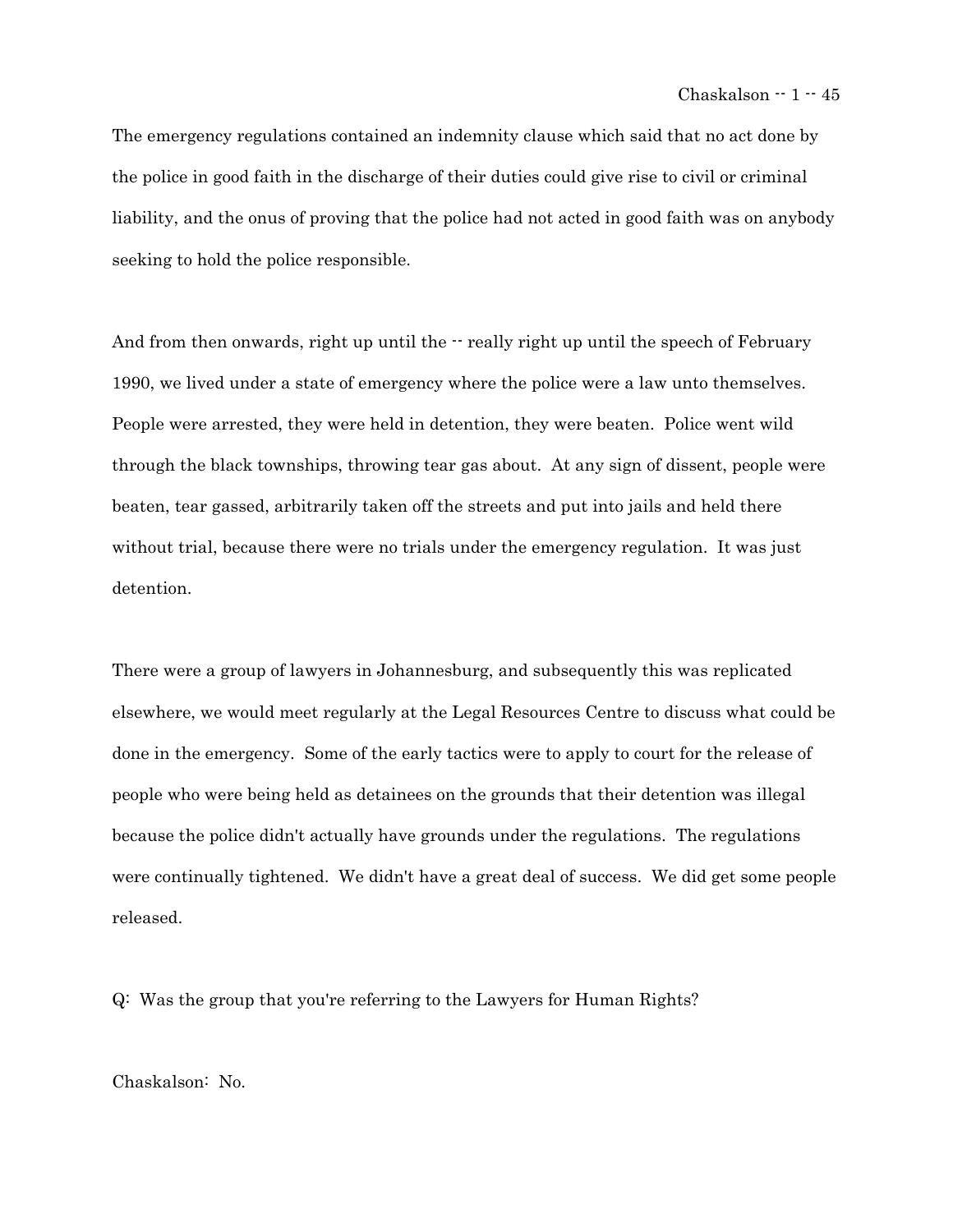#### Q: That was a different organization?

Chaskalson: It's a different organization. It was just people who -- human rights lawyers. I mean, there would have been someone from Lawyers for Human Rights who was there, but I'm talking about a much bigger community. By that stage, there were large  $\cdot \cdot$  you know, when LRC and CALS started, there wasn't a big  $\cdot$  there were always individuals who had been willing to take on work, a small number within the profession, both in the advocate's profession and in the attorney's profession, but a lot of the younger people coming out of the law schools in the eighties were much more active, and there was a much more vibrant commitment to human rights work. I think one of the things that LRC and CALS did was to promote that. I think their successes attracted younger people who thought that you could do nothing to change society through law, into law, because they saw it as a very effective means of challenging society.

The big debate was whether you were giving credibility or there's so little you can do, you give credibility to it, you shouldn't participate in the structures. I never agreed with that at all. I always thought that to challenge power and to assert your own position as an individual was in itself a valuable and essential part of any struggle, and that so much could be achieved by doing that, and that as long as there were people who wanted you to do that, you should make your services available to them.

And the community organizations in South Africa, the unions, the political organizations while they were lawful, and even the surrogate groups which grew up  $\cdot$  surrogate in the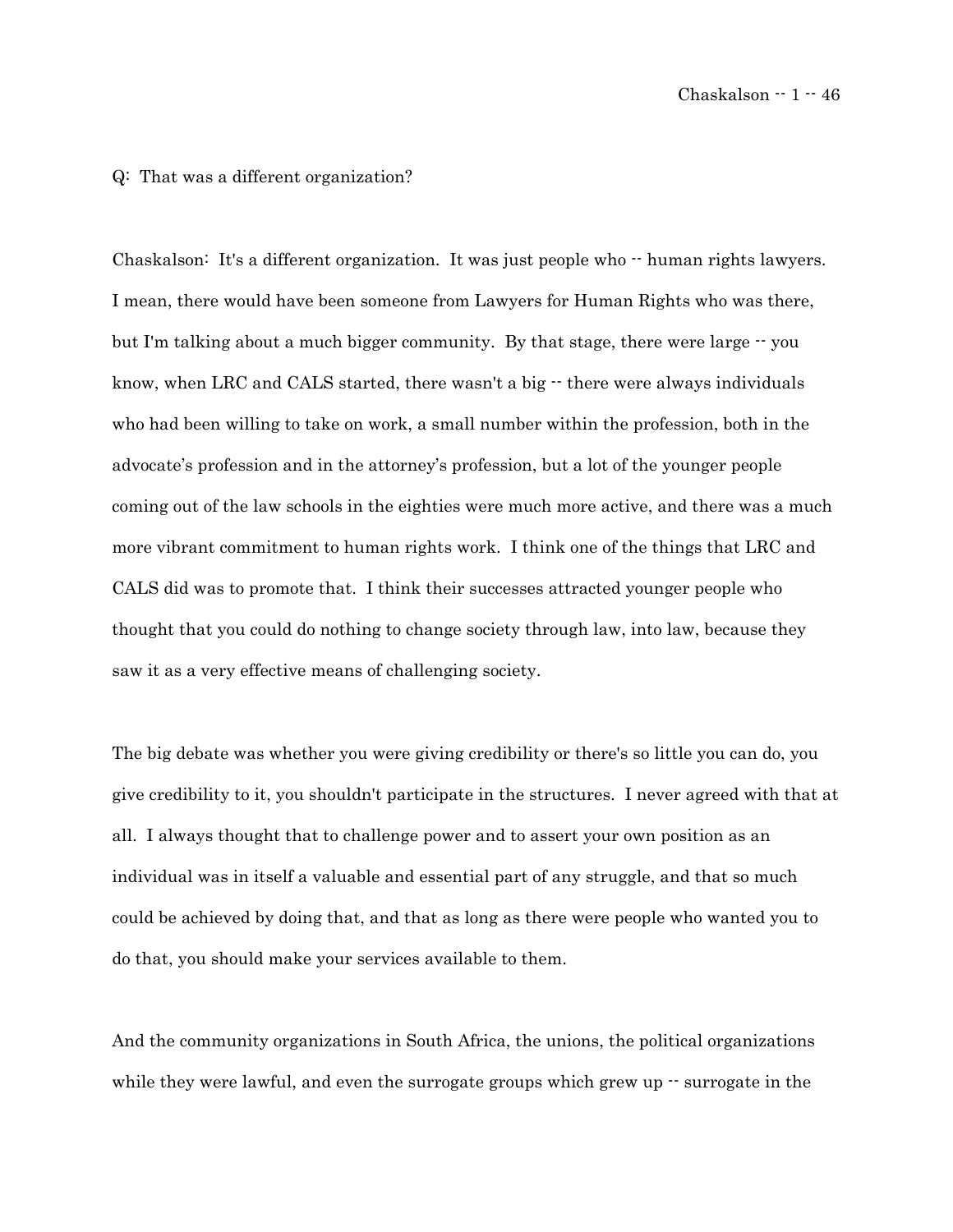sense that they would have loose links with the ANC and others, would support the same ideals without necessarily being controlled or directed by them -- always believed that you could do something by using the law. I think that the effectiveness of the LRC and CALS was it drew a lot of younger people into that field in the eighties.

And we started meeting at the LRC to discuss what could be done about the emergencies, and we did an enormous amount of work there, because there was a great deal of illegal activity under the shadow of the emergency. It was very, very difficult work.

One of the, ultimately the thing that largely came to an end when I lost a case in the appeal court where the appeal court gave a very conservative judgment, in fact, in my client there was a former minister of justice, Mr. [Dullah] Omar, and the judgment in that case has been very severely criticized by academics at the time and since.

I think what one's got to understand is that there was networking. There were people at the law schools writing. There were younger and older lawyers getting more and more involved in practice, challenging structures through the law. So there were different areas. There were people who would write about law. There were people who would be speaking about it. There would be people who would be practicing it.

And law became a site of  $-$  a form of struggle, a very different form of struggle. It wasn't  $$ it was a different form of resistance. You were resisting authority through the law, because it was all put in place by the law. Everything was a legal structure. And since it was put in place by the law, it had to be enforced by the law, and therefore the law became a site at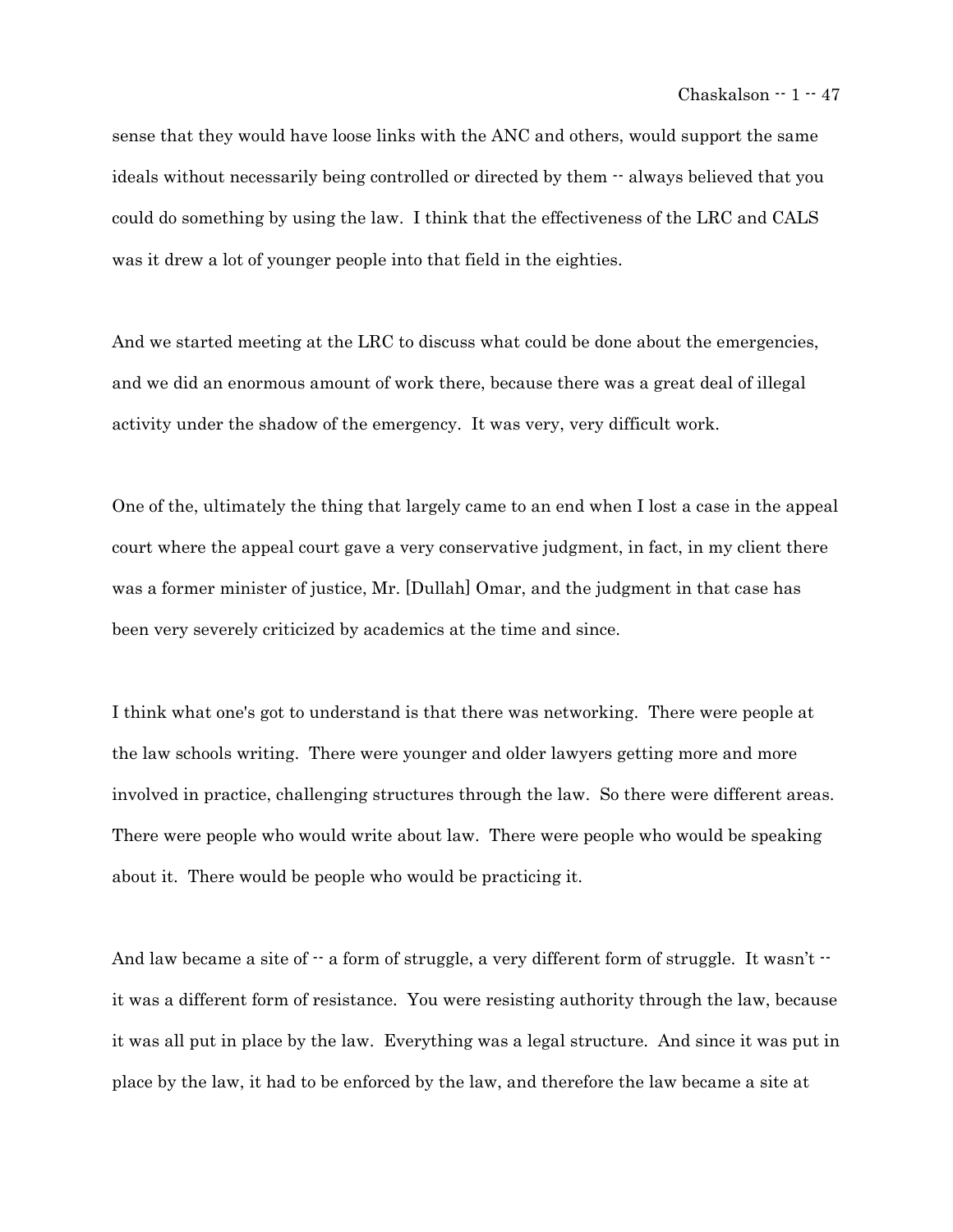which you could challenge it, and even the big political cases in which the treason trials and the other trials usually became a case of the accused putting the government on trial and challenging government policy through the courts. A great deal of publicity would be attracted. The press would report on it. So the media must also come into this.

I think it's a very interesting  $\cdot$  the study of resistance in South Africa is tremendously interesting because of the complexity of it, how the people inside of the country -- I think they were the absolutely crucial part in the actual change in society. I think the external pressure which came from countries which -- the isolation of the government, the curtailment of investment, the boycotts played a very important role. The armed resistance, the symbolic resistance, and leadership outside who promoted all of this played a very important role, crucial. It all hung together, and you need to look at it all in this very big, much bigger context.

Q: I'd like to ask you about your work defending Nelson Mandela.

Chaskalson: That was a long time before the Legal Resources Centre ever came into existence.

 $Q: I$  realize that, but  $\cdot$ 

Chaskalson: That was in 1963, yes.

Q: What were the circumstances?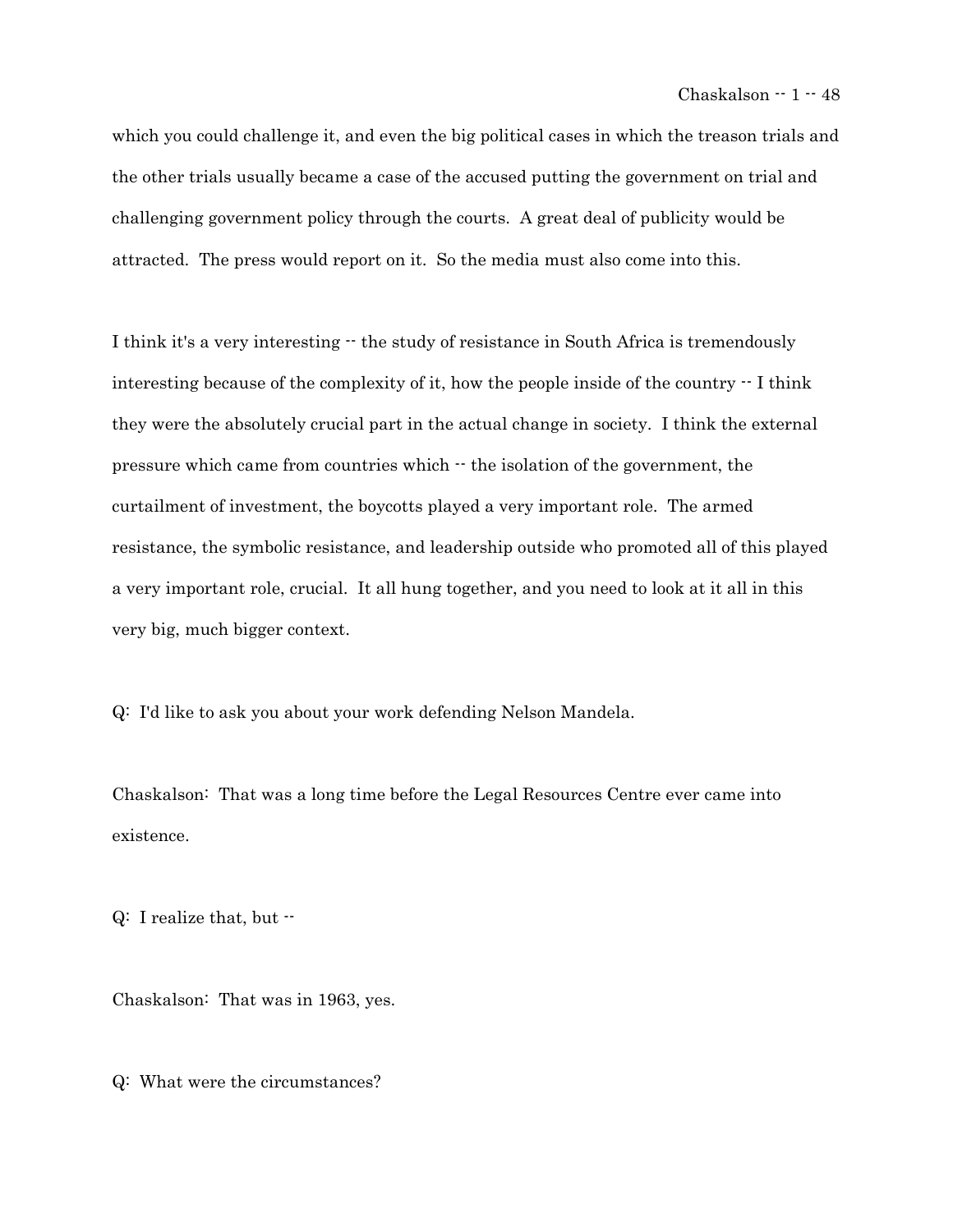Chaskalson: That was a trial  $\cdot$  that was the Rivonia trial at which the leaders of the African National Congress were put on trial for engaging in the armed struggle. I mean, that was the time when the armed struggle was launched. The armed struggle started in 1961. Before 1961, protest action had been peaceful -- engaged strikes, passive resistance, everything outside of violence that you could think of. In 1961, decision was taken to change to include violence, the armed struggle, as part of the resistance, and there were early attacks on  $\cdot$  they were largely symbolic, blowing up pylons, blowing up government buildings at night at times when people wouldn't be there. The policy was that the violence wouldn't involve loss of life or injury to persons. So symbols of government were attacked.

But there were plans being made, people leaving the country to go to military training, and preparations were being made for an uprising as part of a strategy. And that was what the trial was about. Mr. Mandela was the first accused, Mr. [Walter Max Ulyate] Sisulu was the second accused, and Mr. Govan Mbeki, the father of our present President, was the third accused. There were nine, ten accused in all, but those were the three principal persons.

None of them ever  $\cdot\cdot$  in that case, none of them ever denied that they were members of the ANC, that it was an unlawful organization, that they were promoting the affairs of the ANC, and that they were part of a plan to turn to sabotage. And there was some dispute as to whether or not an agreement had been entered into to stage an actual armed revolt, but that was a peripheral dispute. The main allegations were never disputed by any of those three persons.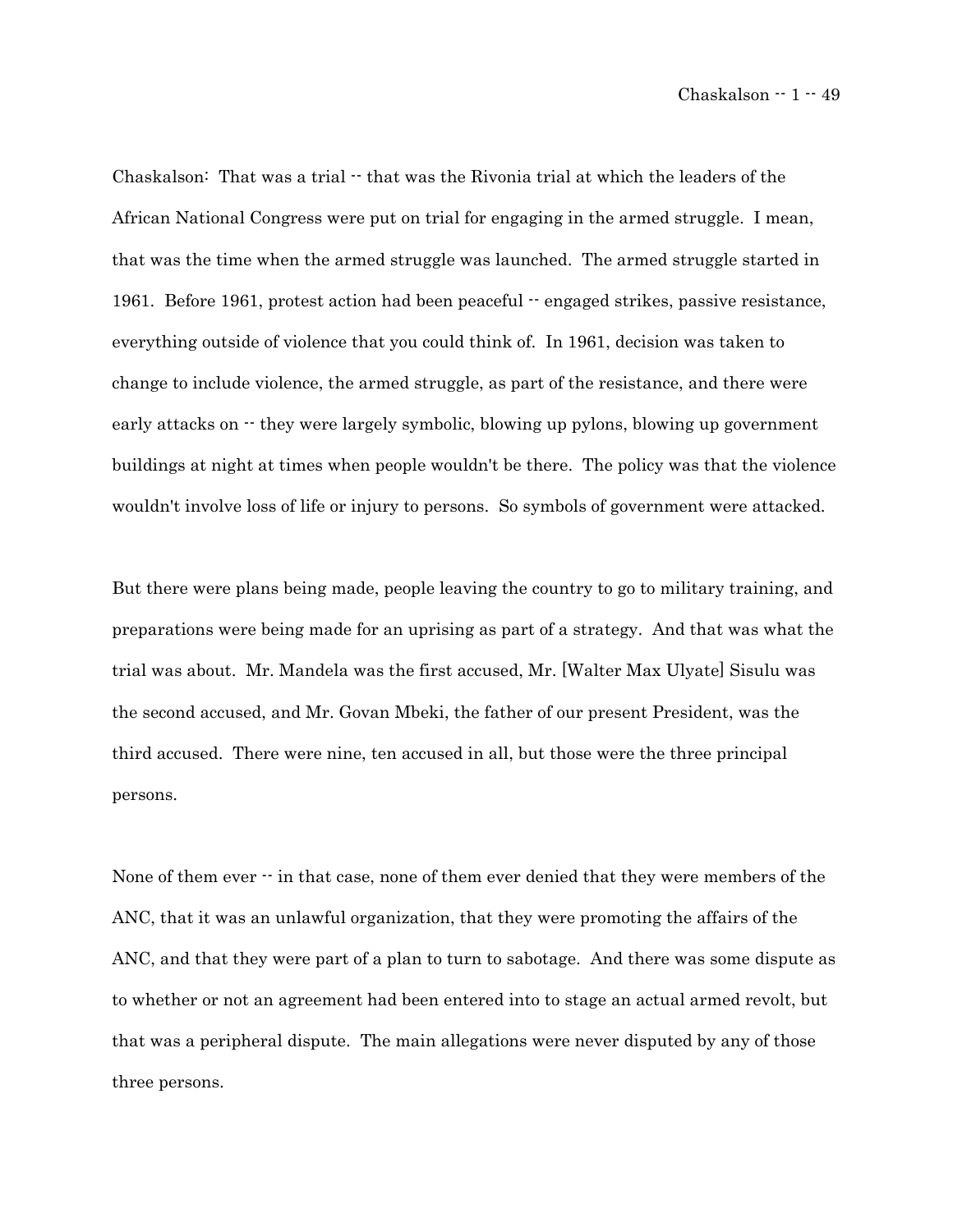And the trial was essentially  $\cdot\cdot$  it lasted for almost a year. The trial was actually a defense of justification, which is no defense at all. Just a political defense. And it was an extraordinary case. I mean, Mr. Mandela  $-$  the decision was taken that Mr. Mandela would make a statement from the dock. At that stage, you had a choice. You could make a statement from the dock, which would carry less weight for the purposes of a conviction than would the giving of evidence, because the statement would not be subject to crossexamination, because one of your rights was to make a statement.

The tactic decided was that Mr. Mandela would make a long, comprehensive statement which would create a document, and he spoke in court, I think for about five or six hours. It's an astonishing speech. I don't know whether you've ever had the opportunity of reading it, but it's a marvelous speech where he takes the whole history of oppression of his own life integrated with oppression, with resistance, with what apartheid has done, and finishes  $$ and everybody knew the case was about the death sentence  $-$  finished it saying that, "I've struggled throughout my life against white domination, and I struggle against black domination," that he believes in the right of all to live together in one society, and he hopes to live to see that achieved, but if needs be, it's an ideal for which he is prepared to die. He sat down. A huge silence in the court. An extraordinary speech.

What's extraordinary about it is, of course, when twenty-nine years later, twenty-seven years later, when he came out of jail, he did exactly what he said he was going to do twentyseven years previously. He just moved on from there, trying, as he said, struggling against both white  $\cdot$  struggling for reconciliation, struggling for rights of all. It's an astonishing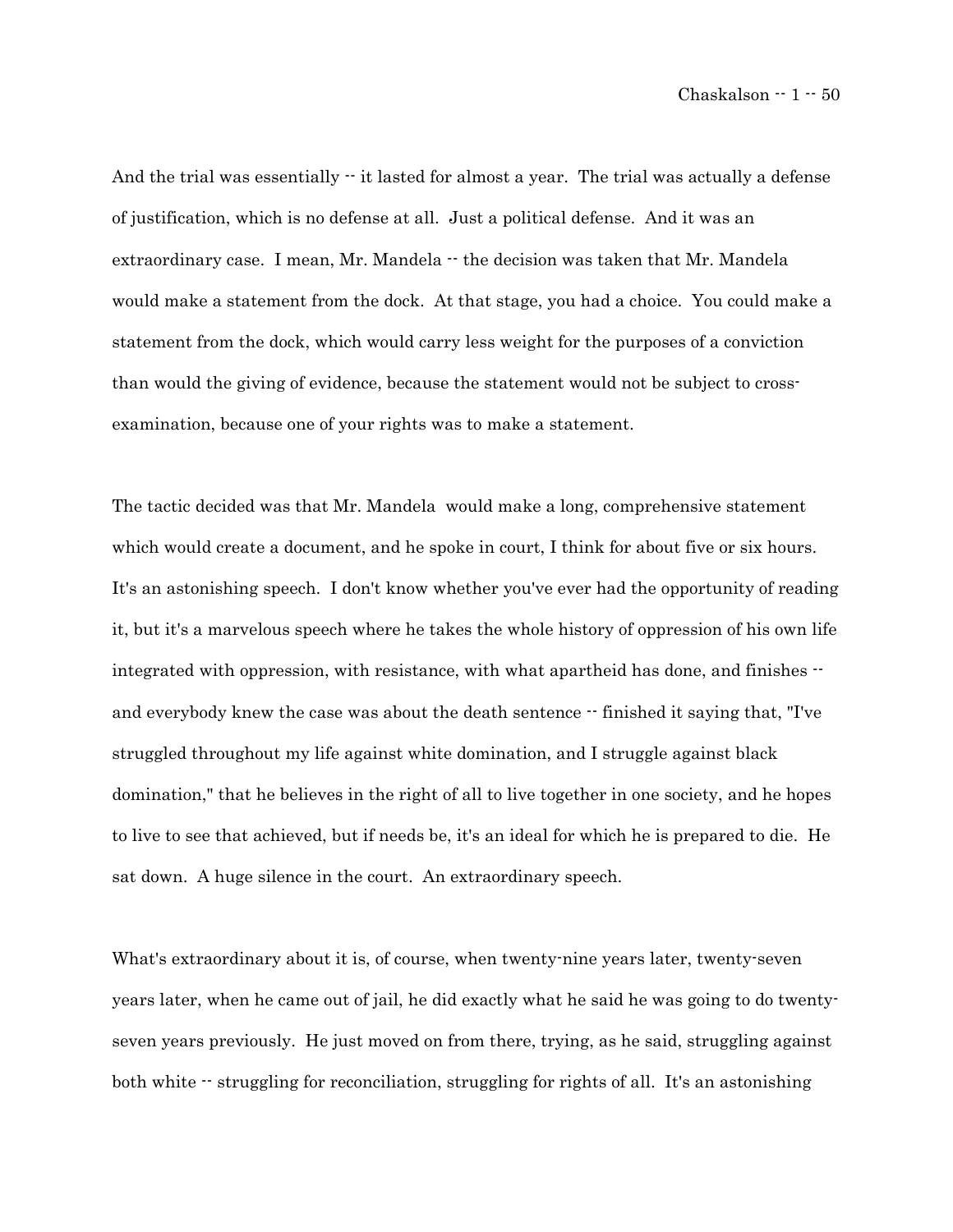episode.

Then the other, Sisulu, was the next witness, and he went in and he gave evidence. He cross-examined on everything that Mr. Mandela had said. [Laughter] But since Mr. Mandela's defense wasn't, I didn't do it. It didn't matter whether he was cross-examined or not. A marvelous document had been produced. And I think part of lawyering is actually the whole strategy of how you present your case, what you do, how you put it on paper, what letters you write, what they sound like when they're read out in court, everything like that.

Q: And so your role is to help provide that counsel throughout the process.

Chaskalson: Yes. I think what's very important as far as lawyers are concerned is they mustn't take over this type of dispute. I think where a dispute is essentially political or social in its origins, lawyers tend to take things over, and I think it's quite wrong in that field.

Q: Did you find that Mandela knew his own mind -- [Interruption] Did you find that your client in this case had a sense of his own of how to conduct, how he wanted to conduct this?

Chaskalson: Look. My sense is that clients always have a very good idea of what they think. What the lawyer's job is to do is to put the options, to discuss strategy and tactics, and let the client decide. And all decisions in this case were taken by all the accused together, with the lawyers. There was no decision which was ever taken unilaterally by one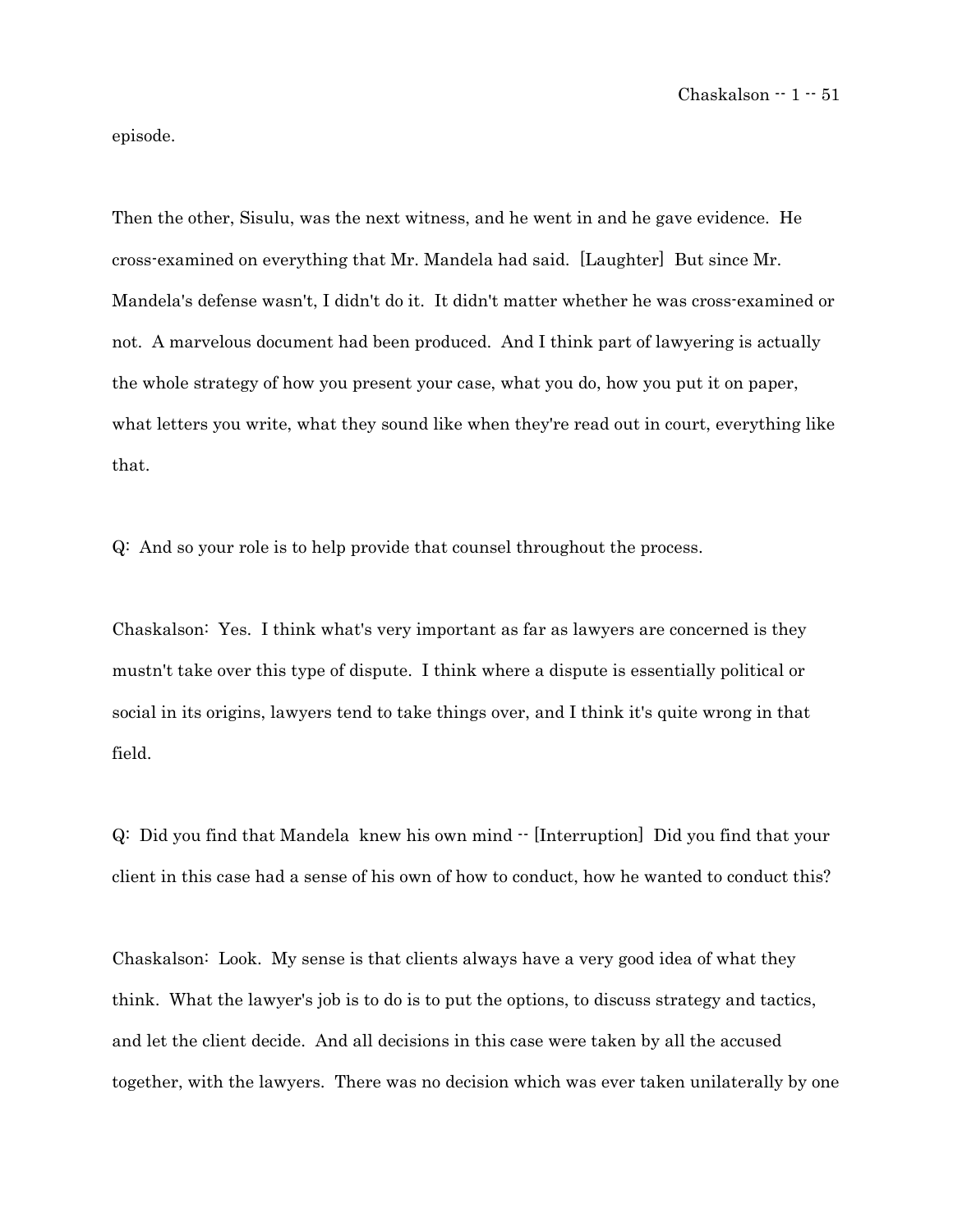person.

Q: Was it a difficult decision to decide upon the statement?

Chaskalson: I don't think so. I think that once it had been discussed and it had been put out and we had realized that that was a choice, everybody saw immediately what the value of that would be, because it's very different to actually to be able to have one document. As soon as you have questions and answers and interruptions and rulings and objections, you lose the thread. And this wasn't an ordinary case. I mean, this was a political trial, so the defense was a political defense. And I have no doubt that it was a very effective statement and it had a profound effect at the time. It was published and was used later extensively outside of the country, but at the time it had a huge impact.

Q: Getting back to and closing with the LRC, in the over twenty years, now, or in the twenty years since its founding, has its role changed? Has the introduction of the new constitution changed the work of the LRC?

Chaskalson: Well, obviously its role does change. Its role, if you look at its day-to-day activities and what it's doing, must necessarily change because society is changing. Even if you look at it under apartheid, if you follow the course of the LRC through its reports, you'll see as certain issues started to become more prominent as a site of resistance, so the LRC found itself being pulled more in that direction, because it was client-driven. It suggested strategies, it thought about strategies, put it to client communities, but in the end it was up to the communities to decide what they want to do, and where the pressure was greatest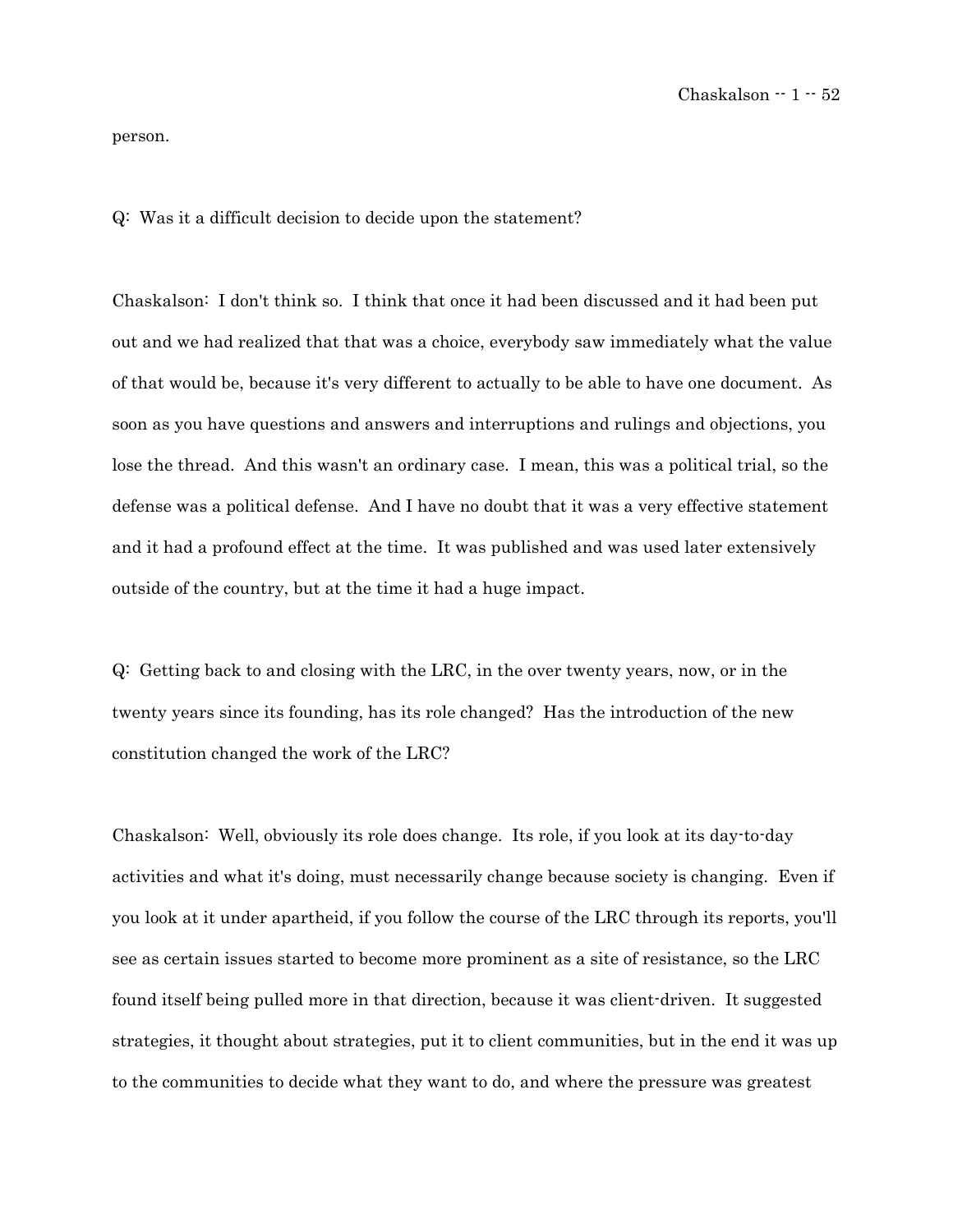would be where they would turn for assistance.

And so I think the role is different in this sense, is that this society is so different that you can't really talk about the role being the same. At that time the use of law was part and parcel of a struggle against an unjust society. Today the use of law is part and parcel of a struggle within an entirely new framework to make it -- I don't want to say to make it a just society, because I don't want to suggest that the society is unjust. Structurally our society is a just society. We have a marvelous constitution. We have in place every structure which would make for an open, transparent, and democratic society, but the legacy of apartheid is enormous. It hangs over the country, and you can see it. You're in a white area now. You can't pretend you're not. Blacks who have access to it  $\cdot$  it's like the famous statement that the Ritz Hotel is open to all, including those who have to sleep under the bridge at the Seine.

Theoretically, the apartheid structures have gone. They're not there anymore. But the society created by apartheid is still there. The distribution of wealth hasn't changed. Overnight when apartheid laws were appealed, people who didn't have a home and didn't have a job didn't the next day wake up with a nice three-roomed house and a job and a family and a car and a television set and a stove and everything. It remained exactly the same.

And so lawyering now is to make use of these structures which exist  $\cdot \cdot$  the constitution, the legislation, the powers that people have. There are structures on the ground now of empowerment which can be claimed, and I think the LRC's role now is to use those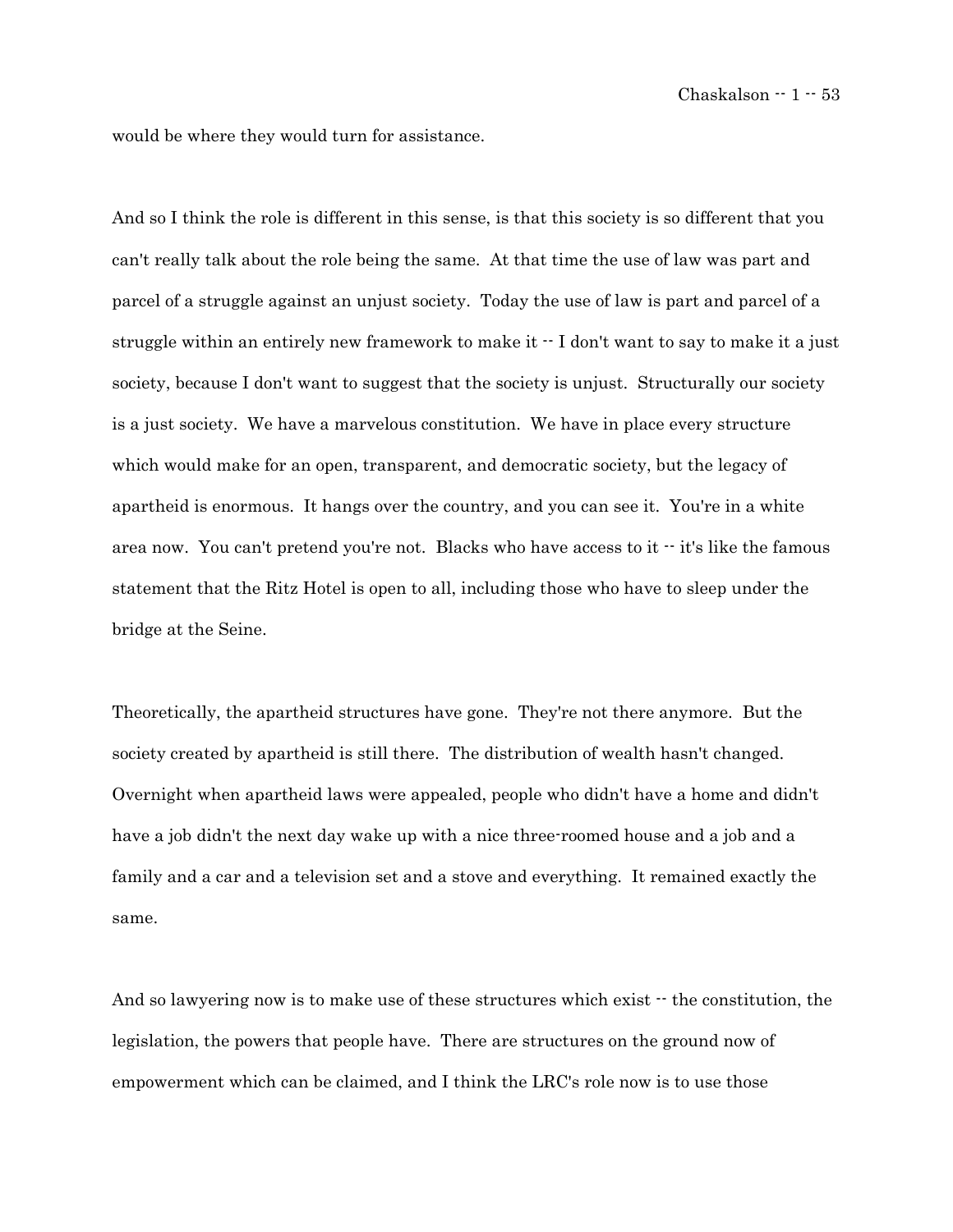structures. I haven't been part of the LRC since I was appointed to the court, which was in 1994, so it's five years now since I haven't been part of it, but I still read the LRC reports and I still keep in touch with people at the LRC, in the sense that they appear in court from time to time and I see them there. One of my very good friends, George Bizos, is still at the LRC. I see him quite regularly.

But I think lawyering is different. But if you ask whether the substance has changed, I don't think the substance has changed in the sense that the idea of the lawyering is to use the law to advance the interests of oppressed, marginalized communities. Under apartheid it had a very specific paradigm within which it functioned. That has changed totally, but the role of using law to assist the downtrodden and the marginalized is still there. It's a question of definition.

Q: Is there something that you would like to add before we conclude?

Chaskalson: Well, I think, to me, looking back on it is the quite remarkable people who worked there. They were of quite astonishing ability, and found their way into the LRC and came and worked and committed themselves to it. And I think the LRC has been a tremendous resource in a way, despite its smallness and relative size, that people from the LRC have been pulled out into different parts of government to do different  $\cdot$  I mentioned the number of people who have become judges, but there are people who have been picked out of the LRC to go elsewhere in different government structures partly because of their skills and their ability, partly because of their commitment, as shown over the period of the struggle, and partly because of who they were. They found themselves there because of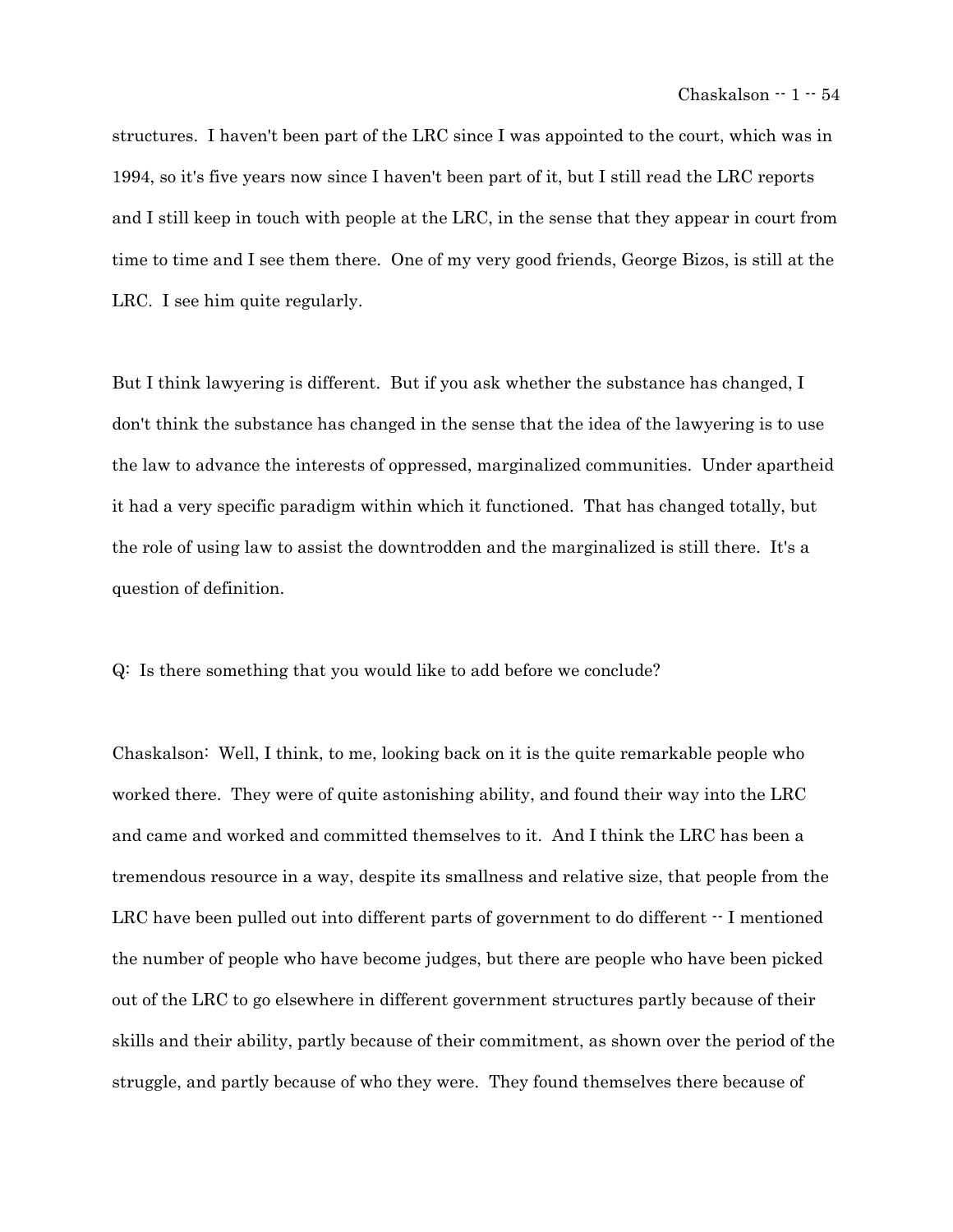who they were. I think that that's one part of the LRC which is very, very important: the people it has helped to produce over the twenty years that it's been there.

I think the second thing is  $\cdot$  and I've touched on it before, but it seems to me that it's had a -- quite a profound impact upon the culture of the law. You know, today the legal profession regards it -- holds it in very high regard. But, you know, nobody ever supported apartheid. If you come into South Africa, you'll find nobody who ever supported apartheid. It was one of those strange things which didn't really have any support and withered away on its own accord one day in 1990, just like nobody was ever a Nazi in Germany.

I think attitudes here are so different now to what they were then. I think the LRC, I think, counts. I think all the law projects had a very profound impact upon what law was about, how law could be used in society, to change society. I think that's important, and I think that has survived.

I think the other thing about LRC is it really did involve people in thinking about their rights. I mentioned it earlier, but to me it's absolutely crucial that people claim the rights that they have and that people stand up to the abuse of power. And if you claim your rights and you stand up to the abuse of power, you change your own society. And I think the LRC gave people the opportunity to do that, but the people who were really the brave people were the people who came to the LRC to ask for that to be done, because they were the people who were being victimized. They were the people who ran the repercussions if something went wrong. I think if you're looking at the story of the LRC, the client communities were the real heroes of the whole story.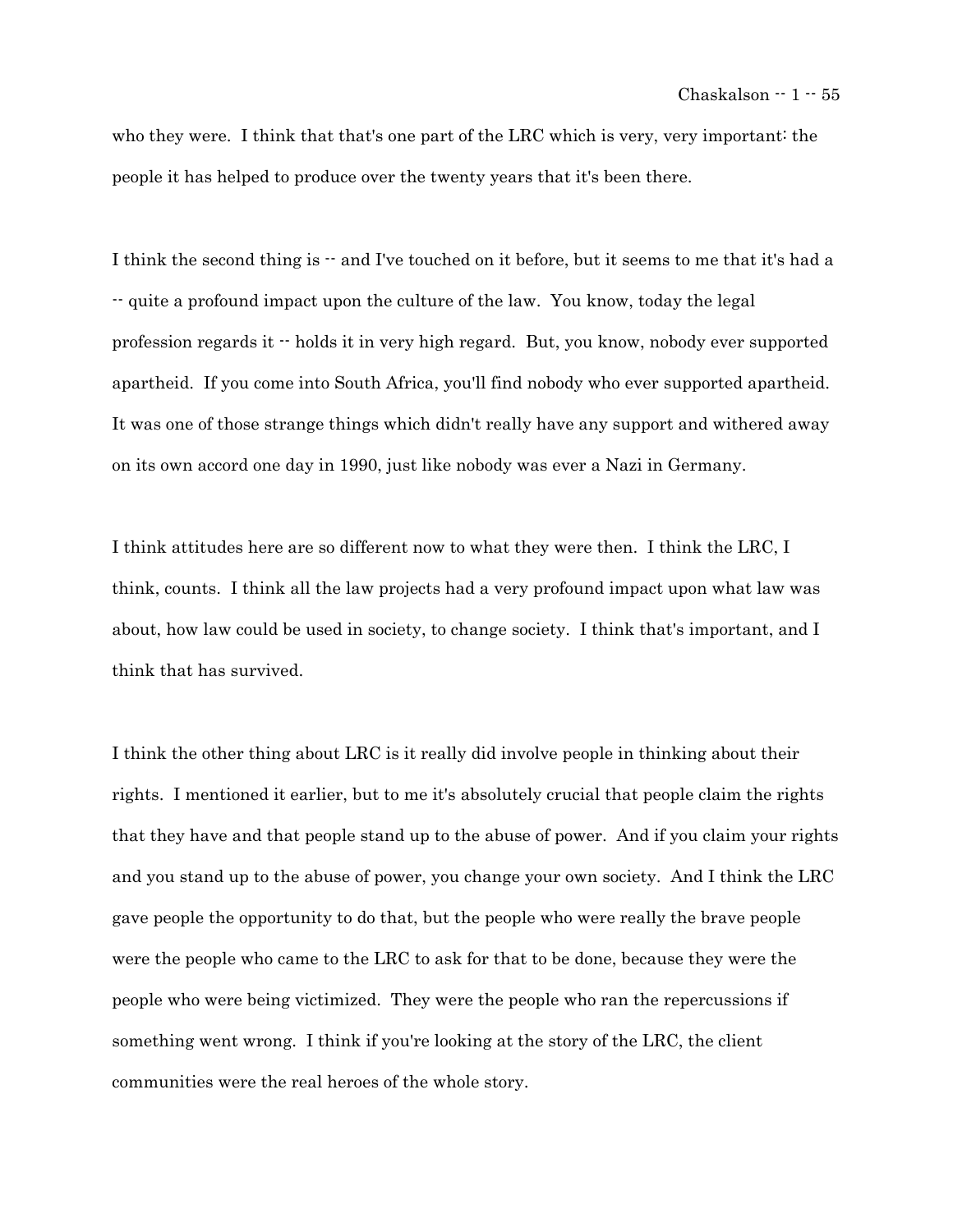And I think, in closing, and it's really not a matter for closure, but I should really mention it to you, and that was that there was one major case where the LRC in Cape Town became involved with litigation, suing the police for failing to do their duty to prevent the destructions of homes of a community in Cape Town which is known as the KTC community, where over a period of three days the entire community, an informal squatter settlement, was destroyed, where homes were smashed, people were killed, people were injured. The LRC sued the police, saying it was their job to stop it, that far from stopping it, they had connived it and they had stood by and they had protected the people who were attacking the squatter homes, to make sure that any resistance from the squatter side to the attack was cut back.

And it was a very long and terribly expensive case. We had to use lawyers in private practice, because it was just too much for us as an institution to take on ourselves. We didn't have the resources for it at the time. And we had to raise very substantial sums of money to run that case. It lasted for a year or two, until it ultimately settled  $-$  a very, very substantial settlement was reached. I can't remember what the amounts involved were. A trust was set up.

During the course of that case, there were plans to ban the LRC, and they were quite far advanced. I didn't know that one of the things they had to do was to try and get rid of some of our trustees, because we talked earlier about the trustees, how difficult it would be. They put a lot of pressure on trustees, including some trustees who are now judges, to resign. Most of the people refused to resign, and that created quite an embarrassment for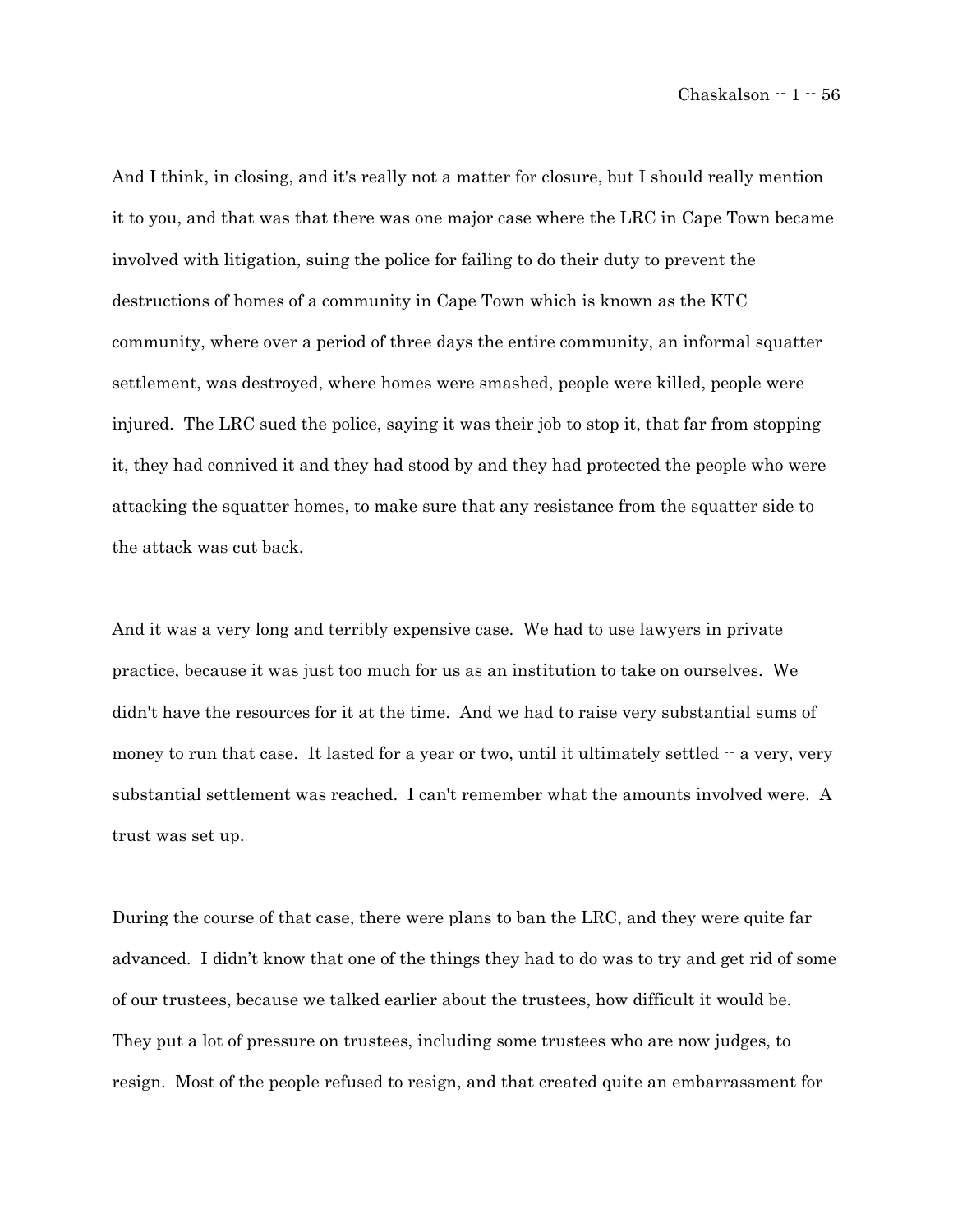the government, because it was difficult for them to ban an organization whose trustee was a judge.

The documentation became available during the Truth and Reconciliation [Commission] hearing on the KTC case, so it ties back to the point we discussed right at the beginning, was the careful structure. One of the people who actually came out at the request of Carnegie Corporation was a man called George Cooper, Professor George Cooper, who was then a law teacher at Columbia University, and who had been -- he came out and he subsequently wrote about this. He describes it as a heat shield, the structure, and he recommended it for use in some of the projects in other parts of the world. And it proved its value at this stage. The LRC would have been banned in the eighties but for it.

So I think you've got to see also the people who were willing to put their name behind it. They were willing to do that. They trusted the people in the LRC and they felt that what they were doing was valuable and useful. They put their name to it. They didn't come in day to day to do it, but they took on that responsibility and they saved us.

 $Q:$  It seems that when you're doing work of this kind, in this type of circumstance  $\cdot$  you tell me -- it feels like you're almost engaged year in, year out in racial reconciliation, in reconciliation. I mean, you're working with black colleagues, you're defending an unrepresented majority against a very determined regime, and you seem to prize the people that you've worked with, it's very clear. I mean, it must be very personal.

Chaskalson: Yes. Look. I think race in South Africa was a very central issue to the lives of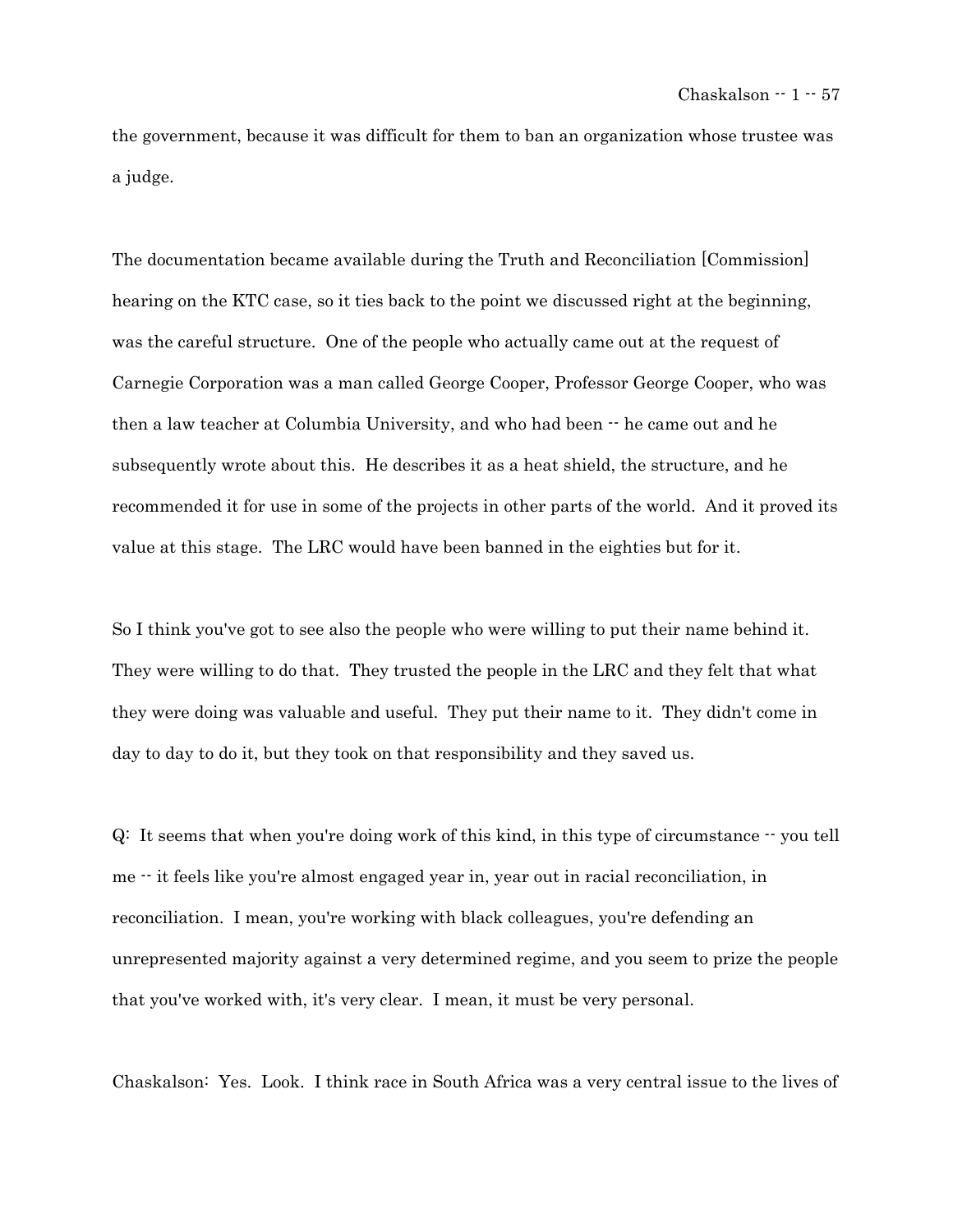everybody who grew up here. You couldn't grow up in South Africa and not be aware of race. It separated people. It separated them not only economically; it separated them socially, culturally, in a whole variety of ways. White were advantaged, others were disadvantaged. And in your day-to-day relationship with people, there was always an embarrassment which comes from that.

I think one of the most  $\cdot$  for me, what was so  $\cdot$  you know, one of the things about working in community groups, working at a place like the Legal Resources Centre, is that you forget about race in a sense. You don't forget about it in regard to the bigger picture, but you cease to be aware of it in your day-to-day relationship with your clients and with your own colleagues. Actually there were times when people would say, "How many people are black?" You'd have to start saying, "One, two." You actually forget about it because it is really irrelevant. I think the fifteen--just over fifteen-- sixteen years that I was there, the LRC did more for me in my life than anything else that has happened. It was a great privilege to be part of it.

Q: I think we can stop on that note. Thank you for your time this morning. It's been incredibly enlightening.

Chaskalson: I'm just amazed at everything that goes into it.

Q: Of the scale of this operation?

Chaskalson: It's absolutely baffling to me.